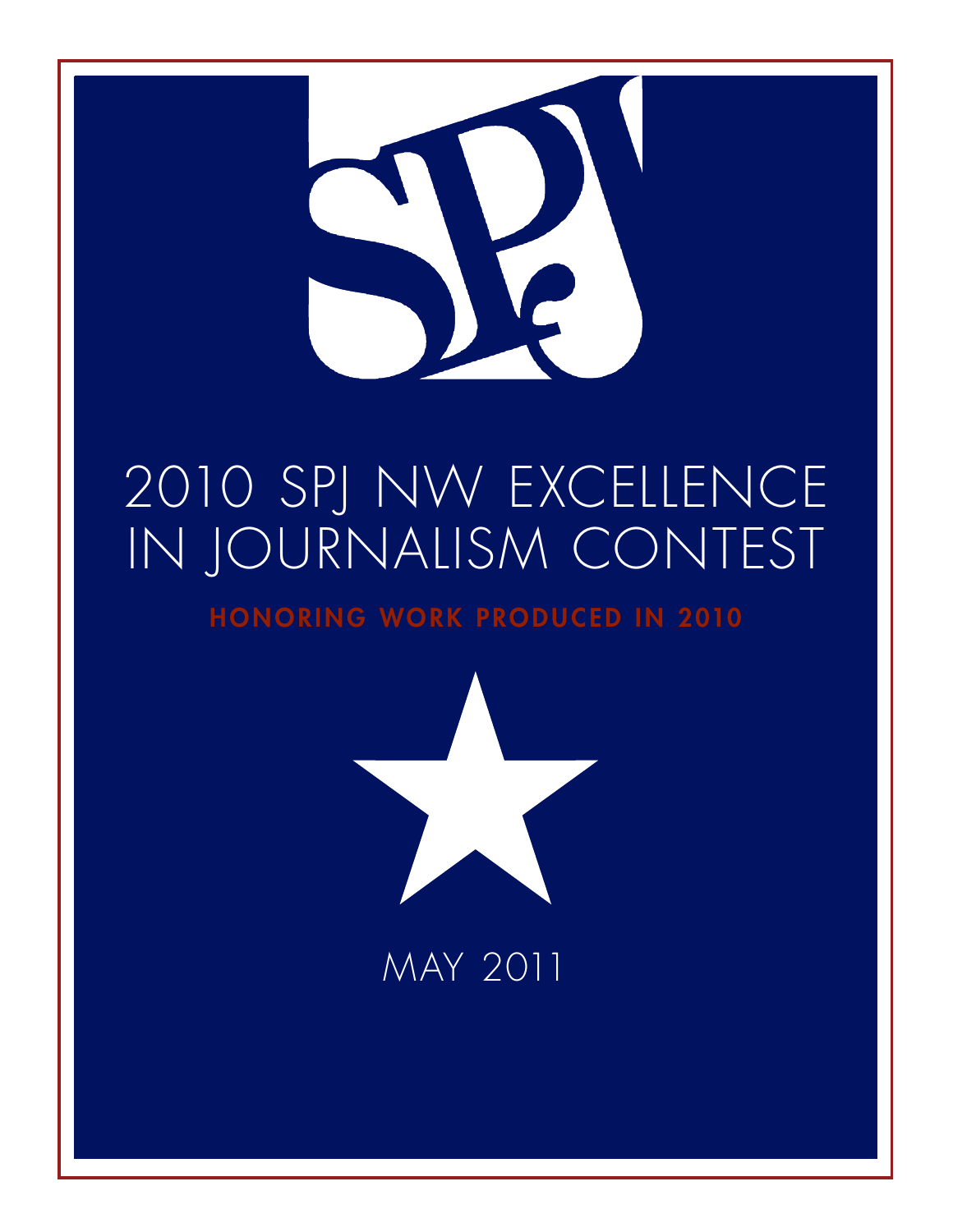The Northwest Excellence in Journalism contest is held annually by Region 10 of SPJ to honor exceptional journalism in Alaska, Oregon, Washington, Idaho and Montana. The contest is open to SPJ members and nonmembers, and it includes all forms of media (print, online, radio and TV) and media organizations of all sizes.

This year's contest honors work produced or published in 2010. We received more than 2,500 entries from dozens of media organizations throughout the region which were then reviewed and rated by out-of-state judges. The awards that appear in the pages that follow are the results of this year's contest. Congratulations to all of our 2010 SPJ award winners and to the editorial, design and production teams that helped make their work possible!

#### Sincerely,

Dana E. Neuts, freelance journalist SPJ Regional Director http://blogs.spjnetwork.org/region10/ dneuts@spj.org

#### **About SPJ**

Founded in 1909 as Sigma Delta Chi, the Society of Professional Journalists is dedicated to the perpetuation of a free press as the cornerstone of our nation and our liberty. To ensure that the concept of self-government outlined by the U.S. Constitution remains a reality into future centuries, the American people must be well informed in order to make decisions regarding their lives, and their local and national communities. It is the role of journalists to provide this information in an accurate, comprehensive, timely and understandable manner.

It is the mission of the Society of Professional Journalists:

- To promote this flow of information.
- To maintain constant vigilance in protection of the First Amendment guarantees of freedom of speech and of the press.
- To stimulate high standards and ethical behavior in the practice of journalism.
- To foster excellence among journalists.
- To inspire successive generations of talented individuals to become dedicated journalists.
- To encourage diversity in journalism.
- To be the pre-eminent, broad-based membership organization for journalists.
- To encourage a climate in which journalism can be practiced freely.

**PAGE 2** SPJ 2011

For more information about SPJ, or to join, visit http://spj.org.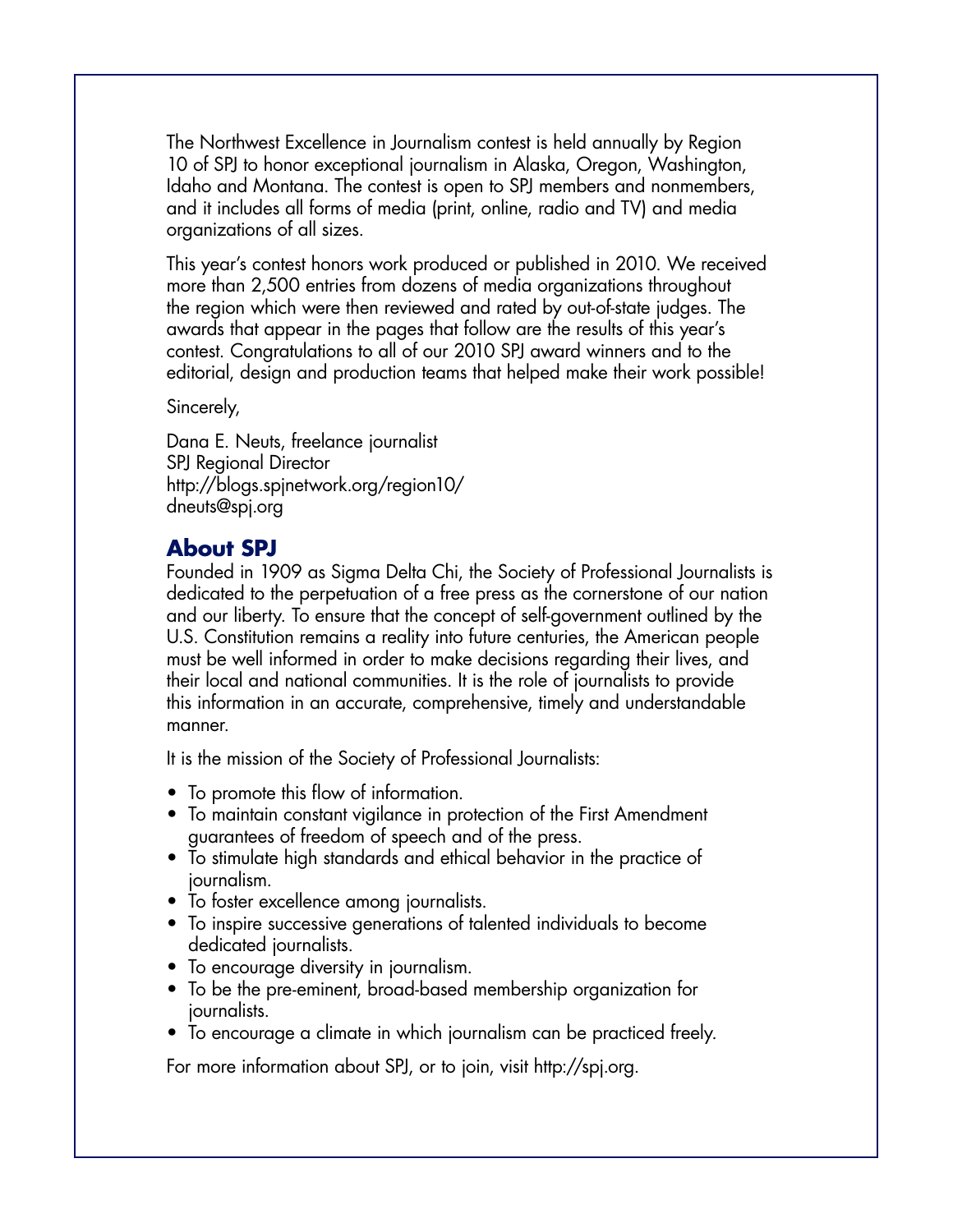## **General Excellence**

**1st Place Staff** The Daily News

**2nd Place Staff** Mail Tribune

**3rd Place Staff** Bozeman Daily Chronicle

## **Comprehensive Coverage**

**1st Place Staff** Walla Walla Union-**Bulletin** "Gangs: A Legacy of Violence"

**2nd Place** Don Jenkins The News-Review "A Spotted Saga"

**3rd Place** Daniel Person, Michael **Gibney** Bozeman Daily Chronicle "A Predator's Welcome…"

## **Investigative Reporting**

**1st Place** Rachel Pritchett Kitsap Sun "Cautionary Tales in the Complaint Files…"

**2nd Place** Jacob Jones The Daily World "How Did Bridge Problems Go Unnoticed?"

**3rd Place** Paul Gottlieb Peninsula Daily News "Security Breach at Coast Guard Base Examined"

## **Spot News Reporting**

**1st Place** Katie Wilson, Chelsea Gorrow, Deeda Schroeder The Daily Astorian "Waterfront Inferno"

**2nd Place** Tahlia Ganser Skagit Valley Herald "Tragedy at Tesoro"

**3rd Place** Mark Freeman Mail Tribune "Rogue Rage"

### **Crime and Justice Reporting**

**1st Place** Tony Lystra The Daily News "A Rough Place to Detox"

### **2nd Place**

Tony Lystra The Daily News "My Pride Got the Best of Me"

**3rd Place** Marqise Allen The Chronicle "Pe Ell Bullied By Brash Reserve Cop"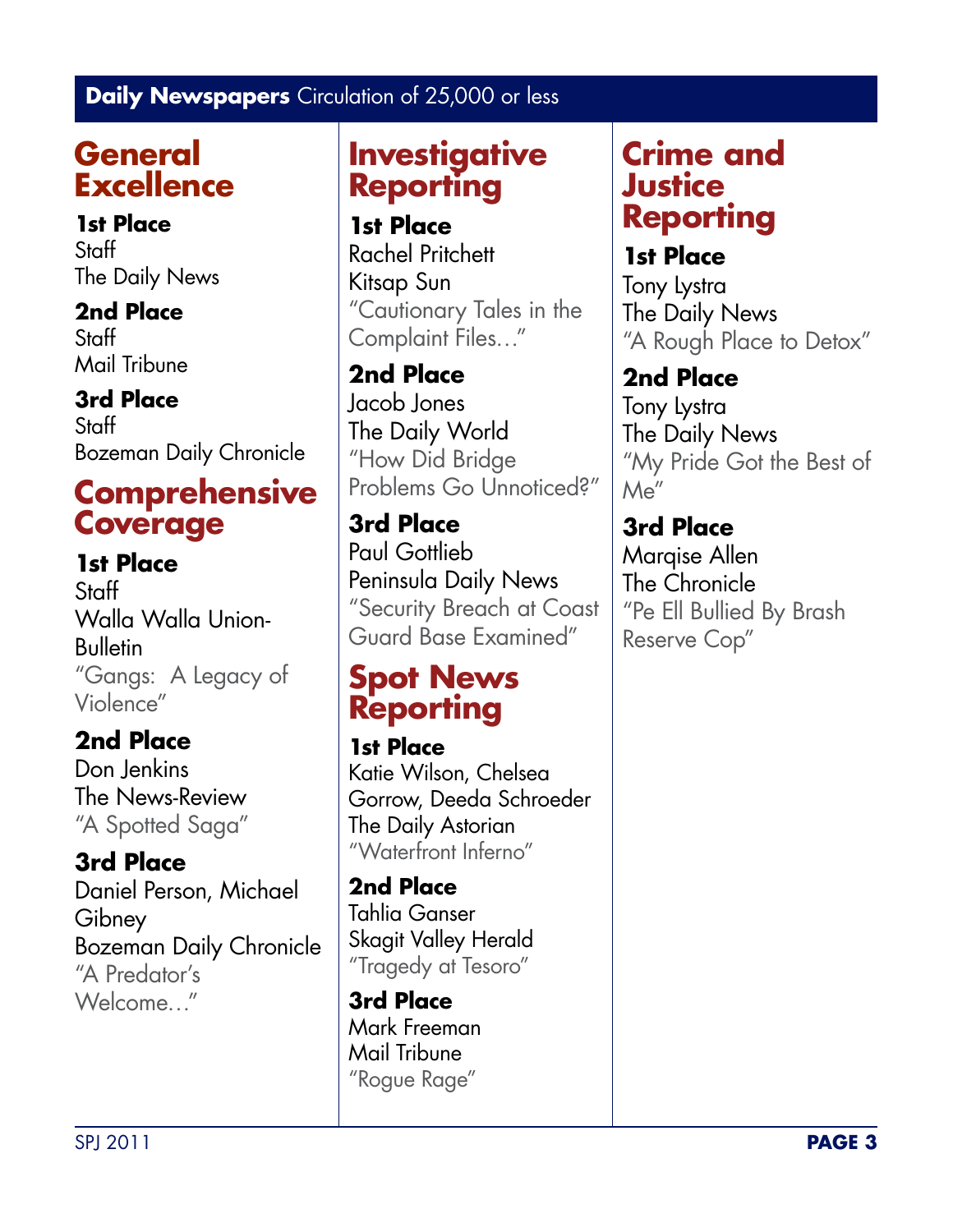### **Government and Politics Reporting**

### **1st Place**

Mike Johnston Ellensburg Daily Record "Wind Questions"

### **2nd Place**

Dennis Roler, Jim Moore, Stacy Stumbo, Patti **Richter** Grants Pass Daily Courier "Measuring the Public Payroll Package"

### **3rd Place**

Steve Gardner Kitsap Sun "Tim Sheldon Makes No Apologies for Dual Roles"

## **Education Reporting**

**1st Place** Rachel Schleif The Wenatchee World "High School 2.0"

**2nd Place** Mary Swift Ellensburg Daily Record "Math Matters" (threepart series)

**3rd Place** Rachel Schleif The Wenatchee World "Backing Down Bullies Isn't Easy"

## **Health Reporting**

### **1st Place**

Mary Swift Ellensburg Daily Record "Are There Enough Physicians?"

### **2nd Place**

Rick Steigmeyer The Wenatchee World "PTSD: The Invisible Wound"

**3rd Place** Cheryll Borgaard, Bill **Wagner** The Daily News "State Medicaid Cuts Threaten Oral Health"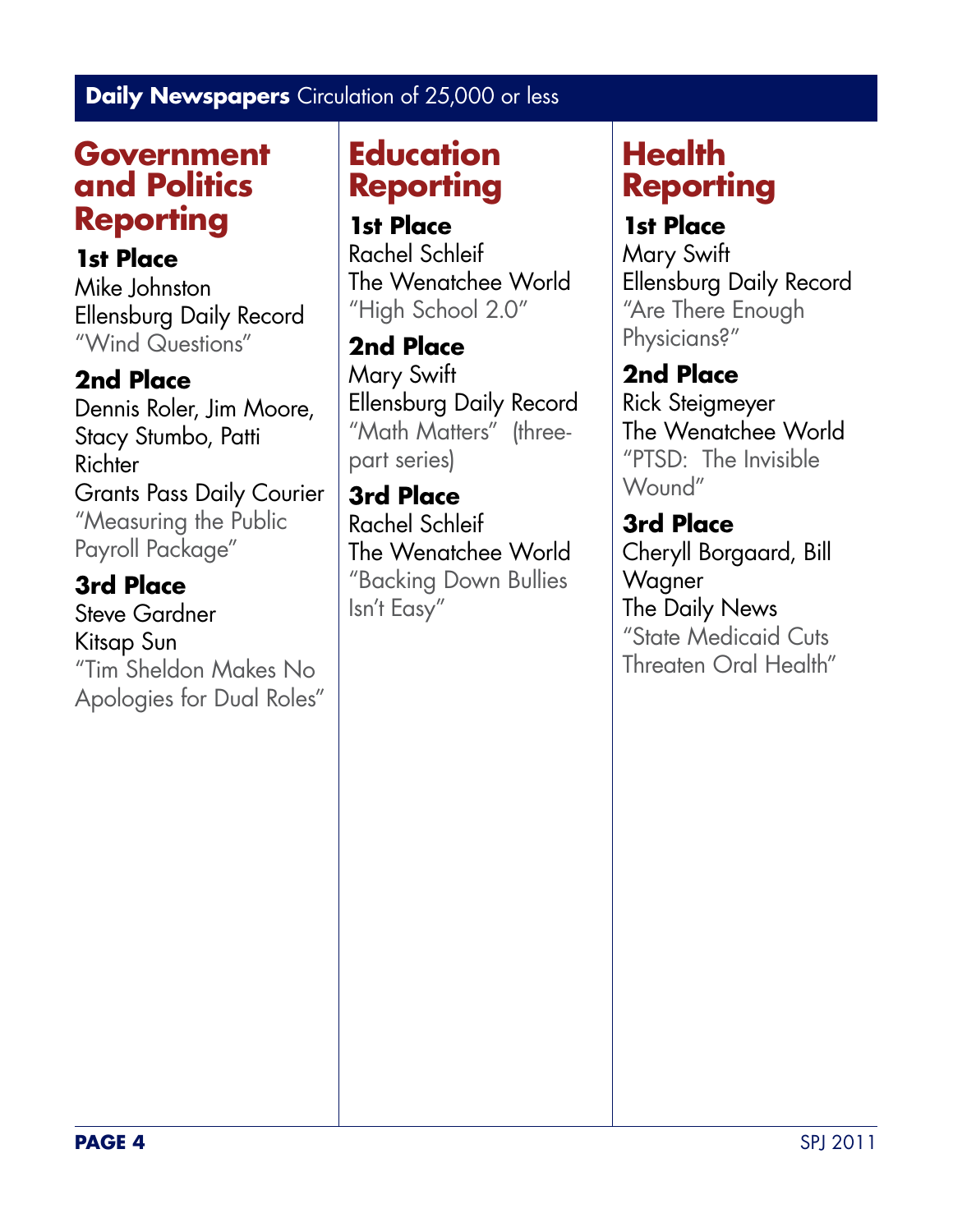### **Environment and Science Reporting**

**1st Place** Daniel Person Bozeman Daily Chronicle "A Predator's Welcome"

### **2nd Place**

Cassandra Profita The Daily Astorian "Slinging Rotten Fish? It's Enriching"

### **3rd Place**

Anne Creighton The News-Review "Formosa Mine"

### **Business Reporting**

**1st Place** Jeff Graham Kitsap Sun "The Business of Golf: Kitsap's Courses Land in Recessionary Rough"

#### **2nd Place** Brandon Swanson The Chronicle

"Bound by Blood"

**3rd Place** Erik Olson, Roger Werth The Daily News "Flawed By Design"

## **Social Issues Reporting**

**1st Place** Bennett Hall Corvallis Gazette-Times "Death in the Basement"

**2nd Place** Steve Lundeberg Albany Democrat-Herald "This Is My Country"

**3rd Place** Melissa Davlin Times-News "Autistic Adults"

## **Personalities Reporting**

**1st Place**

Tristan Baurick Kitsap Sun "The Anchor of Eagle Harbor"

**2nd Place** Gail Schontzler Bozeman Daily Chronicle "Burned Body, Brave Spirit"

#### **3rd Place** Barbara Laboe, Andre Stepankowsky The Daily News "A World With Fewer Adventurers"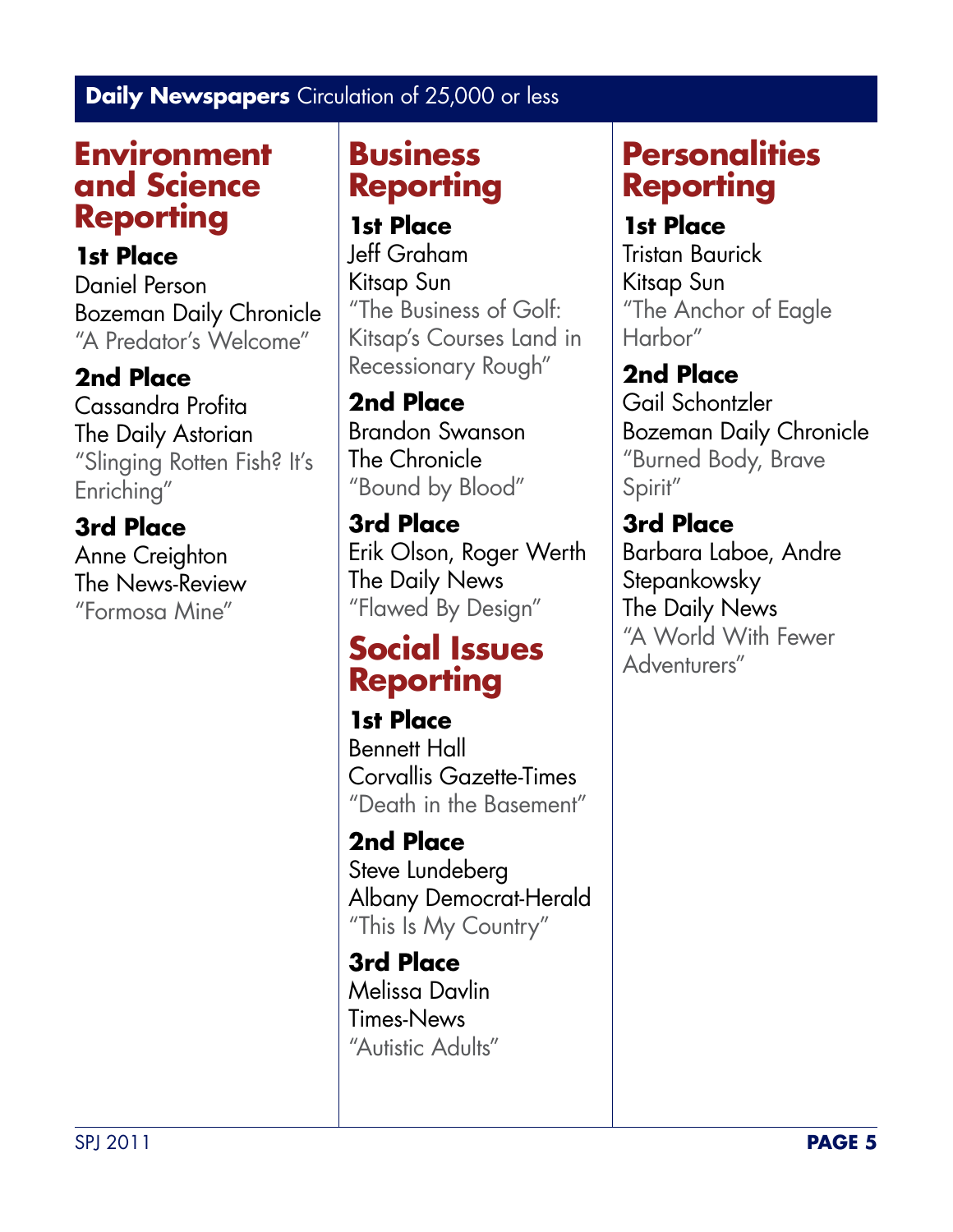## **Lifestyles Reporting**

#### **1st Place**

Ben Pierce Bozeman Daily Chronicle "Wild Goose Chase"

**2nd Place**

Tahlia Ganser Skagit Valley Herald "On The Road Again"

**3rd Place** Katie Wilson The Daily Astorian "The Secret to Happiness is to Find Your Own Niche"

## **Short Feature Story (up to 1,000 words)**

**1st Place** Christina Henry Kitsap Sun "Reaching 75th Anniversary Took 'Hard Work and Luck'"

**2nd Place** Laurie Welch Times-News "Gift From Below"

**3rd Place** Alice Campbell The World Newspaper "Amazing Grace"

### **Long Feature Story (more than 1,000 words)**

**1st Place** Peggy O'Neill Independent Record "Forever Missing"

**2nd Place** Eve N. Byron Independent Record "Love Connection"

**3rd Place** K. C. Mehaffey The Wenatchee World "A Community's Pain"

## **Arts Reporting**

**1st Place** Ryan Johnston Ellensburg Daily Record "Bull in the 'Burg"

**2nd Place** Steven Friederich The Daily World "A Burning Desire To Play"

**3rd Place** Ariel Hansen Times-News "Movie Night in a Small Town"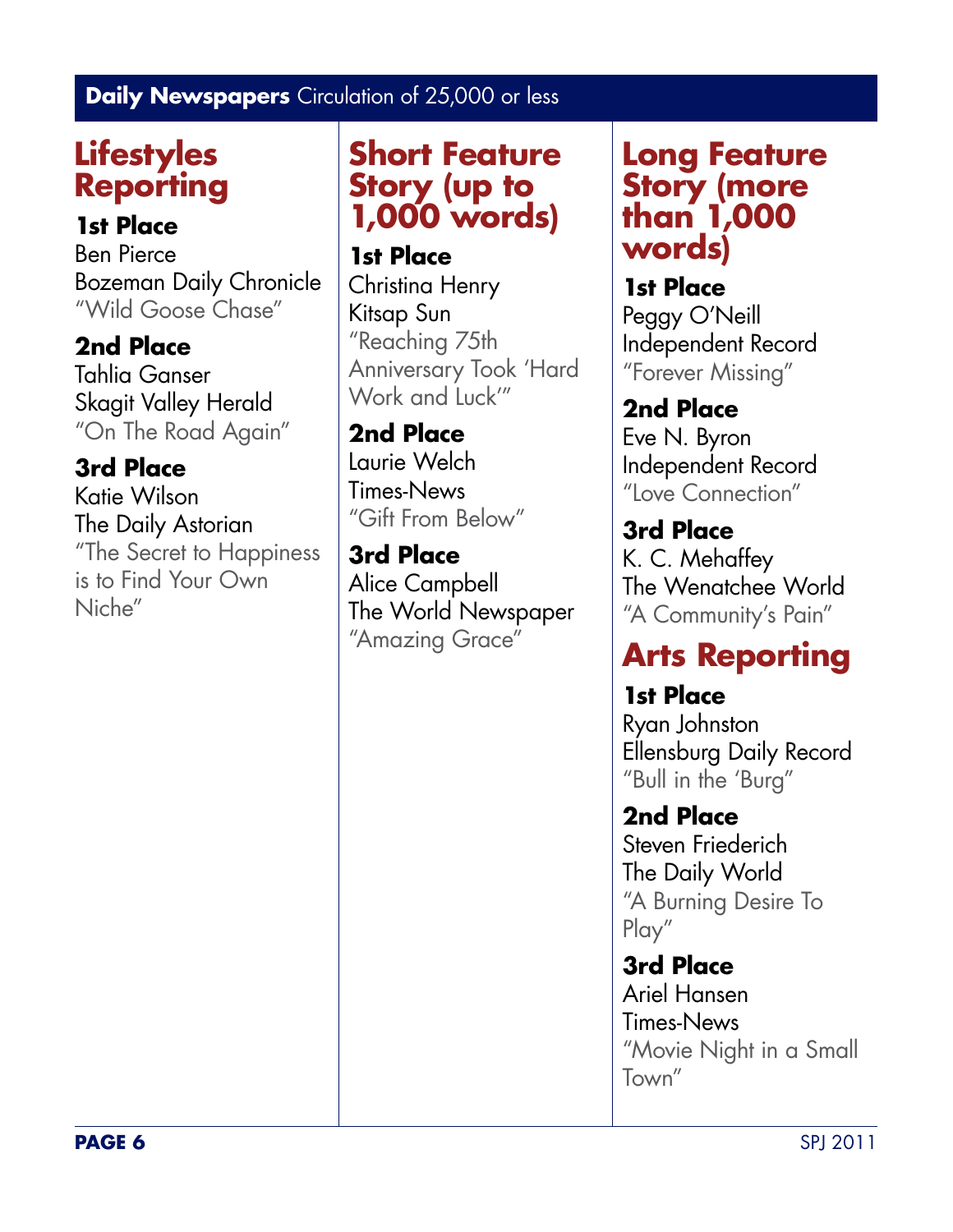## **Sports Reporting**

**1st Place** Kevin Hampton Corvallis Gazette-Times "Going at us Emotionally"

**2nd Place** David Bashore Times-News "Athletic Departments Bracing For Crunch"

**3rd Place** Tim Trower Mail Tribune "Powers Played Through Heartache"

## **Sports Feature Story**

**1st Place** Trevor Pyle Skagit Valley Herald "Back on the Mat"

**2nd Place** Dennis Roler, Larry **Cathey** Grants Pass Daily Courier "He Sees the Game in a Unique Way"

**3rd Place** John McDermott The News-Review "Numbers Add Up For Baseball Team"

# **Sports Column**

### **1st Place**

Joe Sunnen The Bellingham Herald "Women's Hockey a Twoteam Race; Shot Down at the Hoop Shoot; Ayers Copes with Life After Football"

**2nd Place** Dennis Roler, Zach Urness Grants Pass Daily Courier "Stranded on Shasta; Tackling the Applegate; Fall's the time"

**3rd Place** Nathan Joyce Kitsap Sun "It's Not Getting Any Easier Out There for a Coach"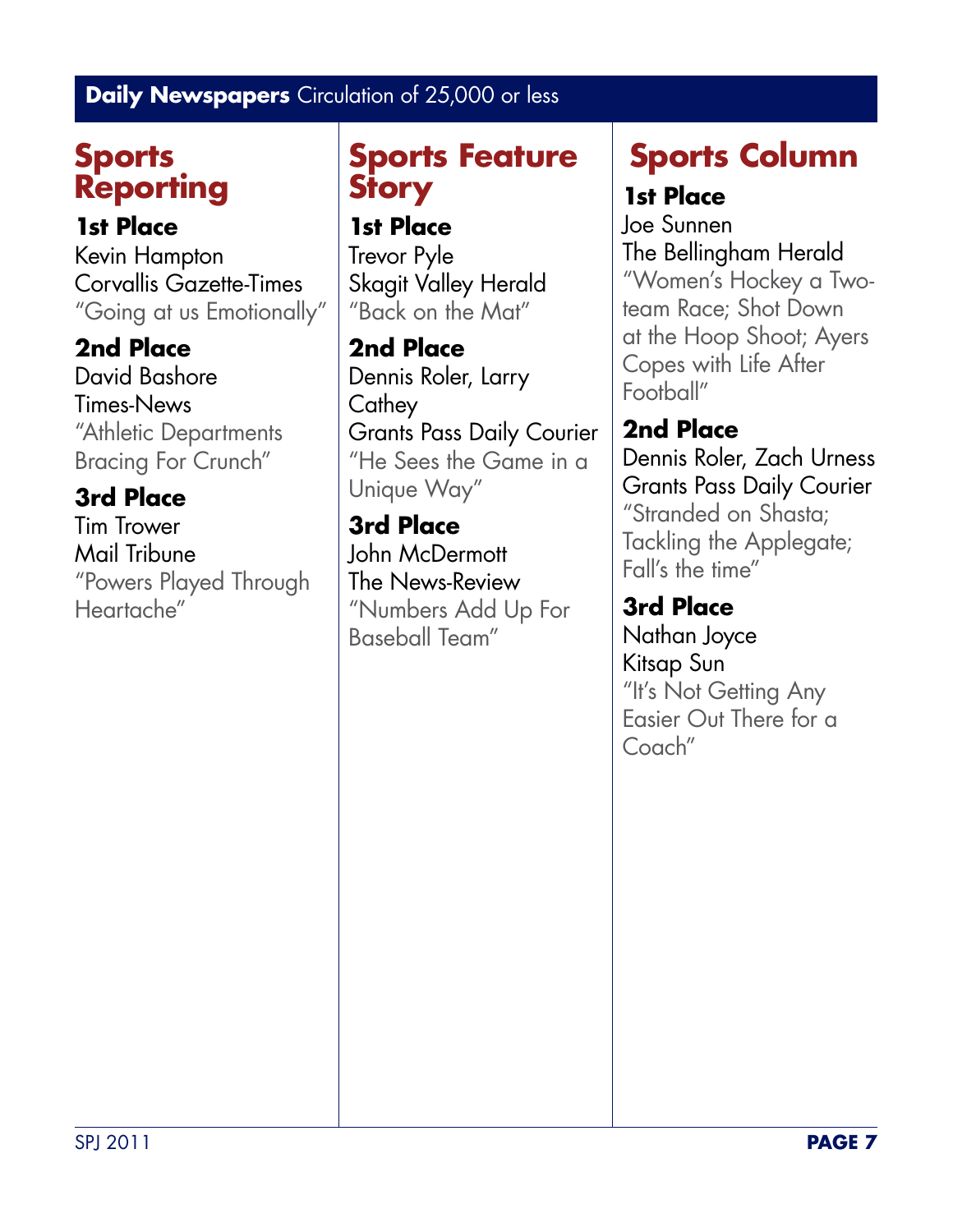## **Editorial & Commentary**

**1st Place** John M. Doran Independent Record

**2nd Place** Gary Nelson Mail Tribune

**3rd Place** Hasso Hering Albany Democrat-Herald

## **General Column**

**1st Place** Kathy Aney East Oregonian

**2nd Place** Steve Crump Times-News

**3rd Place** Abby Holmes The Wenatchee World

## **Page Design**

**1st Place** Kathleen Strecker The Daily Astorian

**2nd Place** Sheyna Watkins The Chronicle

**3rd Place** James Brooks Fairbanks Daily News-**Miner** 

## **Headlines**

**1st Place** Dennis Roler, Staff Grants Pass Daily Courier

**2nd Place** Chip Dombrowski The World

**3rd Place** Max Charlton The Daily Astorian

### **News Photography (General and Spot News)**

**1st Place** Erik Peterson Bozeman Daily Chronicle "Hail Storm"

**2nd Place** Dan Jackson" The Daily World "Downtown Blaze"

**3rd Place** Scobel Wiggins Corvallis Gazette-times "A Splash of Summer"

### **Feature Photography**

**1st Place** Don Seabrook The Wenatchee World "Light Show"

**2nd Place** Frank Varga Skagit Valley Herald "Layers of Light"

**3rd Place** Skip Nichols East Oregonian "Lightning"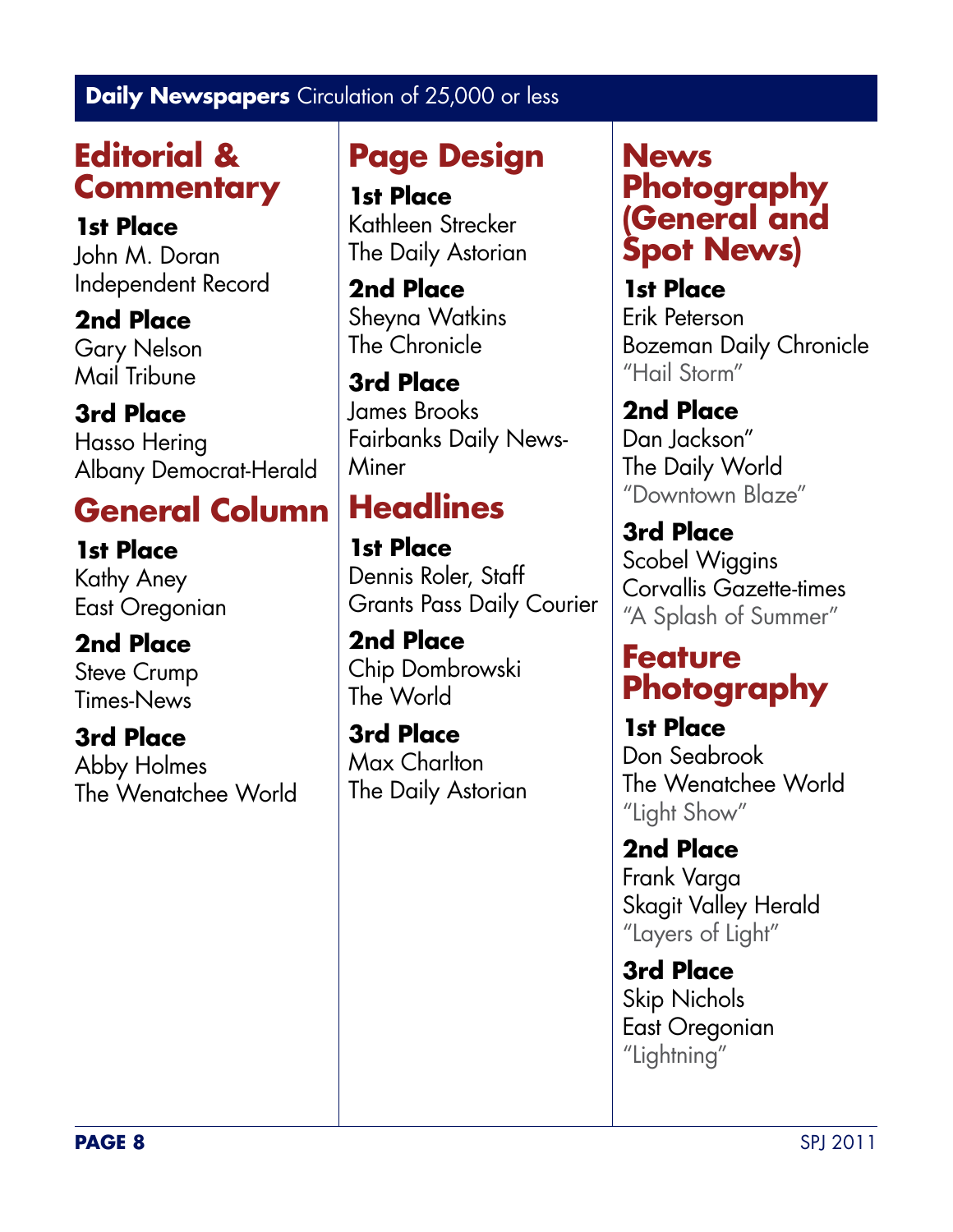## **Portrait Photography**

### **1st Place**

John Wagner Fairbanks Daily News-**Miner** "Boy and Goose"

### **2nd Place**

MacLeod Pappidas The Daily World "He's Abuzz About Bees"

# **3rd Place**

Eric Engman Fairbanks Daily News-**Miner** "Yoga"

## **Sports Photography**

### **1st Place**

Jamie Lusch Mail Tribune "Showcase"

## **2nd Place**

MacLeod Pappidas The Daily World "Block Knocked Off"

### **3rd Place**

Dylan Brown Helena Independent Record "Not Just Horsing Around"

## **Photo Page, Story or Essay**

**1st Place** Bob A. Pennell Mail Tribune "The Greatest Loss"

### **2nd Place** Eric Engman

Fairbanks Daily News-**Miner** "Deployed"

# **3rd Place**

Brian Myrick Ellensburg Daily Record

# **Photo Portfolio**

#### **1st Place** Sean Sperry Bozeman Daily Chronicle

**2nd Place** Don Seabrook The Wenatchee World

**3rd Place** Erick Petersen Bozeman Daily Chronicle

### **Graphics & Illustrations (All circulation groups judged together)**

**1st Place** Marsha Matta The Columbian

**2nd Place** Greg Cross The Bulletin

## **3rd Place**

Bob Kelton The Daily Herald Co.

SPJ 2011 **PAGE 9**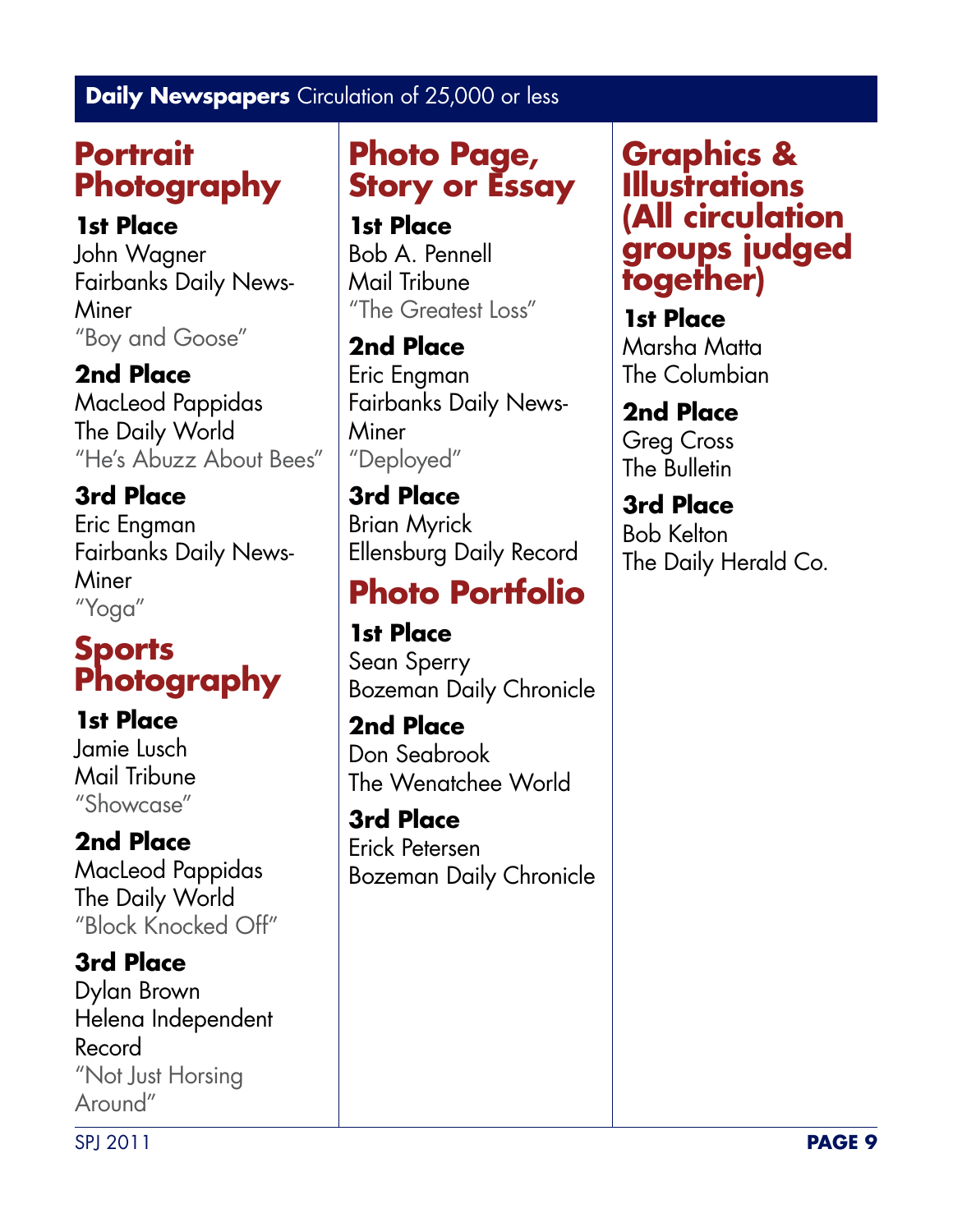## **General Excellence**

**1st Place** Staff Statesman Journal

**2nd Place** Staff

Billings Gazette

### **3rd Place**

**Staff** The Bulletin

## **Comprehensive Coverage**

**1st Place** Erin Middlewood The Columbian "Coping With Cancer"

**2nd Place** Staff The Columbian "Bethany Storro Case-Series"

**3rd Place** Stacey Barchenger Statesman Journal "Turnidge Trial"

## **Investigative Reporting**

**1st Place** Tracy Loew

Statesman Journal "WESD's Web of Deals"

**2nd Place** Nick Budnick The Bulletin "State Raises Questions, Eyebrows with Plan to Buy Land"

## **Spot News Reporting**

**1st Place** Staff Billings Gazette "Tornado Hits Billings"

**2nd Place** Jackson Holtz, Noah Haglund The Daily Herald Co. "Captured: Barefoot Bandit Harris-Moore's Luck Runs out in Bahamas"

**3rd Place** Aaron Corvin The Columbian "Peacehealth Wants Its HQ here"

### **Crime and Justice Reporting**

**1st Place** Chris Bristol, Viviana Buzo Yakima Herald-Republic "Trail of Tragedy"

**2nd Place**

Laura McVicker The Columbian "Officially Free: After 17 Years Men Finally Shed Rape Charge"

**3rd Place** Kristin Kraemer Tri-City Herald "Dog Drama"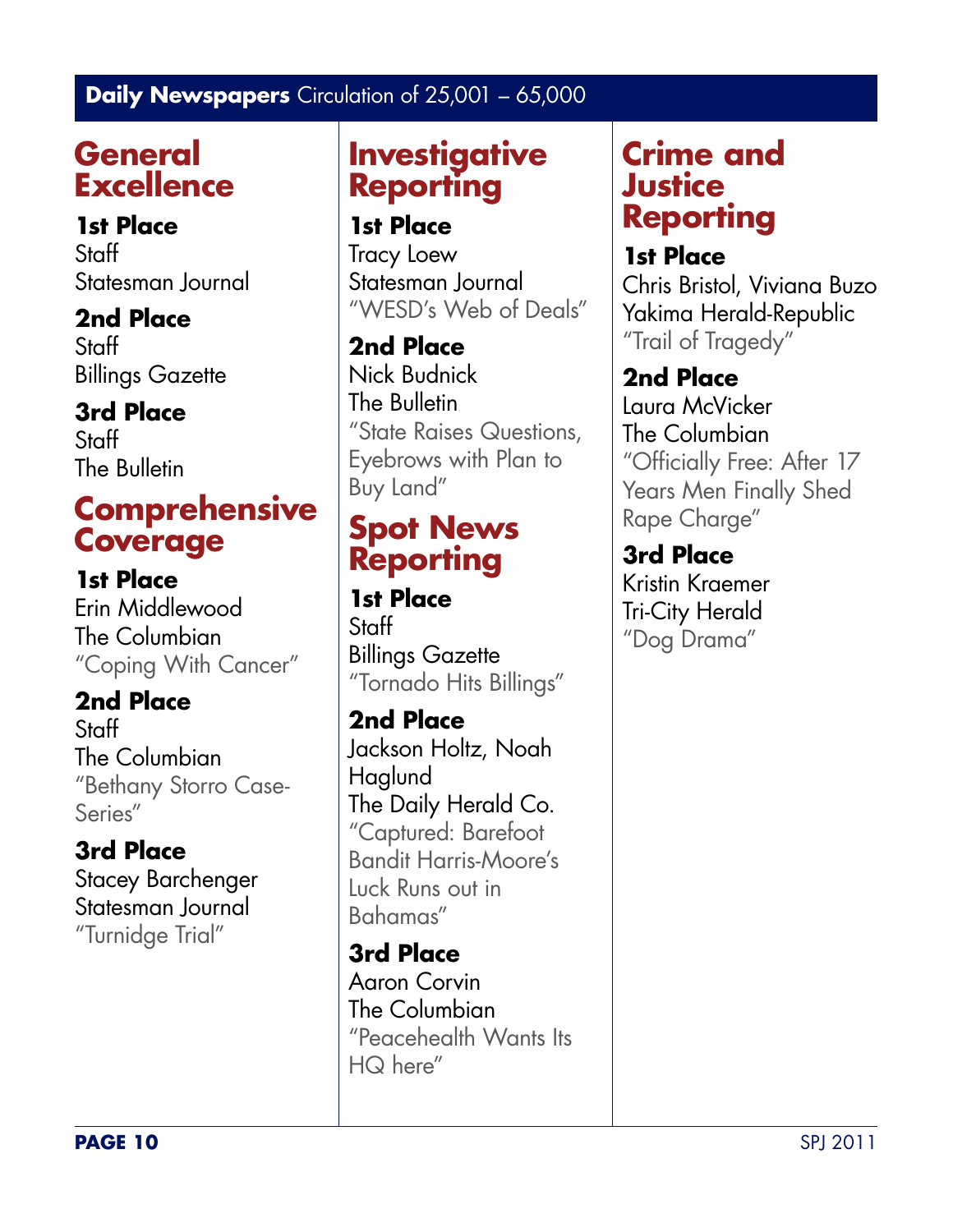### **Government and Politics Reporting**

**1st Place** Alan Gustafson Statesman Journal "Crisis in Costs"

**2nd Place** Noah Haglund The Daily Herald Co. "County's Fines Fall Short of Solving Building Code Violations"

**3rd Place** Erik Robinson The Columbian "Inspections Spurs Alarm About Dams"

### **Education Reporting**

**1st Place** Lauren Dake The Bulletin "Foreign Exchanges"

**2nd Place** Tracy Loew Statesman Journal "WESD and ESD Reform"

**3rd Place** Eric Stevick The Daily Herald Co. "Why More Girls Get the Grades While Boys Struggle in our Schools"

## **Health Reporting**

**1st Place** Markian Hawryluk The Bulletin "Under the Influence"

**2nd Place** Arnie Thompson Great Falls Tribune "A 'Game' to Beware"

**3rd Place Staff** Billings Gazette "Good Policy or Bad Medicine?"

### **Environment and Science Reporting**

**1st Place** Erin Snelgrove Yakima Herald-Republic "The Interstate 90 Construction Project: Breaking Down Barriers"

**2nd Place** Beth Casper, Stefanie Knowlton Statesman Journal "Running for Their Lives"

**3rd Place** Debra Smith The Daily Herald Co. "The Sludge Stops Here"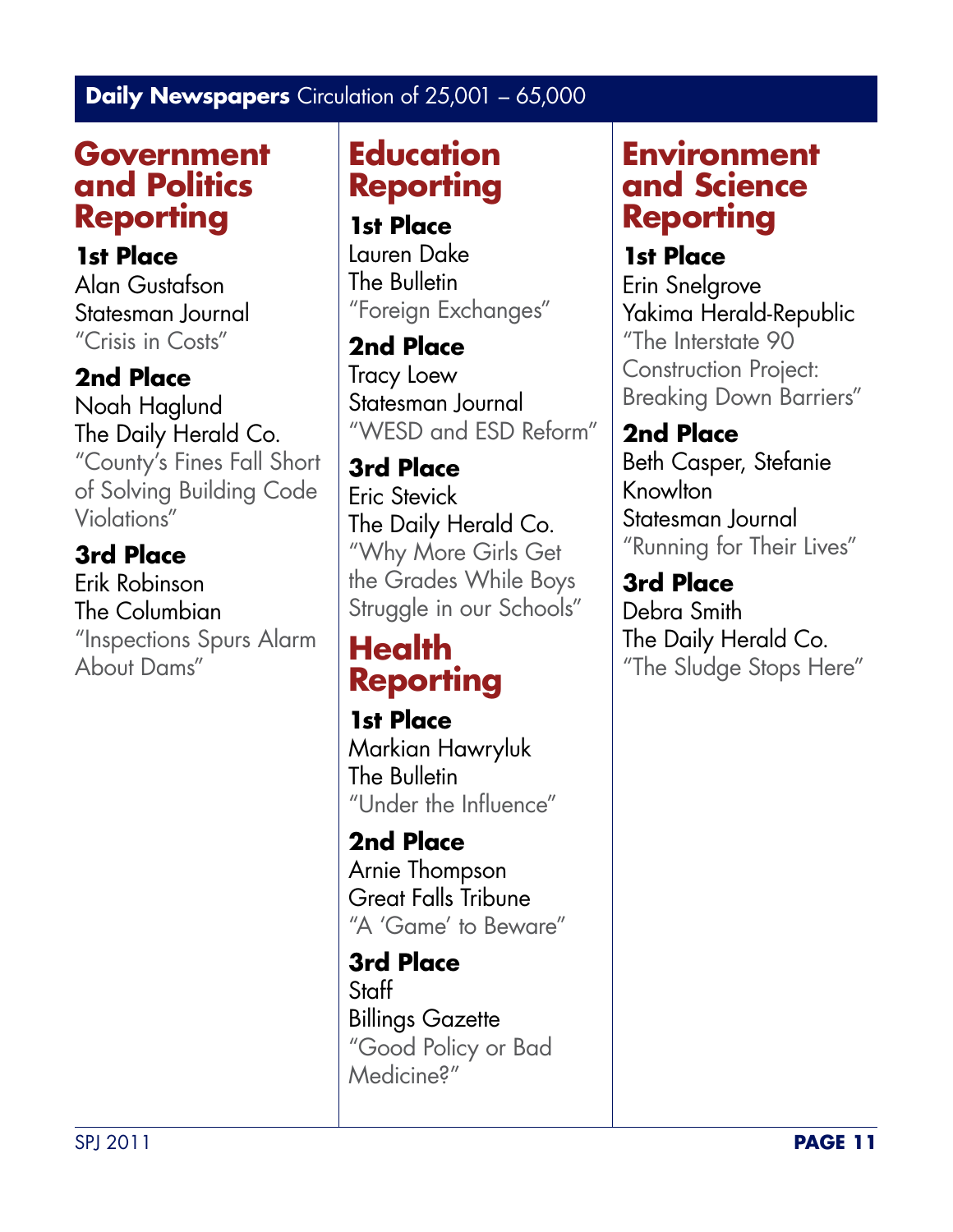## **Business Reporting**

#### **1st Place**

Kathie Durbin The Columbian "Washington's Wind Power Windfall"

### **2nd Place**

Hillary Borrud The Bulletin "Buying Up Bend"

**3rd Place** Aaron Corvin The Columbian "Nautilus Looking for a Comeback"

## **Business Column**

**1st Place** Courtney Sherwood The Columbian

**2nd Place** Mai Hoang Yakima Herald-Republic

**3rd Place** Mike Benbow The Daily Herald Co.

## **Social Issues Reporting**

**1st Place** Julia O'Malley Anchorage Daily News "Hooked: One Addict's Story"

**2nd Place** Debra Smith The Daily Herald Co. "Homeless Teen Goes to College to Pursue Flight Dream"

**3rd Place** Lauren Dake The Bulletin "Gang Violence, Grief"

## **Personalities Reporting**

### **1st Place**

Michelle Dunlop The Daily Herald Co. "Boeing Jobs"

#### **2nd Place**

Bill Sheets The Daily Herald Co. "John McCoy, Quil Ceda Village Helped Tulalips to Prosperity"

**3rd Place** Bill Sheets The Daily Herald Co. "Eyman Expands His Reach"

## **Lifestyles Reporting**

**1st Place** Staff Billings Gazette "Agate Hunter"

**2nd Place** Barbara Curtin Statesman Journal "Letters From Mom"

**3rd Place** Barbara Curtin Statesman Journal "Tracking Our Family Roots"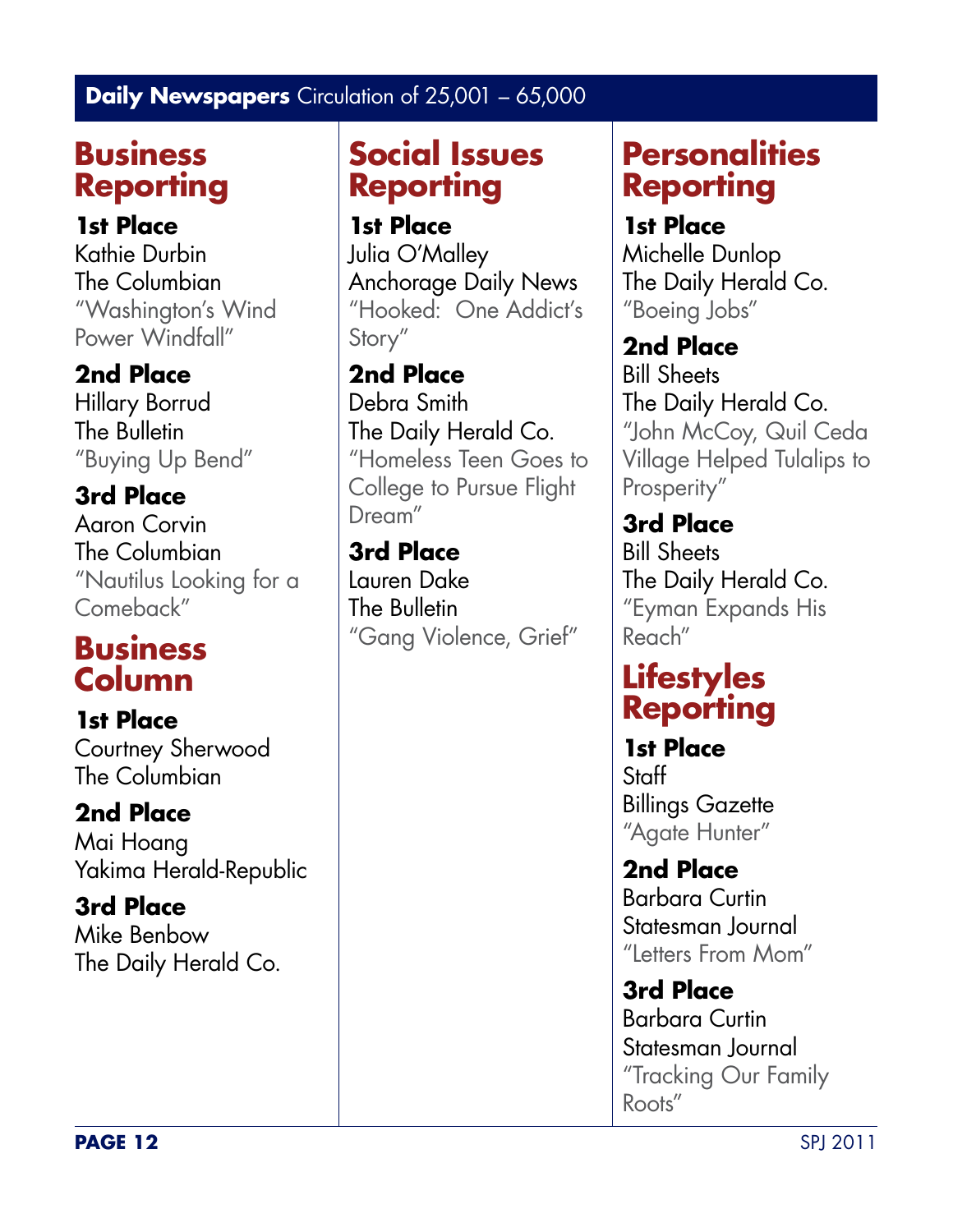## **Short Feature Story (up to 1,000 words)**

### **1st Place**

Scott Hewitt The Columbian "Main Street in America Happy 234--and many Happy Returns"

### **2nd Place**

Dori O'Neal Tri-City Herald "Helping with Goodbye"

### **3rd Place**

Jackson Holtz The Daily Herald Co. "Food Circus"

**Long Feature Story (more than 1,000 words)**

**1st Place** Ben Salmon The Bulletin "Music in His Genes"

#### **2nd Place** Scott Sandsberry Yakima Herald-Republic "The Coincidental Divide"

**3rd Place** Scott Hewitt The Columbian "More Than Survival"

## **Arts Reporting**

**1st Place** Barbara Curtin Statesman Journal "Will Art Fair Pay A Price?

**2nd Place** Barbara Curtin Statesman Journal "Family Ties and All That  $\log z''$ 

## **Sports Reporting**

**1st Place** Scott Sandsberry Yakima Herald-Republic "Gray Matter"

**2nd Place** Aaron Swaney The Daily Herald Co. "Curling Hit Me in the Hog's Eye"

**3rd Place** Greg Jayne The Columbian "Papermakers are Streak-Breakers"

## **Sports Feature Story**

**1st Place** Debra Smith The Daily Herald Co. "Kenda Lenseigne, Top Rider from Sultan"

**2nd Place** Kevin Anthony Tri-City Herald "Pilate's Chiawana Family"

**3rd Place** Bill Speltz Missoulian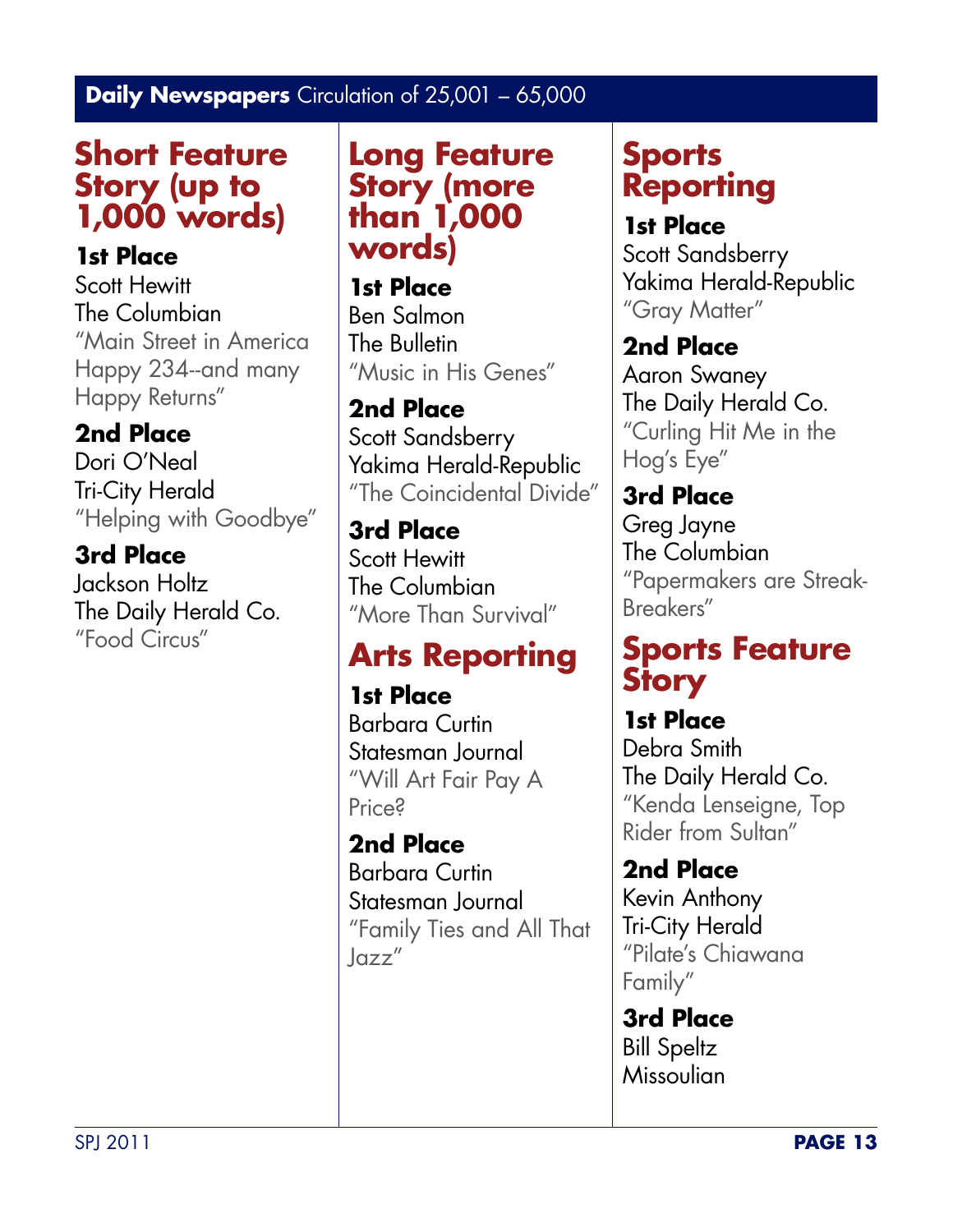## **Sports Column**

**1st Place** Matt Calkins The Columbian

**2nd Place** Greg Jayne The Columbian

**3rd Place** Bart Potter The Olympian

## **Editorial & Commentary**

**1st Place** Dick Hughes Statesman Journal

**2nd Place** Greg Jayne The Columbian

**3rd Place** John Laird The Columbian

## **General Column**

**1st Place** Lily Raff The Bulletin

**2nd Place** Julia O'Malley Anchorage Daily News

**3rd Place** K. Williams Brown Statesman Journal

## **Page Design**

**1st Place** Katie Mayer The Daily Herald Co.

**2nd Place** Heather Rayhorn Statesman Journal

**3rd Place** Merridee Hanson The Columbian

## **Headlines**

**1st Place** Bob Sisson The Columbian

**2nd Place** Colleen Keller The Columbian

**3rd Place** Rob Oster The Columbian

### **News Photography (General and Spot News)**

**1st Place** Larry Mayer Billings Gazette "Another Storm Coming"

**2nd Place** Timothy Gonzalez Statesman Journal "All We Could Do Was Watch"

**3rd Place** Kurt Wilson Missoulian "Falling Bear"

## **Feature Photography**

**1st Place** Richard Dickin Tri-City Herald "Bridge Sunset"

**2nd Place** Mark Mulligan The Daily Herald Co. "Chicken Knife"

**3rd Place** Steven Lane The Columbian "Adopt Me"

**PAGE 14** SPJ 2011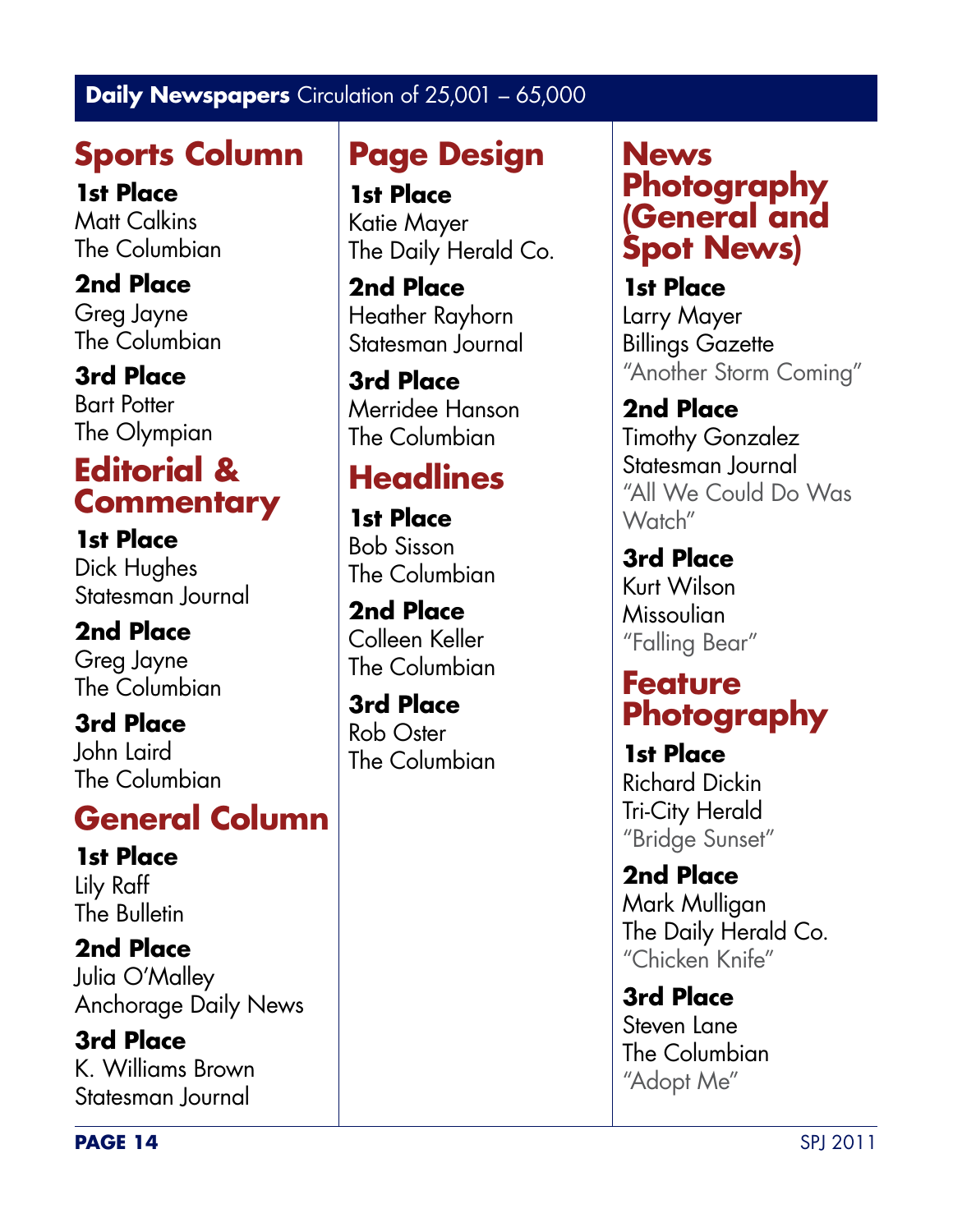## **Portrait Photography**

**1st Place** Steven Lane The Columbian "Henderson Brother"

**2nd Place** Zachary Kauffman The Columbian "Boxer Virgil Green"

**3rd Place** Dan Bates The Daily Herald Co. "Building Donor"

## **Sports Photography**

**1st Place** Jennifer Buchanan The Daily Herald Co. "Vonn's Gold"

**2nd Place**

Steven Lane The Columbian "Game Winner"

**3rd Place** Bob Zellar Billings Gazette "Home Plate Collision"

## **Photo Page, Story or Essay**

**1st Place** Troy Wayrynen The Columbian "Coping with Cancer"

**2nd Place** Casey Riffe Billings Gazette "Abandoned Schoolhouses"

**3rd Place** Paul Ruhter Billings Gazette "Clubhouse Manager"

# **Photo Portfolio**

**1st Place** Kurt Wilson Missoulian

**2nd Place** David Grubbs Billings Gazette

**3rd Place** Richard Dickin Tri-City Herald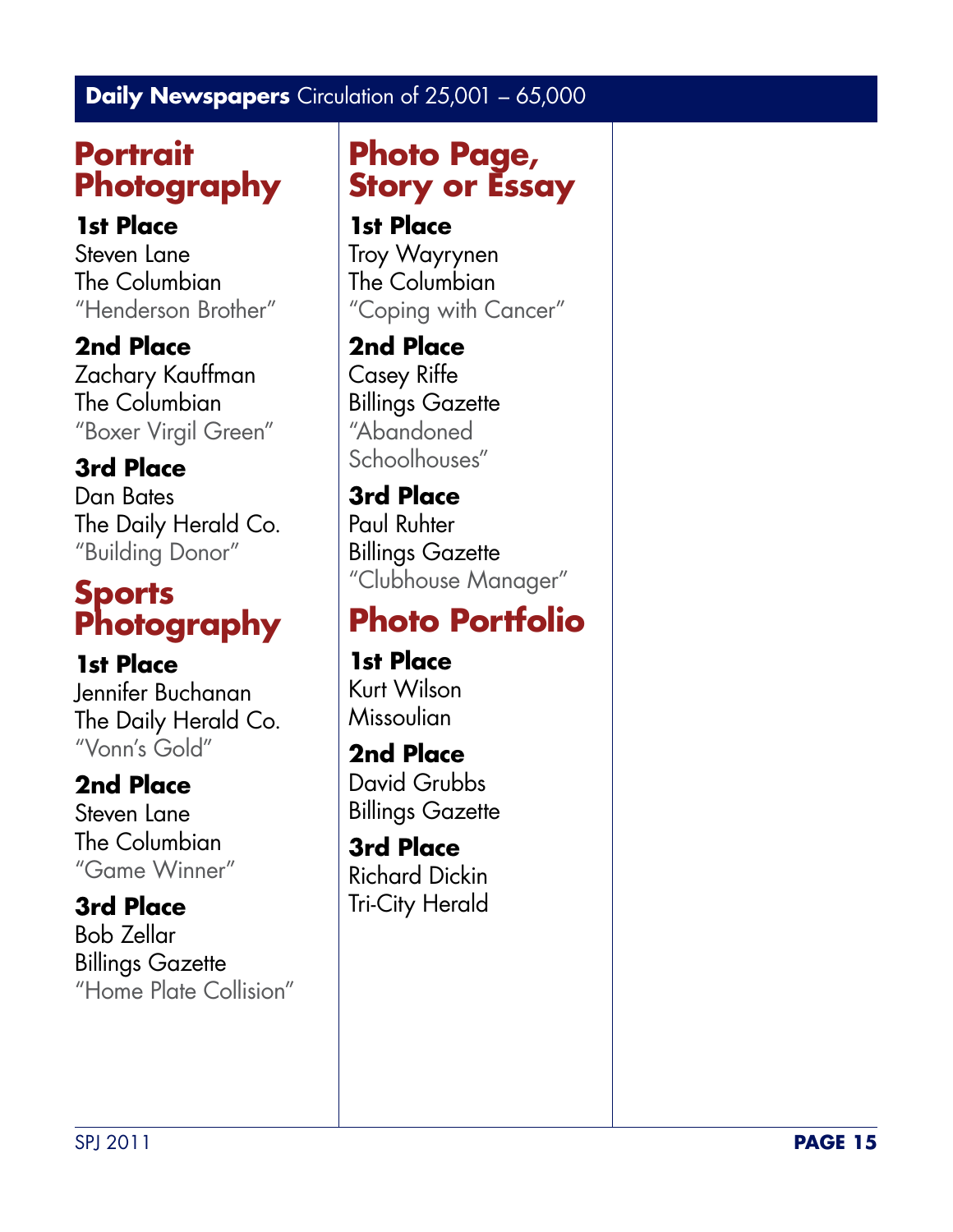## **General Excellence**

**1st Place** Staff The Oregonian

**2nd Place Staff** The Seattle Times

**3rd Place Staff** The Spokesman-Review

## **Comprehensive Coverage**

**1st Place Staff** The Oregonian "Oregon's Budget/Hard Choices"

**2nd Place** Lornet Turnbull The Seattle Times "Invisible Families: The Homeless You Don't See"

**3rd Place** Kimberly A. C. Wilson The Oregonian "Haiti"

## **Investigative Reporting**

**1st Place** Michael Berens The Seattle Times "Seniors for Sale"

**2nd Place** Sean Robinson The News Tribune "Dale Washam"

**3rd Place** Les Zaitz, Nicole Dungca The Oregonian "Secret Boy Scout Files"

## **Spot News Reporting**

**1st Place** Lynn Thompson, Christine Clarridge, Miyoko Wolf The Seattle Times "Cambodian Grandma"

**2nd Place** Joseph Rose The Oregonian "Aumsville Tornado"

**3rd Place** Bryan Denson The Oregonian "FBI Thwarts Terrorist Bombing"

## **Crime and Justice Reporting**

**1st Place** Ken Armstrong, Jonathan Martin The Seattle Times "The Other Side of Mercy"

**2nd Place** Steve Mayes The Oregonian "Ashley's Courage"

**3rd Place** Sara Jean Green The Seattle Times "Helping Offenders Leave Gang Life Behind"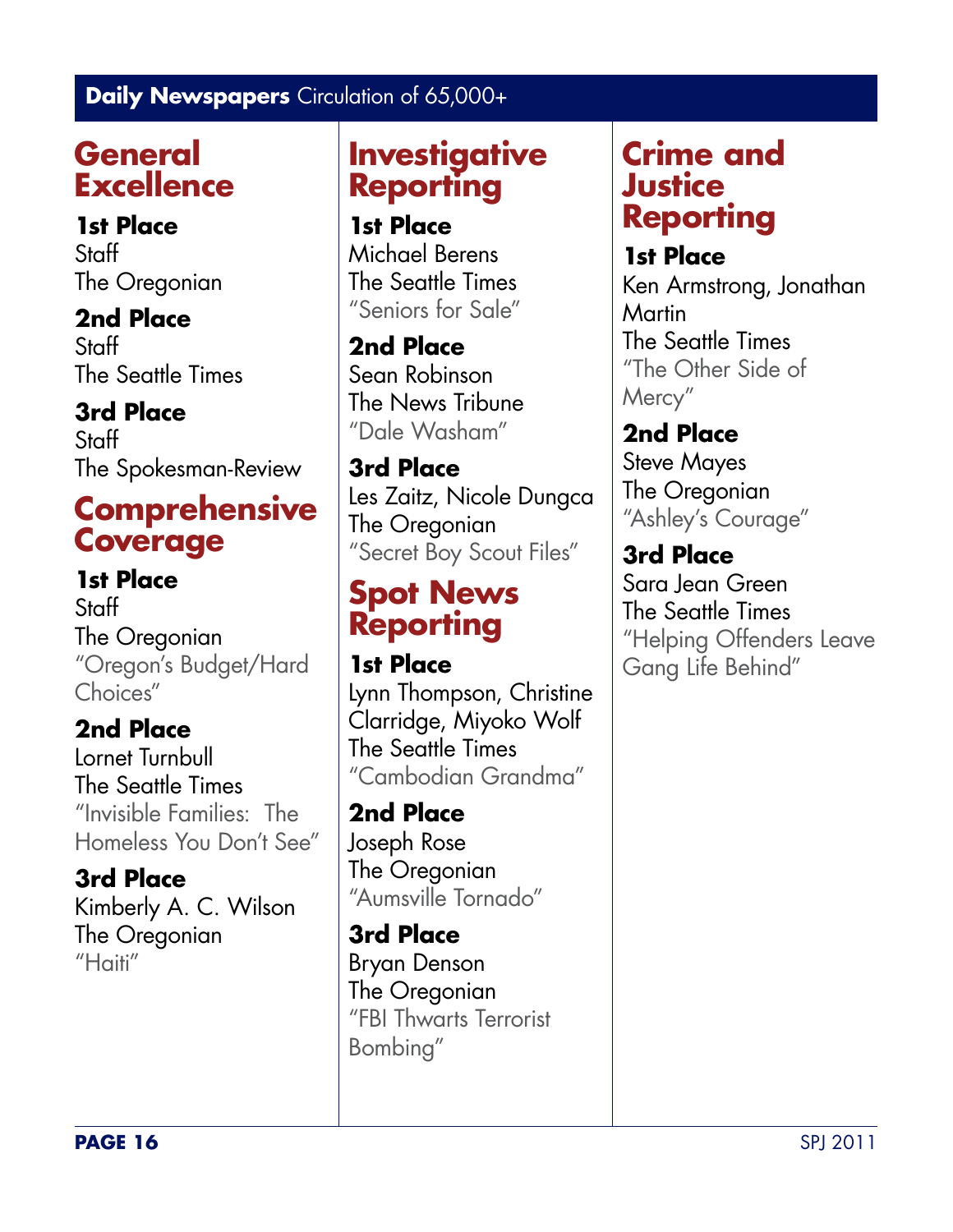### **Government and Politics Reporting**

**1st Place** Brent Walth The Oregonian "Oregon's Emergency Radio System, Entry #2"

### **2nd Place**

Kyung Song The Seattle Times "Lobbyists are Sen. Murray's Biggest Donors"

#### **3rd Place**

**Staff** The Oregonian "PolitiFact"

### **Education Reporting**

**1st Place**

Nick Perry, Justin Mayo The Seattle Times "Retired, Then Rehired…"

**2nd Place** Debbie Cafazzo The News Tribune "Lincoln High School"

**3rd Place** Hal Bernton The Seattle Times "Seattle Woman Builds a Future for Girls Amid War in Afghanistan"

## **Health Reporting**

**1st Place** Melissa Navas The Oregonian "A Mysterious Disease"

**2nd Place** Hal Bernton The Seattle Times "Steroid Use on the Rise in the Army"

**3rd Place** Don Colburn The Oregonian "Rebuilding Chrissy's Face"

### **Environment and Science Reporting**

**1st Place** Craig Welch The Seattle Times "Smart and Fast, Marine Mammals are Guarding Our Military Bases"

**2nd Place** Becky Kramer The Spokesman-Review "Preserving a Giant"

**3rd Place** Eric Mortenson The Oregonian Environment Reporting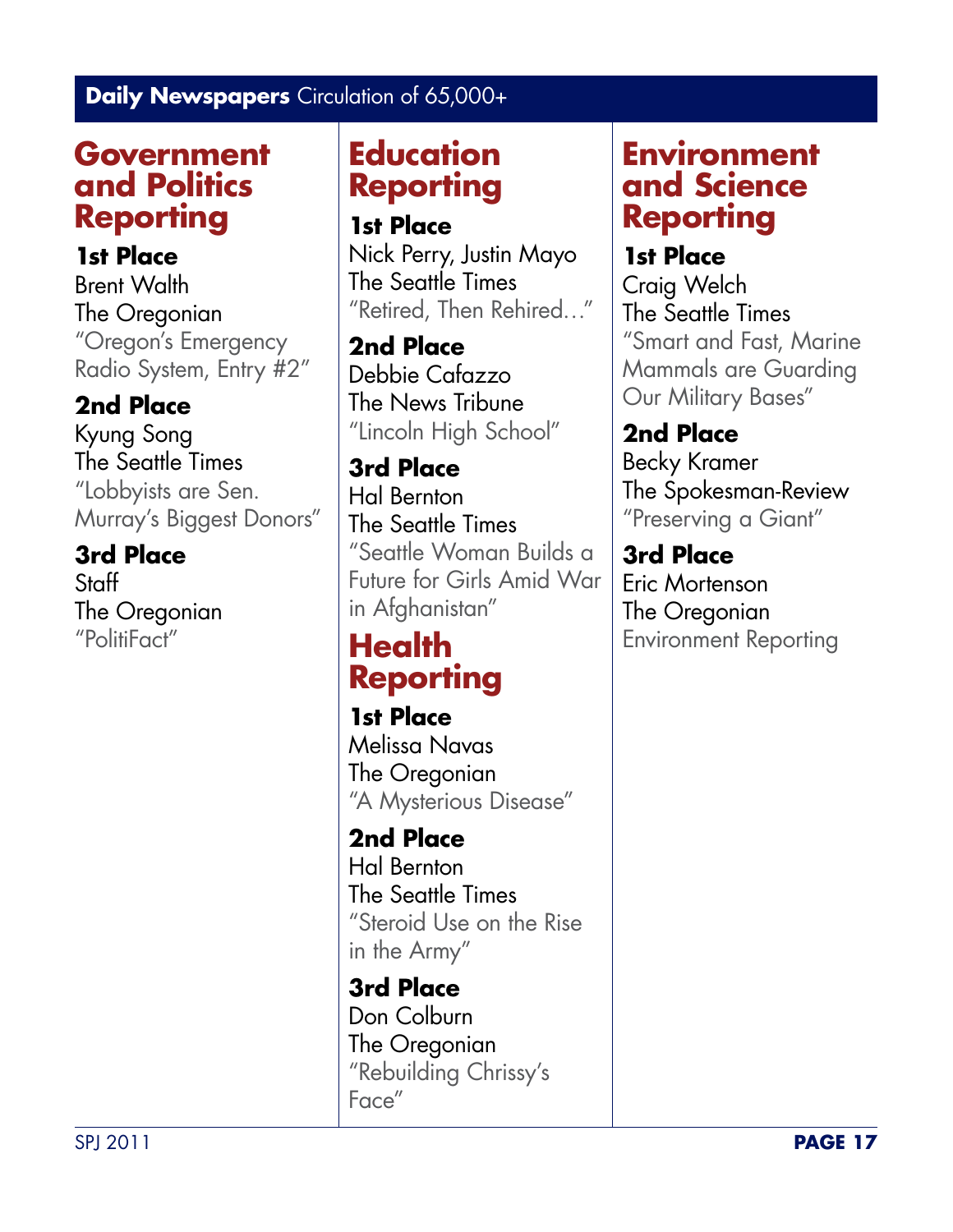## **Business Reporting**

### **1st Place**

Sanjay Bhatt, Jennifer LaFluer, Genevieve Alvarez The Seattle Times "Foreclosures don't always follow script"

### **2nd Place**

Christine Wilmsen, Kristi Heim, Steve Miletich The Seattle Times "Broken rules, a failed deal and a frenzy over Olympics tickets"

### **3rd Place**

Richard Read The Oregonian "The Sands of Canada"

### **Business Column**

**1st Place** Brent Hunsberger The Oregonian

#### **2nd Place** Brier Dudley

The Seattle Times

### **3rd Place**

Bill Virgin The News Tribune

## **Social Issues Reporting**

**1st Place** Alison Boggs The Spokesman-Review "Dying to Live at Home"

**2nd Place** Lornet Turnbull The Seattle Times "Invisible families: The homeless You Don't See"

**3rd Place** Nancy Haught The Oregonian "A Portland Priest"

## **Personalities Reporting**

### **1st Place**

Marc Ramirez, Sanjay Bhatt The Seattle Times "Market Family Loses a Beloved Fixture: a Cranky, Reliable Enigma"

**2nd Place** Gabriel Campanario The Seattle Times "Seattle Sketcher | South Park Loses a Lifeline"

**3rd Place** Nikole Hannan-Jones The Oregonian "Giving Away \$100 A Day"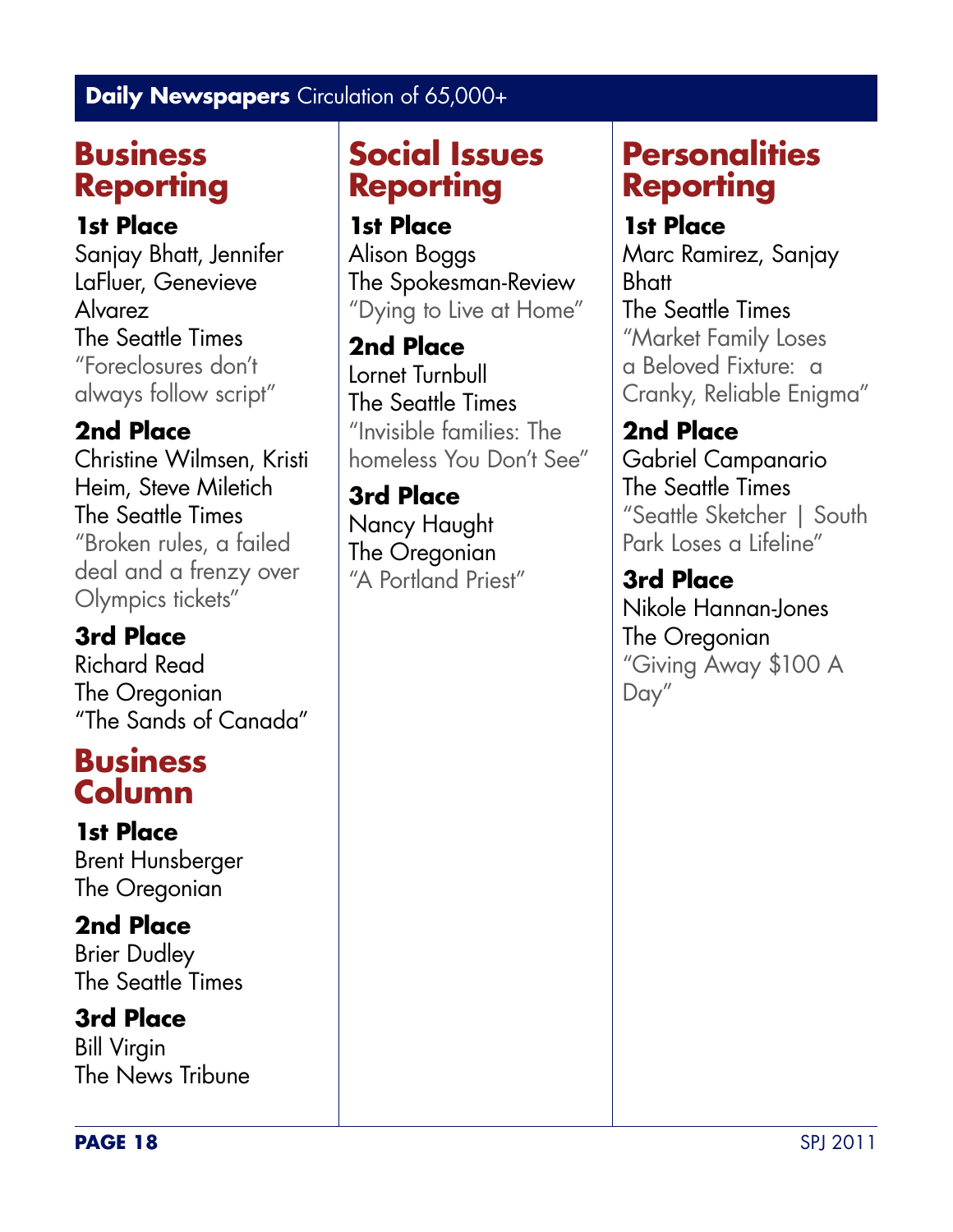## **Lifestyles Reporting**

#### **1st Place**

Kevin Graman The Spokesman-Review "In A Family Way"

**2nd Place** Kimberly A. C. Wilson The Oregonian "A Backyard Gardener"

**3rd Place** Craig Hill The News Tribune "Family Road Trips"

### **Short Feature Story (up to 1,000 words)**

**1st Place** Mark Baker The Register-Guard "No Leaving a Beaver"

### **2nd Place**

Lynda V. Mapes The Seattle Times "Tiny Bird Song"

### **3rd Place**

Linda Shaw The Seattle Times "Local Schools Go Global"

### **Long Feature Story (more than 1,000 words)**

**1st Place** Tyrone Beason The Seattle Times "Soul-stirring Walks Through Jerusalem's Maze of Religion and Politics"

**2nd Place** Sonia Krishnan The Seattle Times "Two Lives Lost, a Third Forever Changed"

**3rd Place** Mike Dunham Anchorage Daily News "Forgotten Battlefield"

## **Arts Reporting**

#### **1st Place**

Marty Hughley The Oregonian "Five Pieces: Arts Reporting"

**2nd Place** Mike Dunham Anchorage Daily News "Homesteader's Mysterious Art"

**3rd Place** Misha Berson The Seattle Times "Love and Talent Bloom Onstage for Seattle Actors"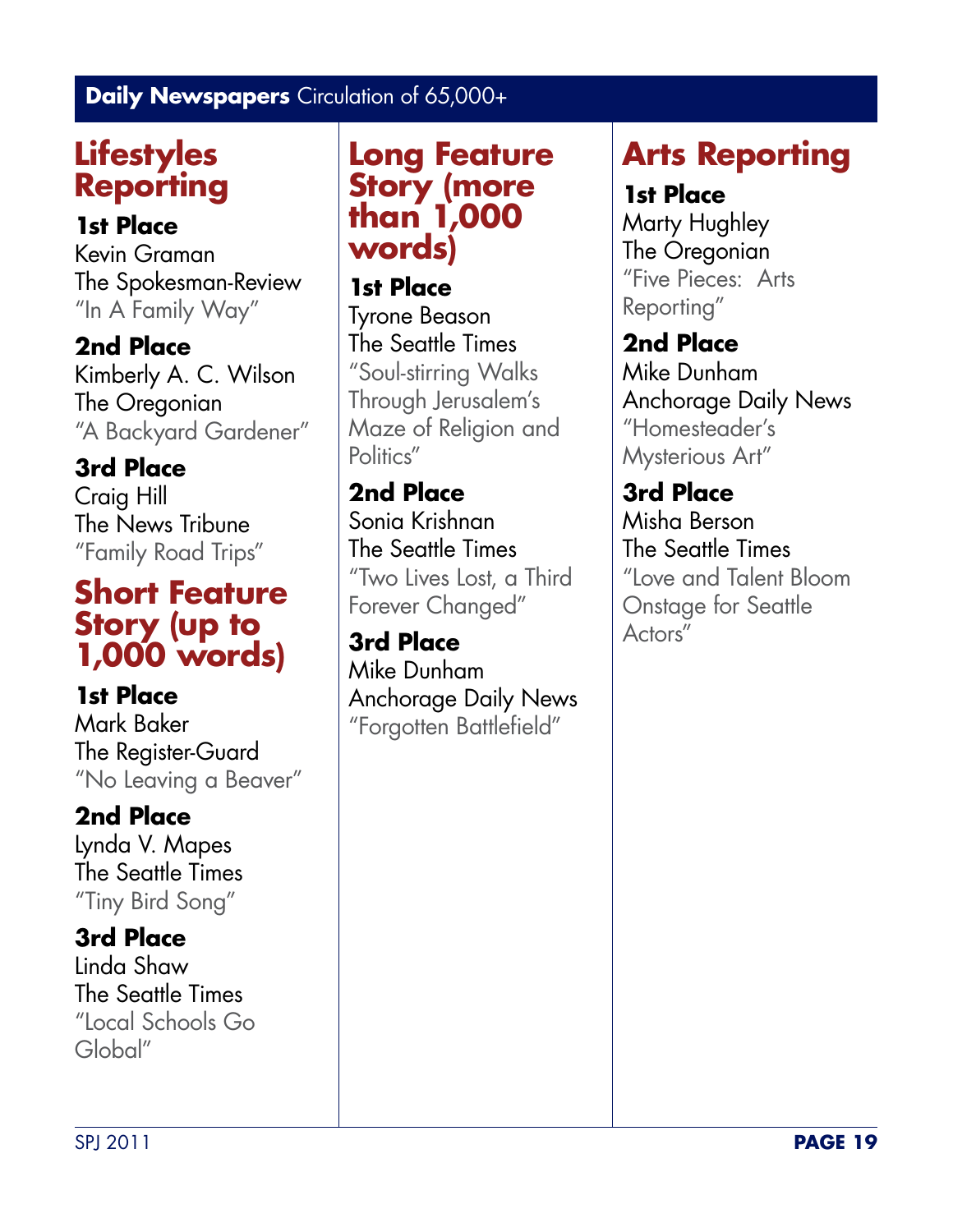## **Sports Reporting**

**1st Place** Geoff Baker The Seattle Times "Coach Says Mariners were Told of Josh Lueke's Criminal Past"

### **2nd Place**

Greg Bolt The Register-Guard "Feeding the Green Machine"

### **3rd Place**

Danny O'Neil The Seattle Times "When NFL Players Dive for a Loose Ball…"

## **Sports Feature Story**

**1st Place** Sandy Ringer The Seattle Times "Former Meadowdale Softball Player Fighting Hard to Beat the Odds"

**2nd Place** Doug Pacey The News Tribune "A Different World"

**3rd Place** Jerry Brewer The Seattle Times "Unexpected Son, Unexpected Mother"

## **Sports Column**

**1st Place** Steve Kelley The Seattle Times

**2nd Place** Jerry Brewer The Seattle Times

**3rd Place** Bud Withers The Seattle Times

## **Editorial & Commentary**

**1st Place** Susan Nielsen The Oregonian

**2nd Place** Lance Dickie The Seattle Times

**3rd Place** Joni Balter The Seattle Times

# **General Column**

**1st Place** Steve Duin The Oregonian

**2nd Place** Lynne Varner The Seattle Times

**3rd Place** Shawn Vestal The Spokesman-Review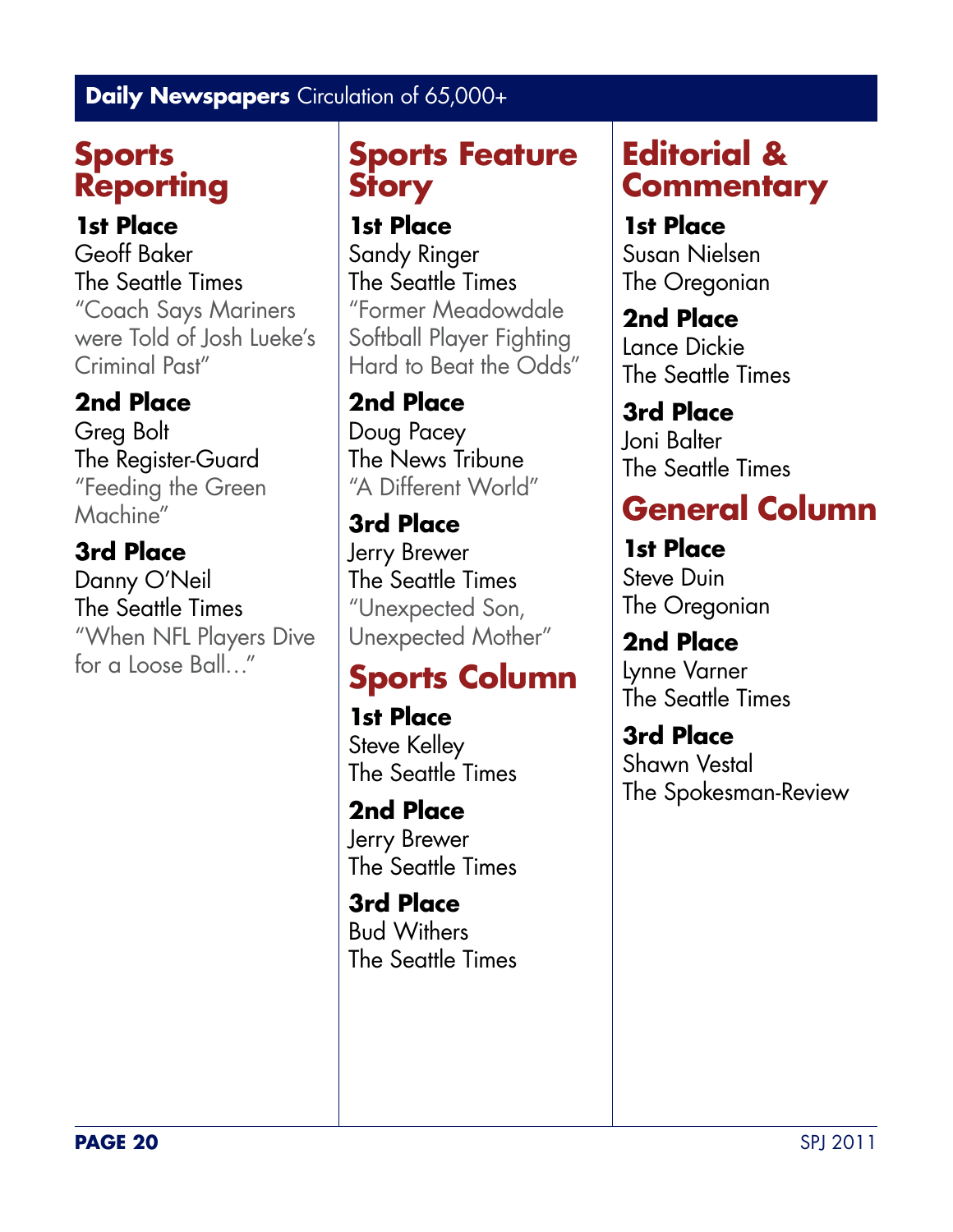## **Page Design**

**1st Place**

Jody Stott The Oregonian

**2nd Place** Wayne Begasse The Seattle Times

**3rd Place** Bob Warcup The Seattle Times

# **Headlines**

**1st Place** Jake Arnold The Oregonian

**2nd Place** Bill Kossen The Seattle Times

**3rd Place** Bob McEwen The Oregonian **News Photography (General and Spot News)**

**1st Place** Jim Bates The Seattle Times "Seattle's Rowdy Night Life"

**2nd Place** Alan Berner The Seattle Times "Shoplifter Flees Mall Security"

**3rd Place** Jamie Francis The Oregonian "Trinity Smith"

## **Feature Photography**

**1st Place** Motoya Nakamura The Oregonian "A Life Changed"

**2nd Place** Steve Ringman The Seattle Times "Flooding Fog"

**3rd Place** Beth Nakamura The Oregonian "Katie Lucas"

## **Portrait Photography**

**1st Place** John Lok The Seattle Times "Tied to the Land"

**2nd Place** Greg Gilbert The Seattle Times "Tucker"

**3rd Place** Erika Schultz The Seattle Times "Singer Amy Denio"

## **Sports Photography**

**1st Place** Mike Siegel The Seattle Times "Olympics Ski Crash"

**2nd Place** Thomas Boyd The Oregonian "The Red Head"

**3rd Place** Dan Pelle The Spokesman-Review "Snowball's Chance"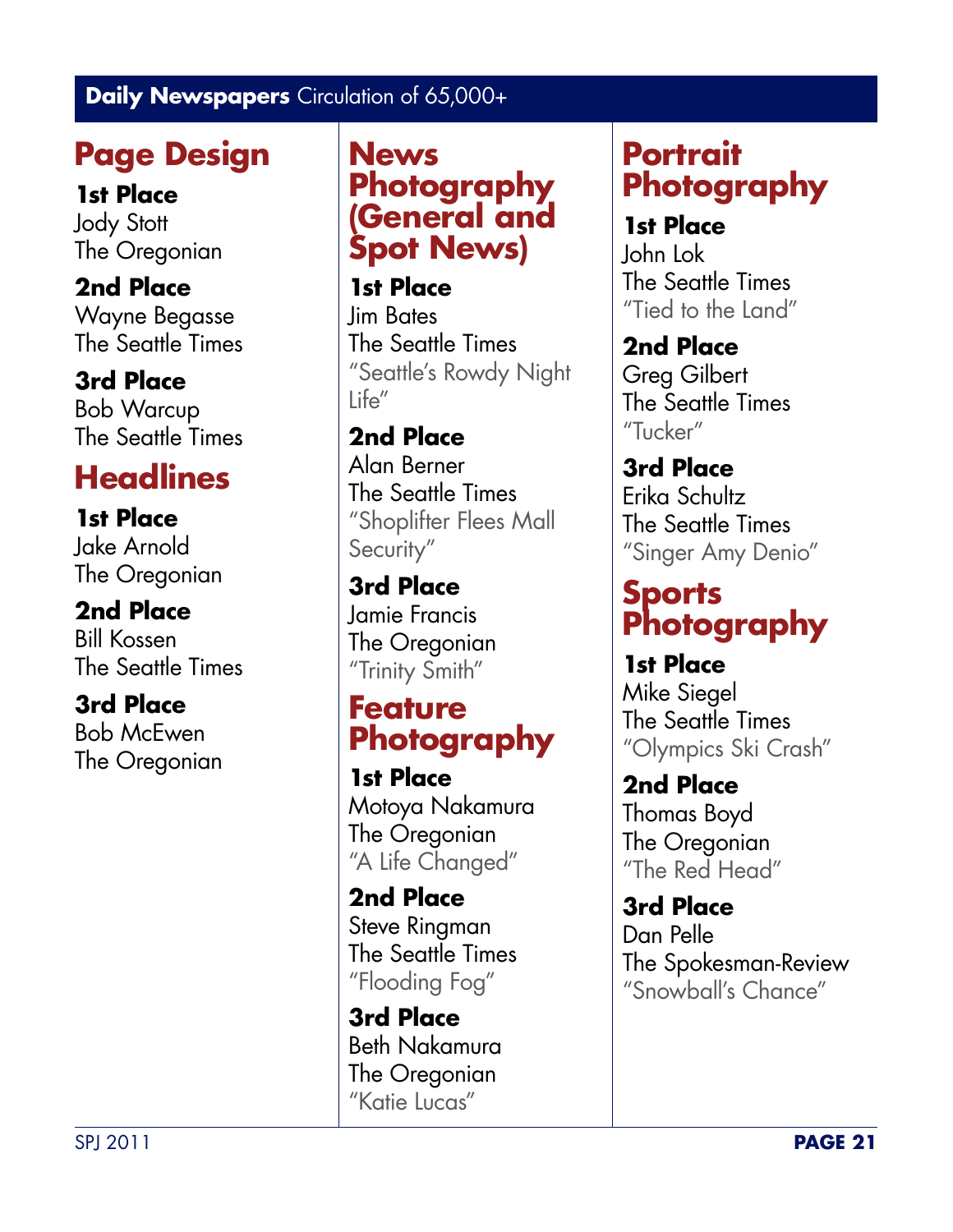### **Photo Page, Story or Essay**

#### **1st Place**

Dan Pelle, Liz Kishimoto, Jody Lawrence-Turner The Spokesman-Review "Carissa Outen"

#### **2nd Place**

Bruce Ely The Oregonian "Haiti Photo Essay"

### **3rd Place**

Alan Berner The Seattle Times "It's a Grand Old Flag"

## **Photo Portfolio**

#### **1st Place**

Jamie Boyd The Oregonian

#### **2nd Place**

Erika Schultz The Seattle Times

#### **3rd Place**

Alan Berner The Seattle Times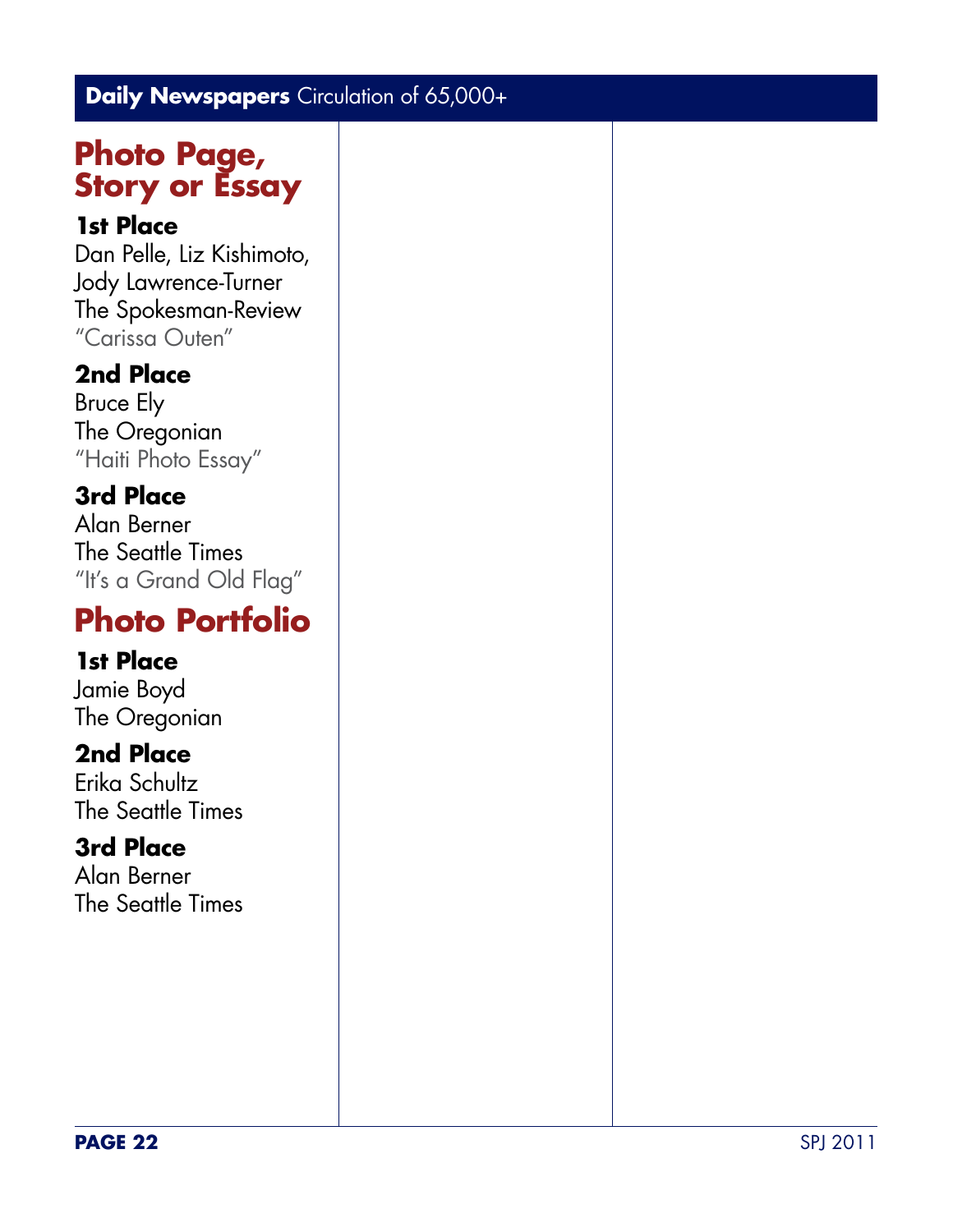## **General Excellence**

**1st Place** Staff Seattle Weekly

**2nd Place Staff** Willamette Week

## **Investigative Reporting**

**1st Place** Beth Slovic

Willamette Week "Sext Crimes"

#### **2nd Place** Caleb Hannan

Seattle Weekly "Watching the Protestors"

### **3rd Place**

Jacob Fries The Pacific Northwest Inlander "Reasonable Doubt"

## **Crime and Justice Reporting**

**1st Place** Kevin Taylor The Pacific Northwest Inlander "Kid Crime, Adult Time"

**2nd Place** Caleb Hannan Seattle Weekly "Streetwise He Wasn't"

**3rd Place** Jacob Fries, Nicholas Deshais, Kevin Taylor The Pacific Northwest Inlander "Shot and Killed"

### **Government and Political Reporting**

**1st Place** Nigel Jaquiss Willamette Week "Dr. Do Over"

**2nd Place**

Hank Stern, Beth Slovic, Nigel Jaquiss, James Pitkin Willamette Week "Cop Out"

**3rd Place** Nigel Jaquiss Willamette Week "Class Warfare"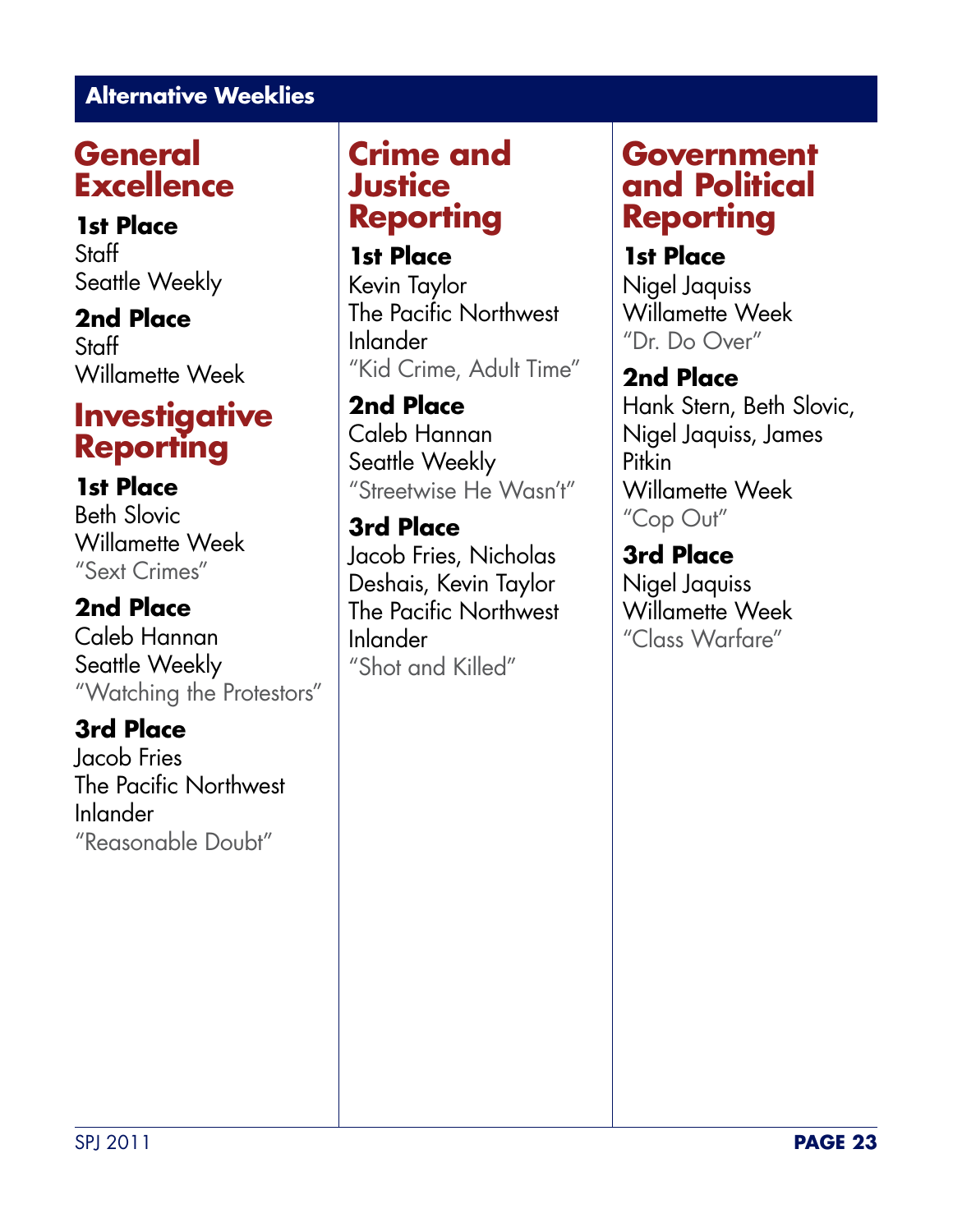### **Environment and Science Reporting**

**1st Place** Camilla Mortensen, Shannon Finnell, Alex Zielinski Eugene Weekly "Freshwater Fisticuffs/Cry Me a River"

#### **2nd Place** Caleb Hannan

Seattle Weekly "Atom's Eve"

#### **3rd Place**

Nigel Jaquiss Willamette Week "Green Giant"

### **Health Reporting**

**1st Place** Caleb Hannan Seattle Weekly "Load Warriors"

**2nd Place** Nicholas Deshais The Pacific Northwest Inlander "Bad Medicine"

#### **3rd Place** Jason Cruz Northwest Asian Weekly "Medical Tourism: the Next Reform in Health Care?"

### **Social Issues Reporting**

**1st Place** Ben Fogelson Eugene Weekly "Taking Mom Home"

**2nd Place** James Pitkin Willamette Week "Saving Ryan"

**3rd Place** Caleb Hannan Seattle Weekly "Downed by Law"

### **Education Reporting**

**1st Place** Beth Slovic Willamette Week "Extra Credit"

#### **2nd Place**

Joel Smith The Pacific Northwest Inlander "Five Lessons from Local Schools"

**3rd Place** Tiffany Ryan Northwest Asian Weekly "Will School Board Member Step Down Due to Controversial E-mail?"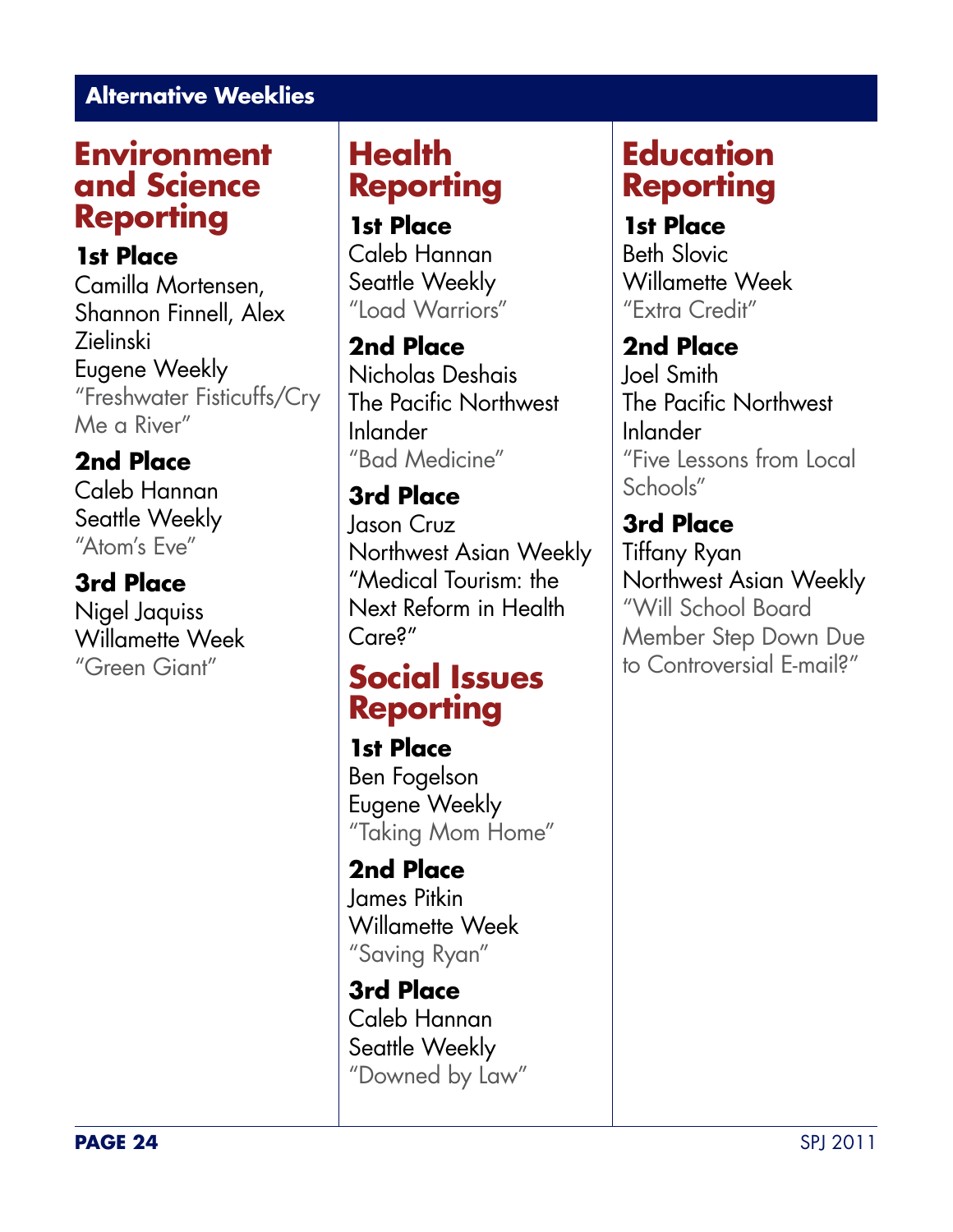## **Arts Reporting**

#### **1st Place**

Luke Baumgarten The Pacific Northwest Inlander "American Idol"

### **2nd Place**

Vivian Luu Northwest Asian Weekly "'Glamorous, Elegant, Timeless, Revolutionary,' Pearls of Wisdom from The Shanghai Pearl…"

**3rd Place** Caleb Hannan Seattle Weekly "Thread Man Walking"

### **Lifestyles Reporting**

**1st Place** Rick Levin Eugene Weekly "Desperately Seeking Sasquatch"

**2nd Place** Brett Cihon Weekly Volcano "Gia is an Escort"

**3rd Place** Jordy Byrd The Pacific Northwest Inlander "Off the Rack"

## **Personalities Reporting**

**1st Place** Caleb Hannan Seattle Weekly "Meet Robert Gagno, the Rain Man of Pinball"

**2nd Place** Aaron Mesh Willamette Week "Mock Star"

## **Business Reporting**

**1st Place** Matthew Frank Missoula Independent "Green Rush"

**2nd Place** Caleb Hannan Seattle Weekly "Lush Lie"

## **Sports Reporting**

**1st Place** Alex Sakariassen Missoula Independent "A Call For Help"

**2nd Place** Caleb Hannan Seattle Weekly "Free in the Key"

**3rd Place** Leah Sottile The Pacific Northwest Inlander "Blood Sport"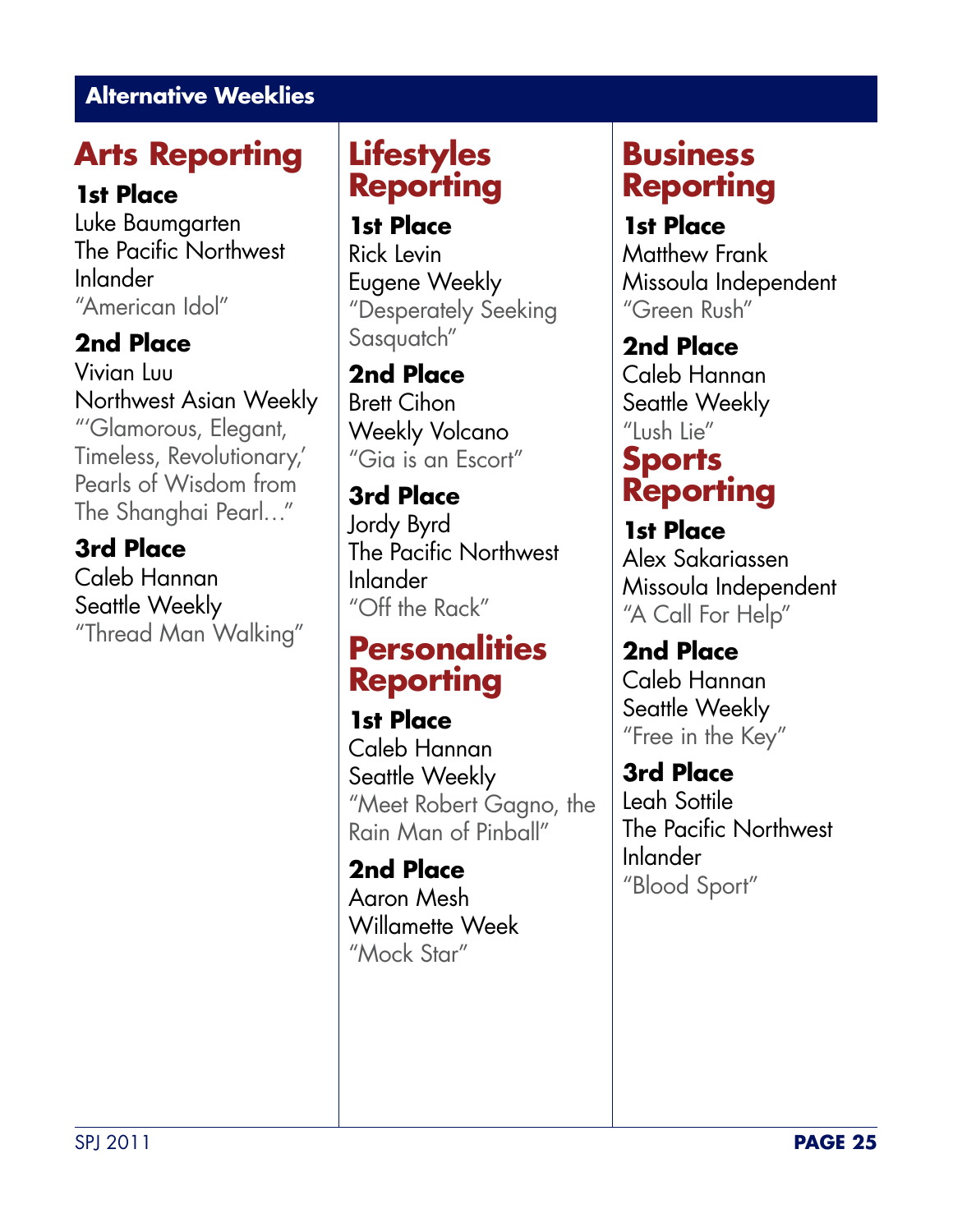## **Editorial & Commentary**

#### **1st Place**

Mark Lee Northwest Asian Weekly

**2nd Place** Robert Herold The Pacific Northwest Inlander

## **Page Design**

**1st Place** Caleb Hannan Seattle Weekly

#### **2nd Place**

Chris Bovey The Pacific Northwest Inlander

## **Photography**

#### **1st Place**

Young Kwak The Pacific Northwest Inlander

### **2nd Place**

Caleb Hannen Seattle Weekly "Free At Last"

### **Portrait Photography**

**1st Place** Caleb Hannan Seattle Weekly "The John Report"

**2nd Place** Darryl James Willamette Week "Quake Up Call"

**3rd Place** Todd Cooper Eugene Weekly "Fighting Fossil Fools"

## **Graphics and Illustrations**

**1st Place** Caleb Hannan Seattle Weekly "Spring Arts Guide; Atomic Reboot; Seattle's Finest Happy Hours"

**2nd Place** Caleb Hannan Seattle Weekly "Casanova Con"

**3rd Place** Lukas Ketner Willamette Week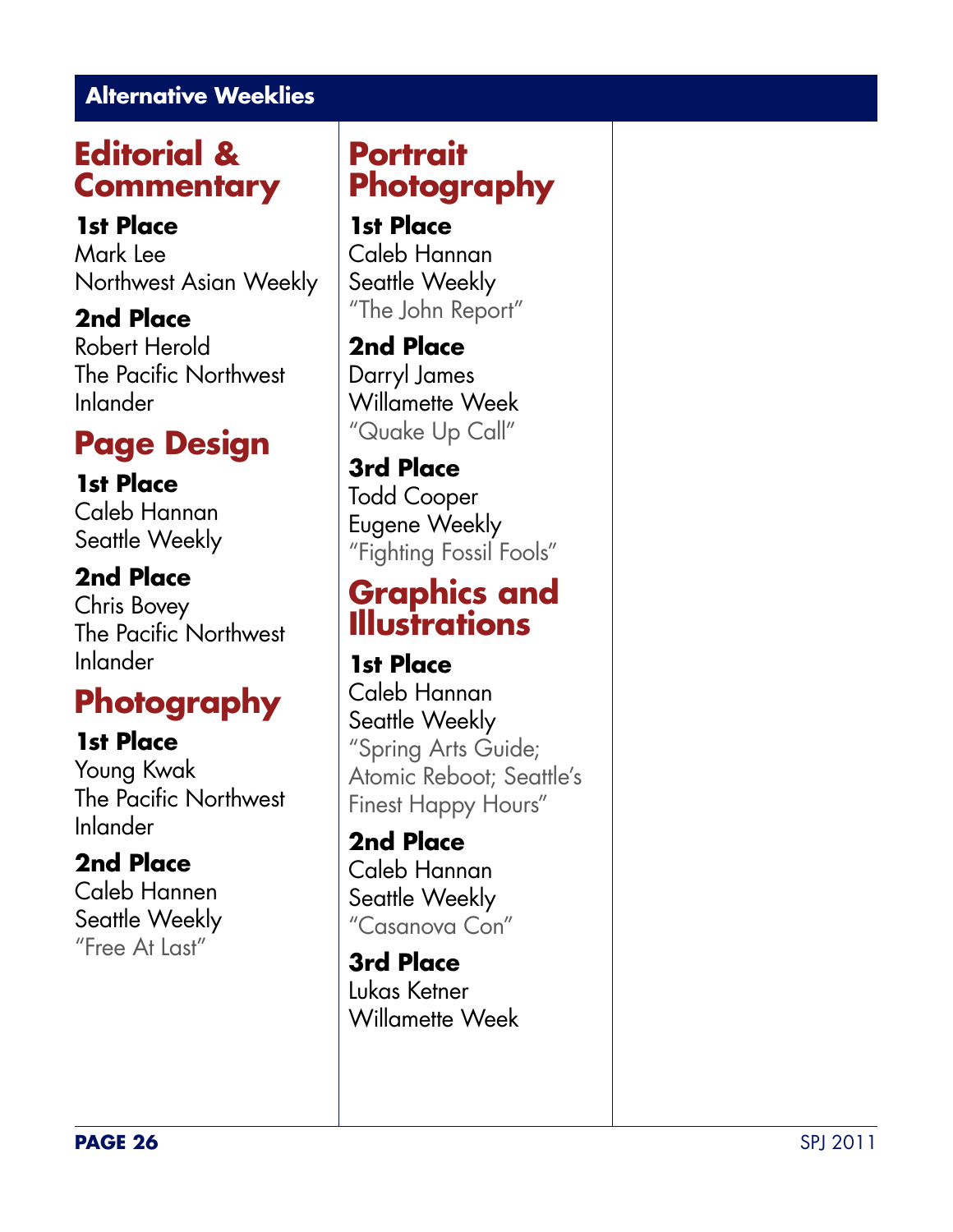## **General Excellence**

**1st Place** Staff The Issaquah Press

**2nd Place Staff** Catholic Northwest Progress

**3rd Place** Staff Tahoma Audubon Society

## **General News Coverage**

**1st Place** Carrie E. Wood, Matt Phelps, Kevin Opsahl Kirkland Reporter "Milkin Murders; Rebuilding a Life and Home"

### **2nd Place**

Myke Folger Queen Anne News/ Magnolia News "Death in Question"

**3rd Place** Ryan Wynne The Bellingham Business Journal "State Budget Cut Series"

## **Spot News Reporting**

**1st Place** Carrie E. Wood Kirkland Reporter "Medical Marijuana Lobbyist Protects Life From Home Invasion Robbers"

**2nd Place** Trevon Milliard Idaho Mountain Express "Ketchum Loses One of its Own"

**3rd Place** Warren Kagarise The Issaquah Press "All Hell Broke Loose"

### **Government and Politics Reporting**

**1st Place**

Greg Lamm, Steve Wilhelm, Steve Goldsmith Puget Sound Business Journal "The New Guard"

**2nd Place** Warren Kagarise The Issaquah Press "Battleground for Legislature Runs Through Issaquah"

**3rd Place** Dan Catchpole SnoValley Star "Deputy Wages"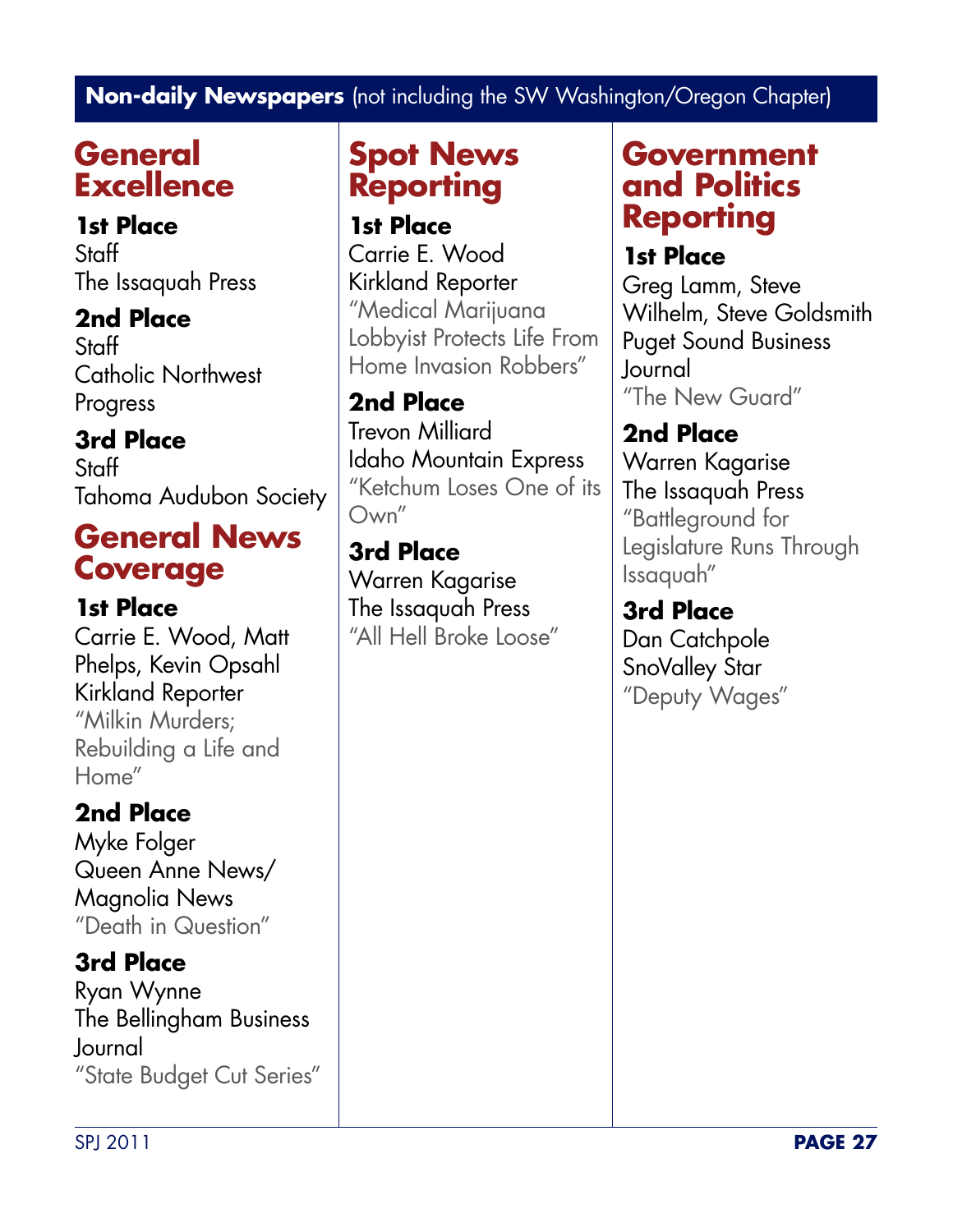## **Education Reporting**

**1st Place** Kevin Bimbaum Catholic Northwest Progress "Bishops Promote Abuse Prevention"

### **2nd Place**

Laura Geggel The Issaquah Press "Crash Safety"

**3rd Place** Carrie E. Wood Kirkland Reporter "Bullying Incidents on the Rise…"

### **Health Reporting**

**1st Place** Wesley Remmer Central Kitsap Reporter "Underage and Inked in Central Kitsap"

**2nd Place** David Hayes The Issaquah Press "Atrial Fibrilation"

**3rd Place** Trevon Milliard Idaho Mountain Express "Seeking a 'Reef' Recovery"

### **Environment and Science Reporting**

**1st Place** Laura Geggel The Issaquah Press "Windy Weather"

**2nd Place** Ari Cetron Sammamish Review "Invention Mops up Oil in Gulf"

**3rd Place** Warren Kagarise The Issaquah Press "City Makes History"

## **Business Reporting**

**1st Place** Kirsten Grind

Puget Sound Business Journal "Seized and Sold…"

**2nd Place** Kirsten Grind, Jeanne Lang Jones Puget Sound Business Journal "Deals Burn Fisher Heirs' Fortune"

**3rd Place** Breanne Coats The Business Examiner "Bad Medicine"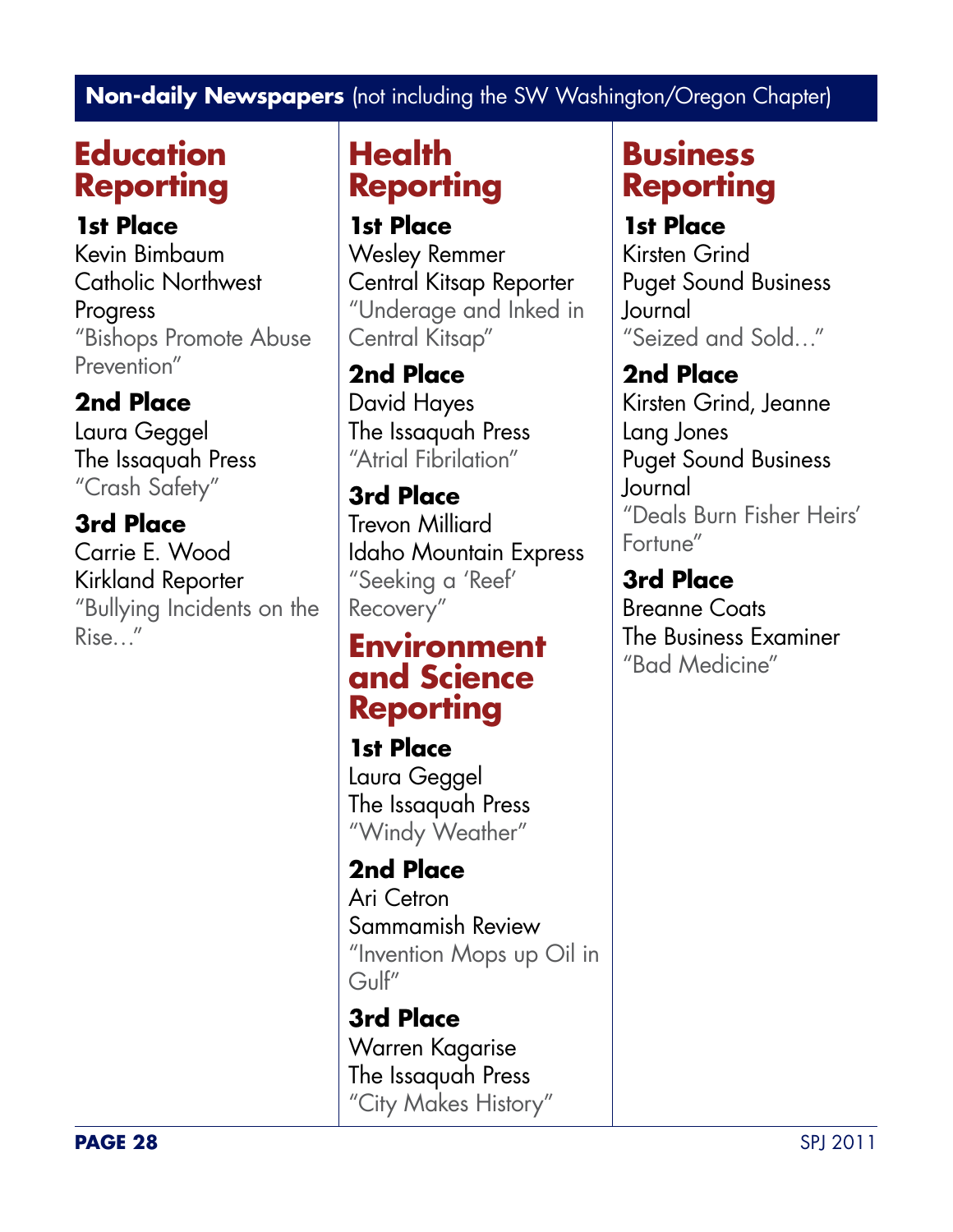## **Social Issues Reporting**

#### **1st Place**

Clay Holtzman Puget Sound Business Journal "Unitus Donors Seeking Answers"

### **2nd Place**

Julie Pham Northwest Vietnamese **News** "Vietnamese Discuss the Death with Dignity Law in Washington"

## **3rd Place**

Katherine Luck Journal Newspapers "Bullying Gone Viral"

## **Personalities Reporting**

**1st Place**

Steve Wilhelm Puget Sound Business Journal "Back from the Depths: The Untold Story of Mic Dinsmore's Lost Years"

### **2nd Place**

Katie Murdoch The Enterprise Newspaper "Mill Creek Sisters Shine in PNB Spotlight"

**3rd Place** Sue Ellen White The Whidbey Examiner "Whidbey Researcher Targets Bee Diseases"

## **Lifestyles Reporting**

#### **1st Place**

Trevon Milliard Idaho Mountain Express "Night Crawlers"

### **2nd Place**

Katherine Luck Journal Newspapers "Marathon Men and Women"

**3rd Place** Matt Phelps Kirkland Reporter "The King of Kong Takes His Place…"

### **Sports Reporting**

**1st Place** David Pan The Enterprise **Newspaper** "Loving the Line"

**2nd Place** Michael Dashiell Sequim Gazette "A Mind for Design"

**3rd Place** Katherine Luck Journal Newspapers "A League of Their Own"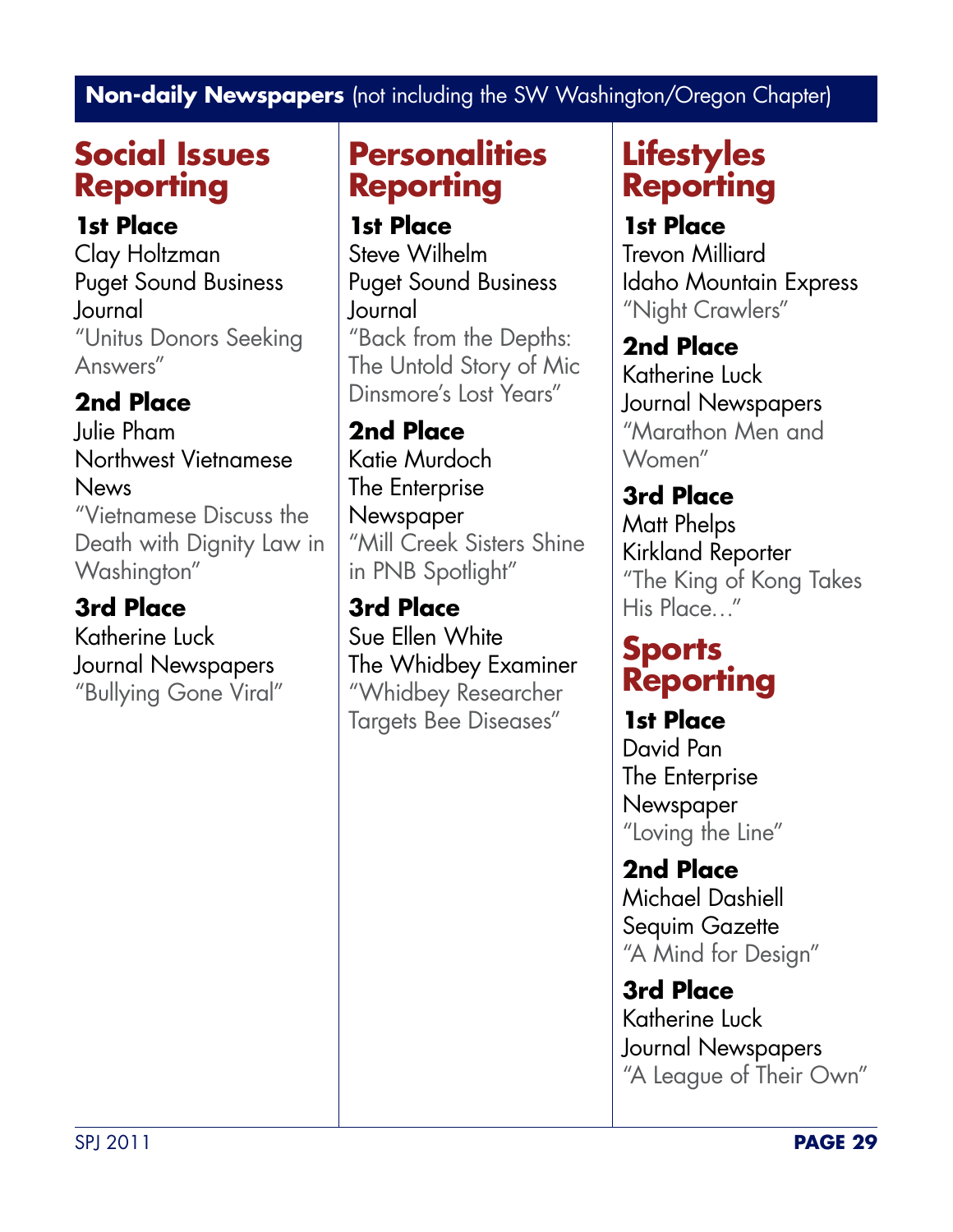## **Editorial and Commentary**

**1st Place**

Roger Harnack The Omak-Okanogan County Chronicle "Security Edit Erodes Way of Life"

### **2nd Place**

Jocelyn Robinson The Enterprise **Newspaper** "Olson's 'Nazi' Comment Was Out Of Line"

### **3rd Place**

Ari Cetron Sammamish Review "Sen Pflug Needs to Show Up"

## **General Column**

**1st Place** Matthew Wilemski North Seattle Herald-Outlook

## **Page Design**

**1st Place** Sarah Burk The Liberty Lake Splash

**2nd Place** Jenny O'Brien Puget Sound Business Journal

**3rd Place** Roger Harnack, Al Camp The Omak-Okanogan County Chronicle

## **News Photography**

**1st Place** Chris Goodenow The Enterprise **Newspaper** "Apartment Fire in Lynnwood"

**2nd Place** Al Camp The Omak-Okanogan County Chronicle "Blaze Levels Rural Home"

**3rd Place** Dan Schlatter Puget Sound Business Journal "Ripple Effects from Gulf"

## **Feature Photography**

**1st Place** Roger Harnack The Omak-Okanogan County Chronicle "Maiden Voyage"

**2nd Place** Roger Harnack The Omak-Okanogan County Chronicle "Barter Faire"

**3rd Place** Michael Dashiell Sequim Gazette "A Great Snow Fall"

## **Sports Photography**

**1st Place** Al Camp The Omak-Okanogan County Chronicle "Flip Flops Flying"

**2nd Place** Al Camp The Omak-Okanogan County Chronicle "Ace the Bull"

**3rd Place** Damian Mulinix The Chinook Observer "In the Pit at the Three Course Challenge"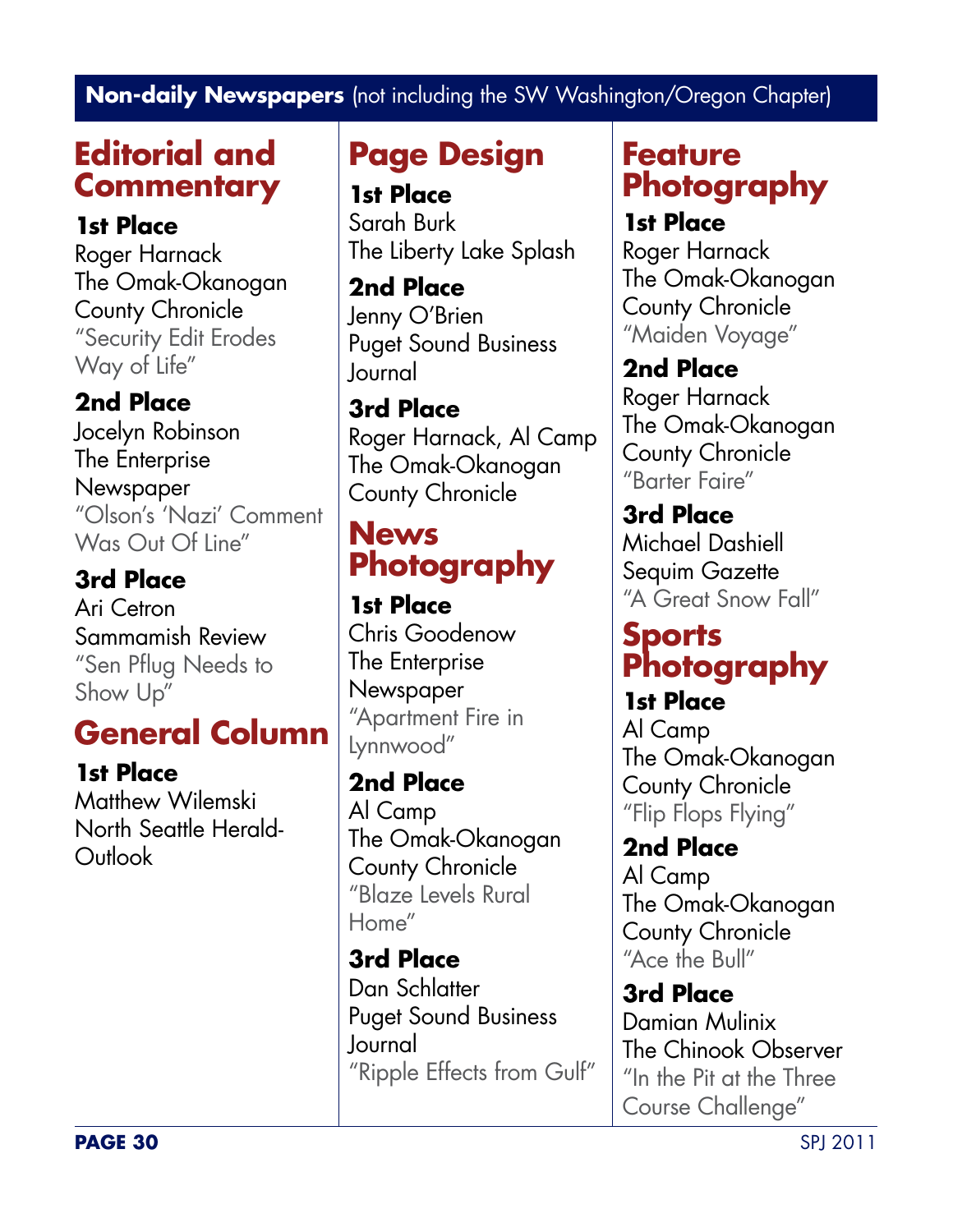## **Photo Portfolio**

#### **1st Place**

Damian Mulinix The Chinook Observer

#### **2nd Place**

Al Camp The Omak-Okanogan County Chronicle

#### **3rd Place**

Chad Coleman Bellevue Reporter/Sound Publishing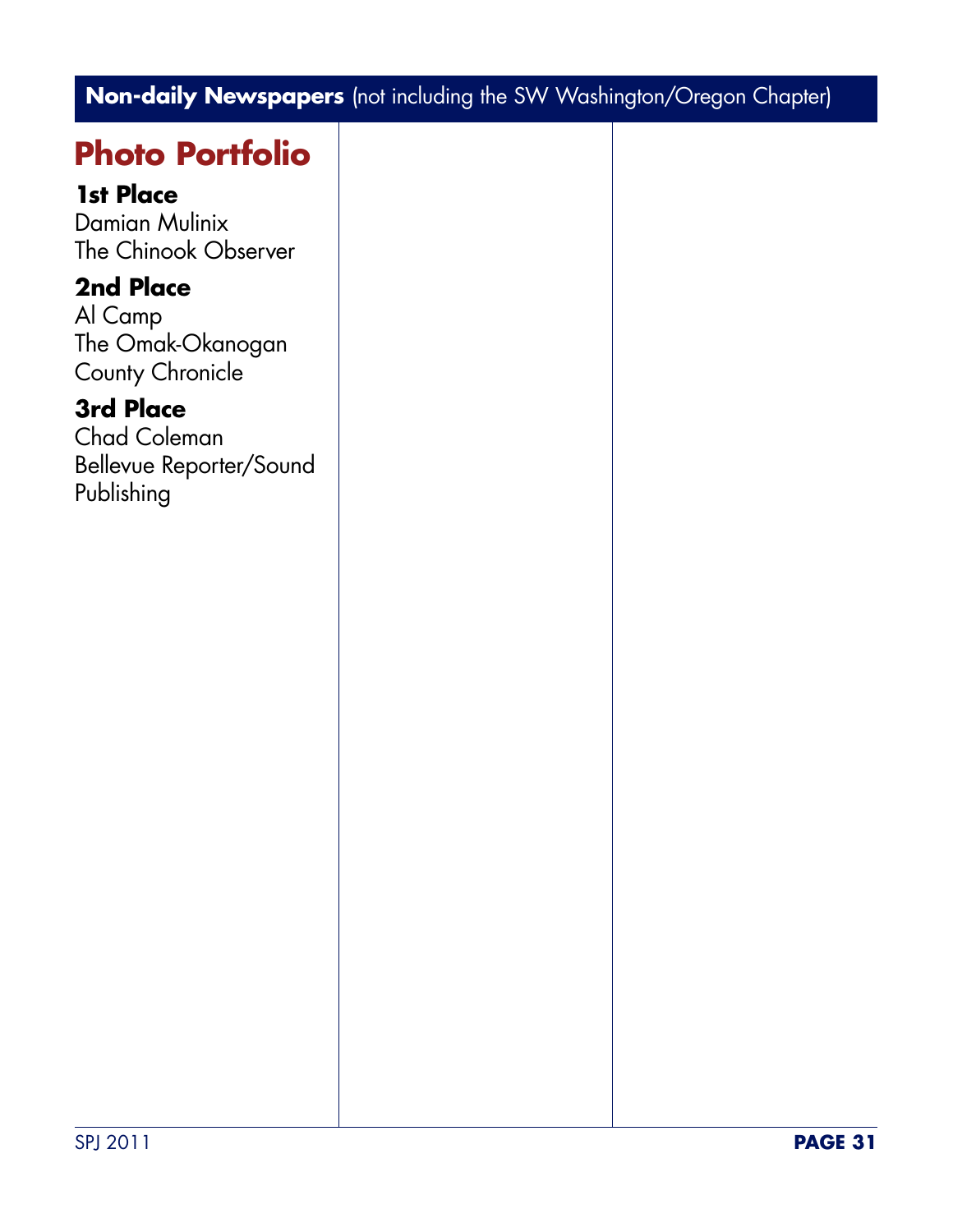## **General Excellence**

**1st Place** Staff Seattle Magazine

**2nd Place Staff** Portland Monthly Magazine

**3rd Place** Staff South Sound Magazine

## **General Reporting**

**1st Place** James Ross Gardner Seattle Met "Fairview Fanny and the Angel of Death"

**2nd Place** Rachel Ritchie, David Wolman, Randy Gragg Portland Monthly Magazine "Branch Science"

**3rd Place** Matthew Halverson Seattle Met "Turnover"

### **Government and Politics Reporting**

**1st Place** Rachel Ritchie, Randy Gragg Portland Monthly Magazine "Crossing Guard"

**2nd Place** Eric Scigliano Seattle Met "The Devil's Advocate"

**3rd Place** Eric Scigliano Seattle Met "The Silence of Ressam"

### **Environmental Affairs**

**1st Place** Eric Lucas Horizon Air Magazine "Condor Camp"

**2nd Place** Eric Scigliano Seattle Met "Sea Change"

**3rd Place** Maria Dolan Seattle Magazine "How Green Is My Thumb?"

## **Science and Health Reporting**

**1st Place** James Ross Gardner Seattle Met "Vital Signs"

**2nd Place** Staff Seattle Met "Better Body, Better Brain, Better You"

**3rd Place** Scott Driscoll Horizon Air Magazine "Digital Medicine"

### **Social Issues Reporting**

**1st Place** Rachel Ritchie Portland Monthly Magazine "God Is…"

**2nd Place** James Ross Gardner Seattle Met "School of Knox"

**3rd Place** Trevon Milliard Idaho Mountain Express "Generation Lost?"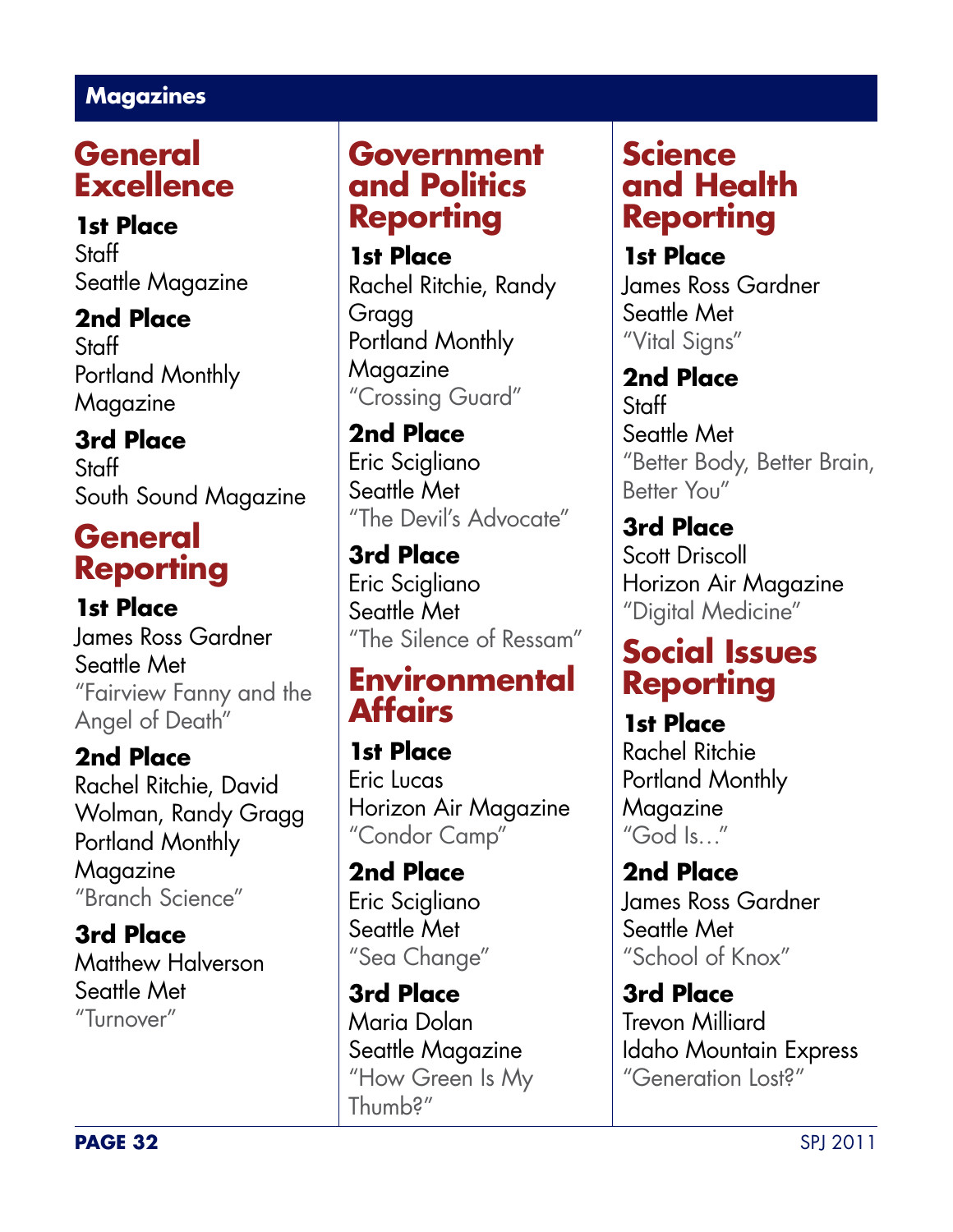## **Personalities**

#### **1st Place**

Rachel Ritchie, Stacey Wilson Portland Monthly Magazine "Becoming Nicole"

### **2nd Place**

Harris Meyer Super Lawyers "The Green River Killer's Lawyer"

### **3rd Place**

Rachel Ritchie, Jason Cohen, Kasey Cordell] Portland Monthly Magazine "The Game Changer"

### **Personal Service Reporting**

**1st Place** Lisa Patterson 425 Magazine "Tangled Web – Communication is Key to Keeping Kids Safe Online"

**2nd Place** Wenda Reed Seattle Woman Magazine "Taking Control of Pre-Diabetes"

**3rd Place** Jennifer Haupt Horizon Air Magazine "Retirement Living"

## **Magazine Departments**

### **1st Place**

Matthew Halverson Seattle Met Quote UnQuote

**2nd Place** Nicole Meoli AAA Washington/ Journey Magazine "Journey Last Stop"

**3rd Place** Kathryn Robinson Seattle Met "Back Fence"

## **Travel Reporting**

**1st Place** Lisa Patterson 425 Magazine "Camping – Roughing It = Glamping"

**2nd Place** Nicole Meoli AAA Washington/ Journey Magazine "Journey New York City"

**3rd Place** Nicole Meoli AAA Washington/ Journey Magazine "Journey Ashland"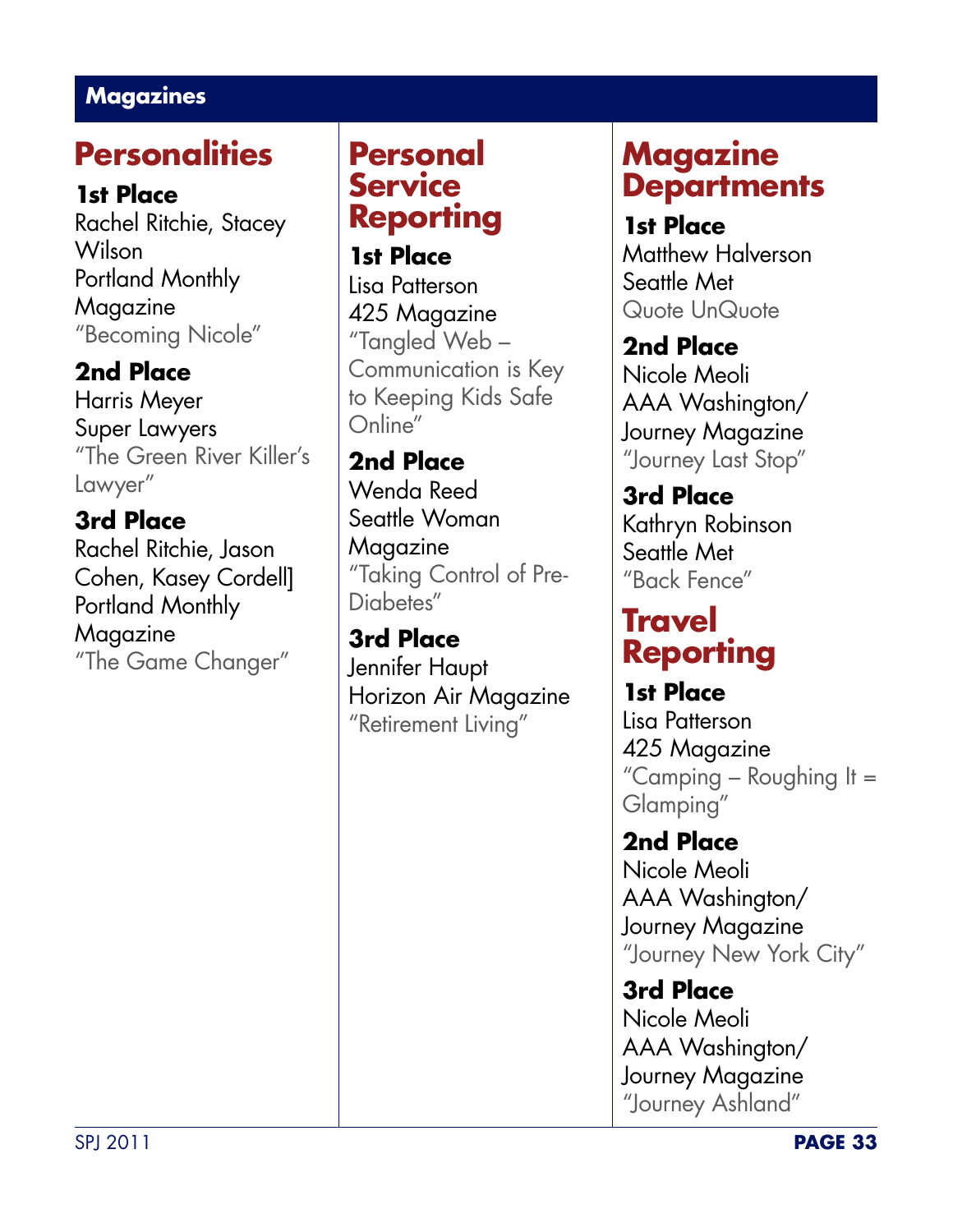### **Leisure and Lifestyle Reporting**

**1st Place**

Rachel Ritchie, Brian Barker Portland Monthly Magazine "Welcome to Beervana"

#### **2nd Place**

Moira Macdonald The Seattle Times/Pacific NW "Seattle Designer Luly Yang…"

**3rd Place** Allison Scheff, Lorna Yee, Grace Geiger, Lauren Lynch Seattle Magazine "Meat of the Matter"

### **Arts and Entertainment Reporting**

**1st Place** Brangien Davis, Dana Standish Seattle Magazine "Fall Arts Preview"

**2nd Place** Laura Dannen Seattle Met "Tasting Menu of Fall Arts"

**3rd Place** Jenny Zappala 425 Magazine "Backstage Pass – Kirkland's Studio East is Bigger and Better"

### **Business and Consumer Affairs Reporting**

**1st Place** Nick Horton Seattle Business "Where There's a Drill, There's a Way"

**2nd Place** Cheryl Murfin Seattle Woman Magazine "The Doula Business"

**3rd Place** Bill Richards Seattle Business "A Shell Game"

### **Sports Reporting**

**1st Place** Matthew Halverson Seattle Met "Turnover"

**2nd Place** Meri-lo Borzilleri Seattle Met "Lucky Guy"

**3rd Place** Roddy Scheer Seattle Magazine "Ice Age"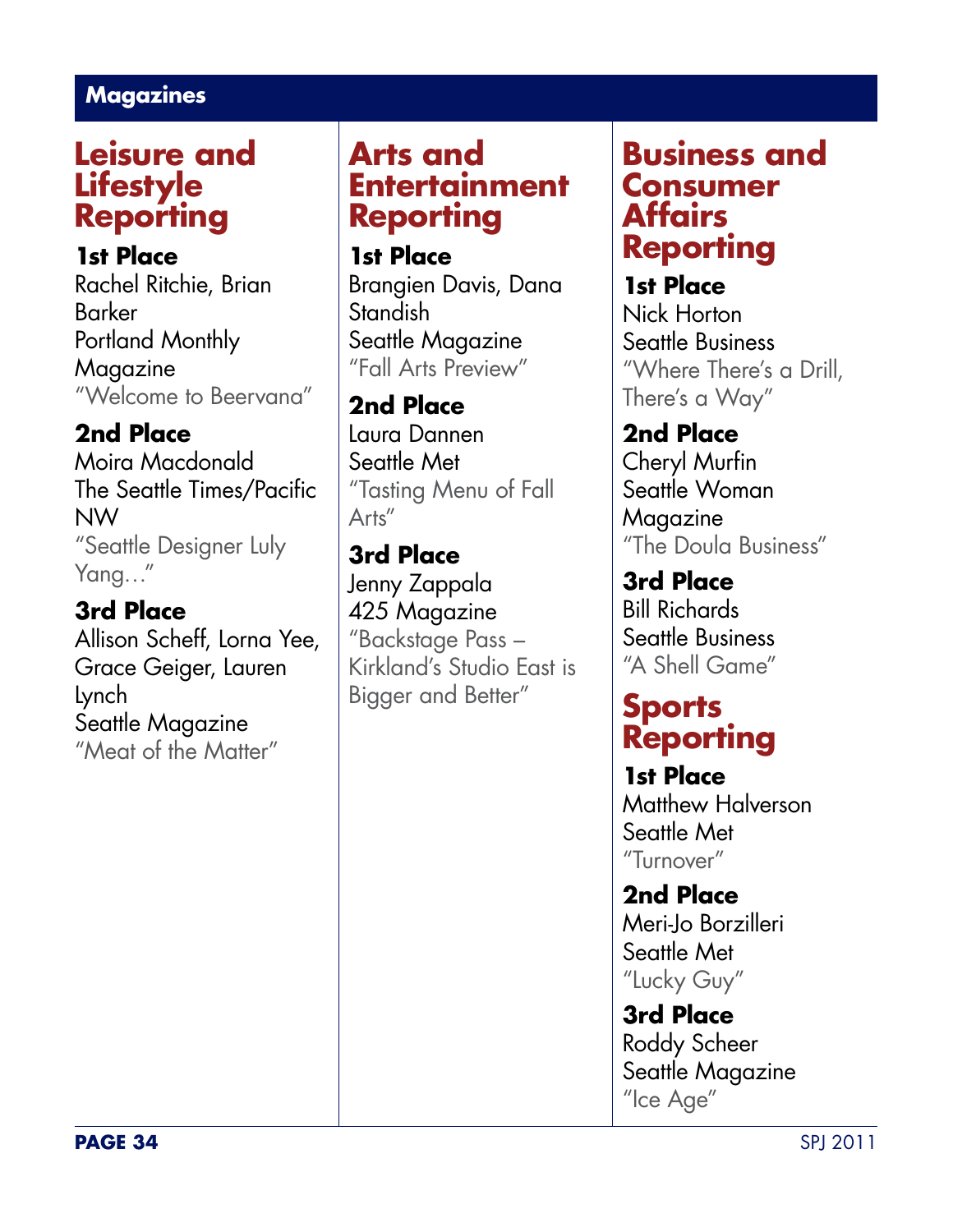## **Editorial and Commentary**

**1st Place** Bill Virgin Seattle Business "Burning the Compact"

**2nd Place** Knute Berger Seattle Magazine "Going Medievel"

**3rd Place** Chris Winters Seattle Business "Dear Howard"

# **Headlines**

**1st Place** Staff Seattle Magazine

**2nd Place Staff** Alaska Airlines Magazine

**3rd Place** Ethan Chung, Lisa **Patterson** 425 Magazine

## **Cover Design**

**1st Place** Nancy O'Connell Horizon Air Magazine October Issue

**2nd Place** Jason Blackheart, Michael Novak Portland Monthly Magazine Food Carts Cover

**3rd Place** Jason Blackheart Portland Monthly Magazine "Best Shools"

## **Spread Design/ Photo Essay**

**1st Place** Benjamen Purvis Seattle Met "Fairview Fanny and the Angel of Death"

**2nd Place** Benjamen Purvis Seattle Met "High Schools"

**3rd Place** Jason Blackheart Portland Monthly Magazine "Shape Shifters"

## **Cartoons and Illustrations**

**1st Place** Ivanna C. Sukkar Scotsman Guide Media "Don't Need No Education? Think Again" (residential edition)

**2nd Place** Ivanna C. Sukkar Scotsman Guide Media "Catch Business With Triple-Net Lease" (commercial edition)

**3rd Place** Denny Lester Independent Record "Hikes with Tykes"

## **Sports Photography**

**1st Place** Jeff Schultz Alaska Airlines Magazine "The Great Race"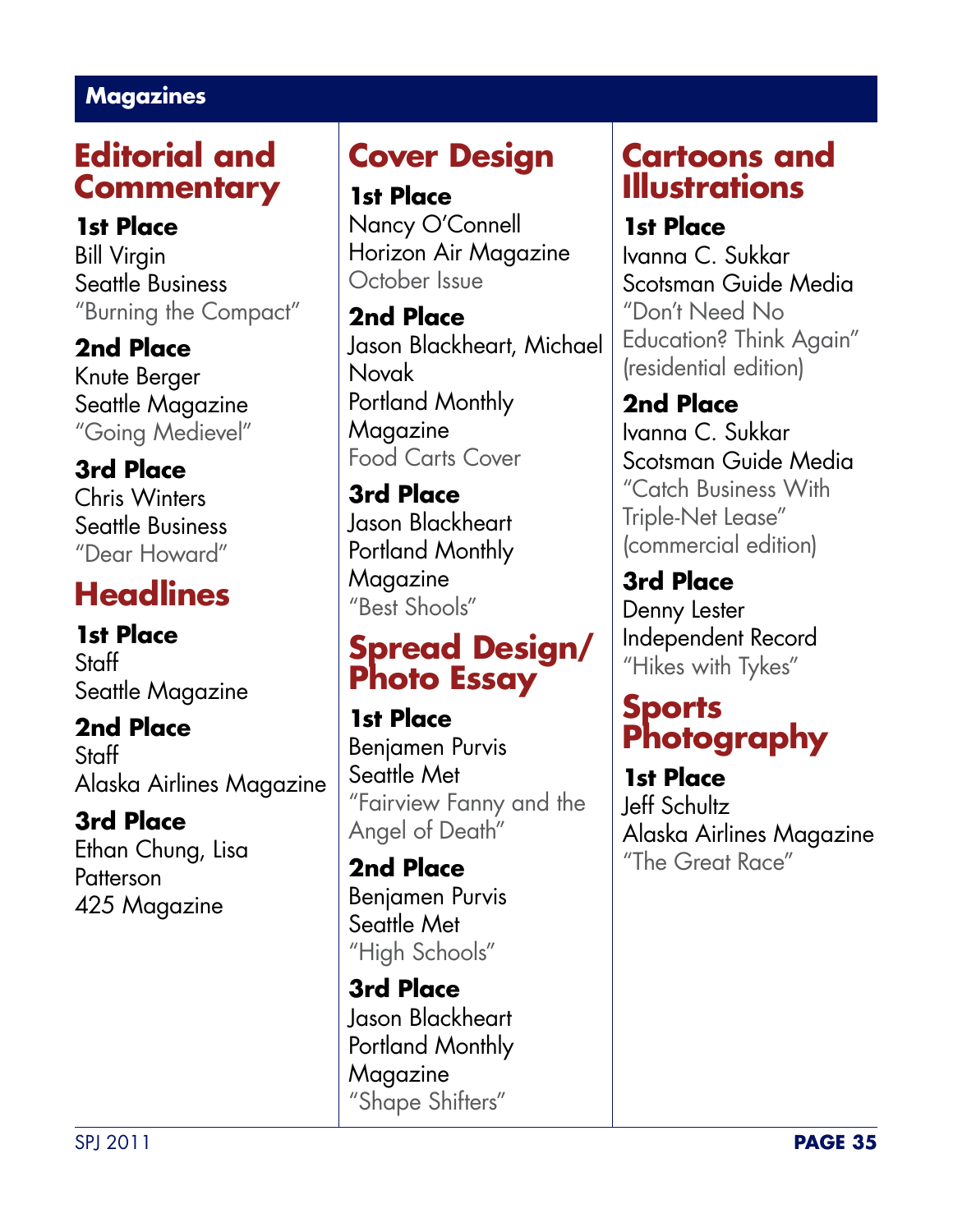## **Feature Photography**

#### **1st Place**

Jason Blackheart Portland Monthly Magazine "The Rugger"

### **2nd Place**

Erik Skaar, Benjamen Purvis Seattle Met "Food Lover's Guide to Seattle"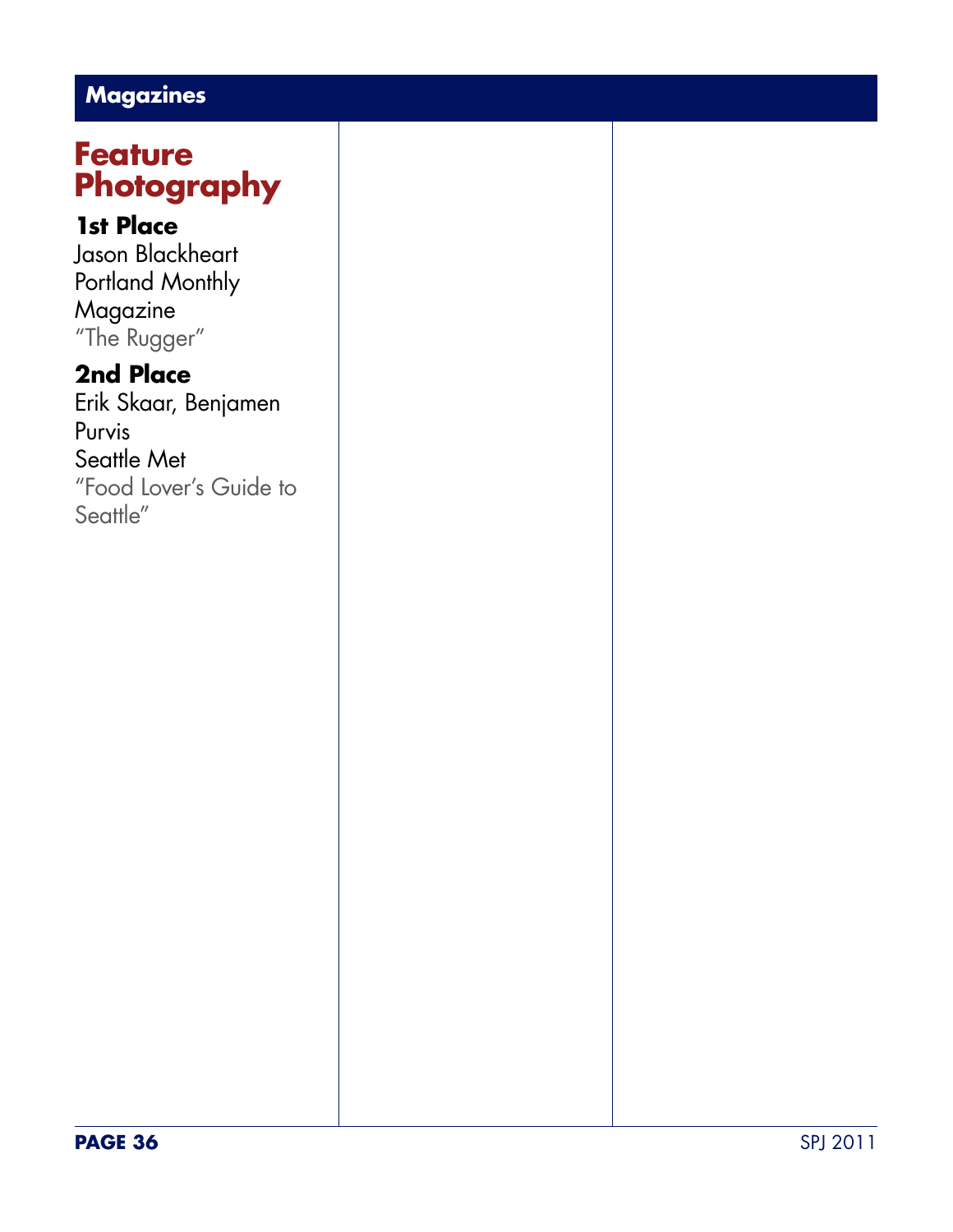## **Spot News**

#### **1st Place**

Kirsten Grind, Alwyn Scott, Kelly Gilblom Puget Sound Business Journal "Former WAMU Leaders Testify"

## **2nd Place**

**Staff** Billings Gazette "Tornado Destroys MetraPark Arena"

### **3rd Place**

Levi Pulkkinen SeattlePI.com "Haitian Evacuee: 'We Lost Everything'"

## **Special Report/ Enterprise**

#### **1st Place**

Carol Smith and Staff InvestigateWest "Generation Homeless"

**2nd Place Staff** The Columbian "The Volcano Next Door"

**3rd Place Staff** The Spokesman-Review "Flame and Ruin: The Fires of 1910"

## **Arts/ Entertainment/ Lifestyle**

**1st Place** Karen Aho MSN Real Estate "How to Find a Safe Neighborhood"

**2nd Place** Leah L. Culler MSN Real Estate "Million-dollar Mobile Homes"

**3rd Place** Jean Lenihan Crosscut Publishing "Sleeping Beauty: Ronald Hynes' Production Nails It"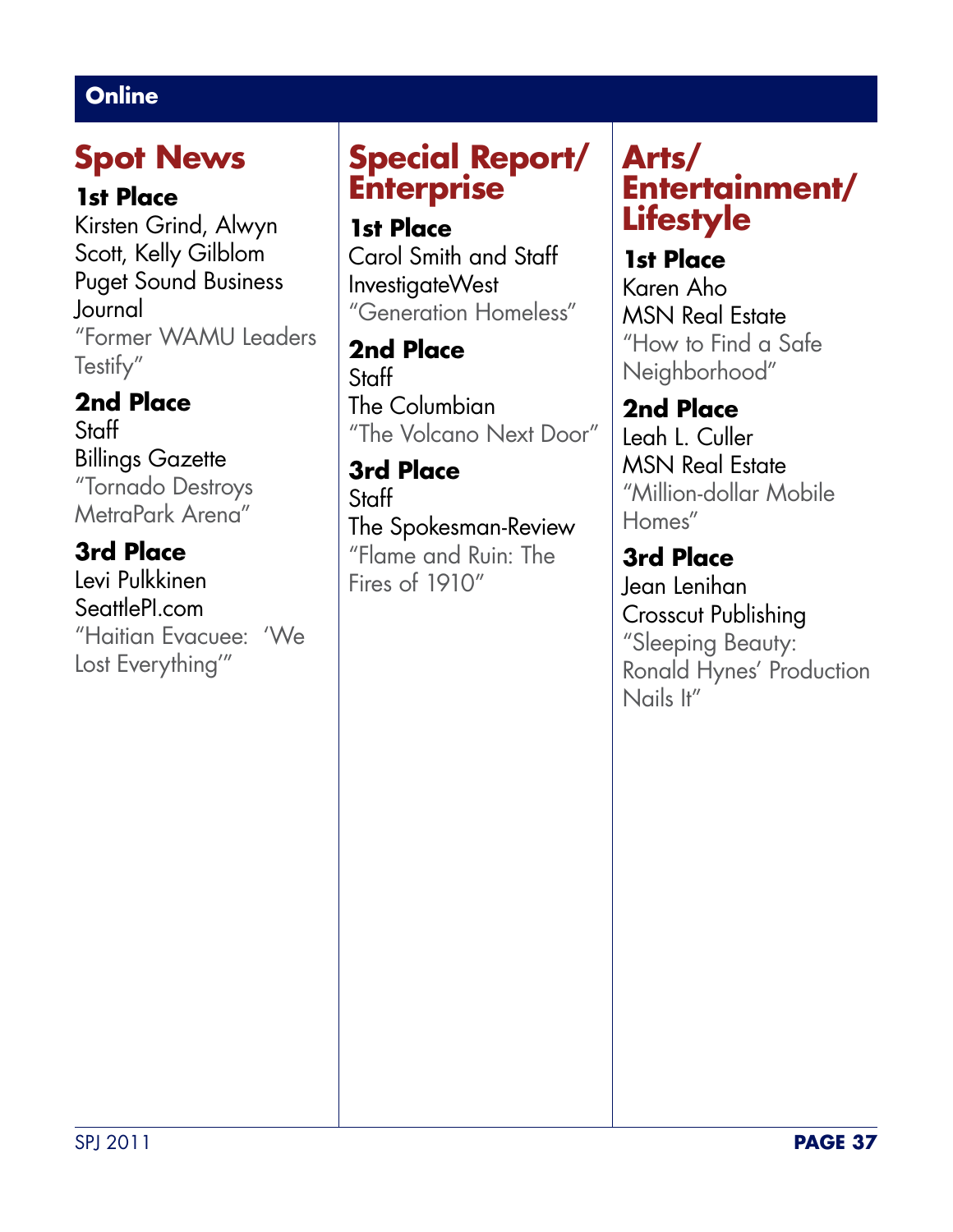## **Business**

**1st Place** Melinda Fulmer MSN Real Estate "Should You Feel Guilty If You Walk Away?"

**2nd Place** Ronald Holden Crosscut.com "Online Coupons: Fatal Fever" 3rd Place Scott Schaefer, Ralph **Nichols** LOL Dudez, LLC "The B-Town Blog: Coverage of Burien Town Square"

## **Sports**

**1st Place** Stephanie Clary, Tiffany Campbell, Genevieve Alvarez The Seattle Times "Olympic Outsiders"

**2nd Place Staff** Billings Gazette "GazPrepSports"

**3rd Place** Staff The Seattle Times

## **Commentary**

**1st Place** Pete Jackson Crosscut.com "Who Will Speak Up For Seattle Cartoonist Under Fatwa Threat?"

**2nd Place** Kai-Huei Yau Tri-City Herald "Behind the Fold"

# **Slideshow**

**1st Place** Beth Nakamura The Oregonian "Learning to Slaughter"

**2nd Place** Joshua Trujillo SeattlePI.com "Airlift Out of Quake-Ravaged Haiti"

**3rd Place** Harriet Baskas Reel Woman Productions "Really Big Things You Can't Miss"

## **Video**

**1st Place** Carol Smith, Mike Kane, Rita Hibbard InvestigateWest "Voices from the Street"

### **2nd Place**

Genevieve Alvarez, Mike Berens, Alan Berner The Seattle Tims "Seniors for Sale, Suspicious Deaths"

#### **3rd Place** Amanda Determan Helena Independent Record "Strangers on a Hill"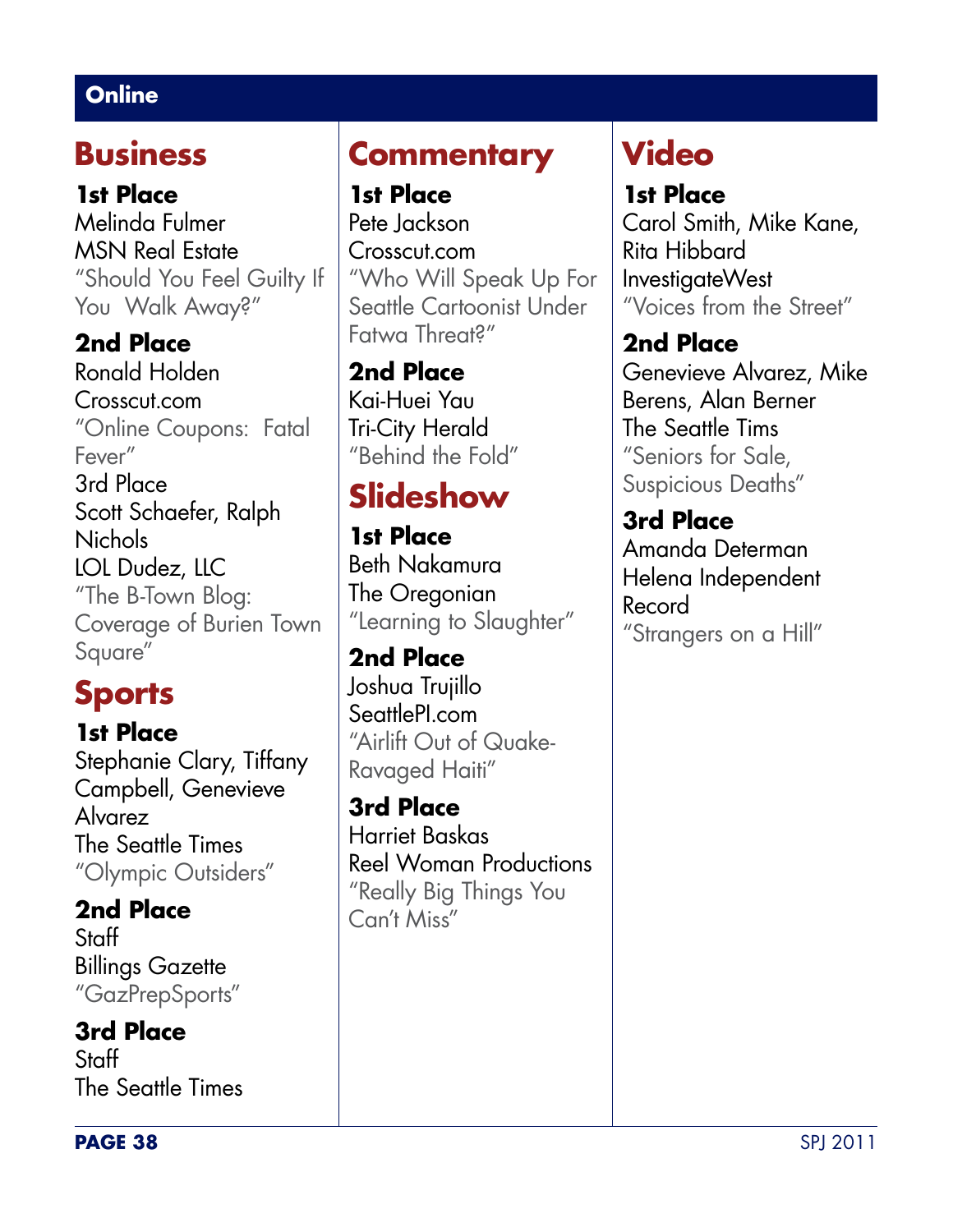### **Interactive graphic or resource**

**1st Place** Judy Stanley The Daily Herald Co. Colton's Odyssey

**2nd Place** Marsha Matta The Columbian Mount St. Helens Victims

**3rd Place** Carol Smith, Brian Chin InvestigateWest "Homeless Students by School District (a map)"

### **Best Web Design**

**1st Place** Doug Parry The Daily Herald Co. HeraldNet.com

**2nd Place** Ryan Pitts The Spokesman-Review Election Center

**3rd Place** Mark Briggs KING5.com

## **Best New Site**

**1st Place** Travis Hay Guerilla Candy

**2nd Place** Michael Becker, Rob Potter, Bruce Stucker Bozeman Daily Chronicle

**3rd Place** Amy Duncan MyGreenLake.com

### **Best Online Community Engagement**

**1st Place** Tracy Record West Seattle Blog

**2nd Place** Mark Briggs KING5.com

**3rd Place** Amy Duncan MyGreenLake.com

### **Innovation Award**

**1st Place** The Seattle Times "Graffiti Special Report"

**2nd Place Staff** Statesman Journal WESD's Web of Deal

**3rd Place** Steve Ringman The Seattle Times "Images of Fall"

## **Best Site, General News**

**1st Place Staff** The Spokesman-Review Spokesman.com

**2nd Place** Jerry Wakefield The Olympian TheOlympian.com

**3rd Place** Mark Briggs KING5.com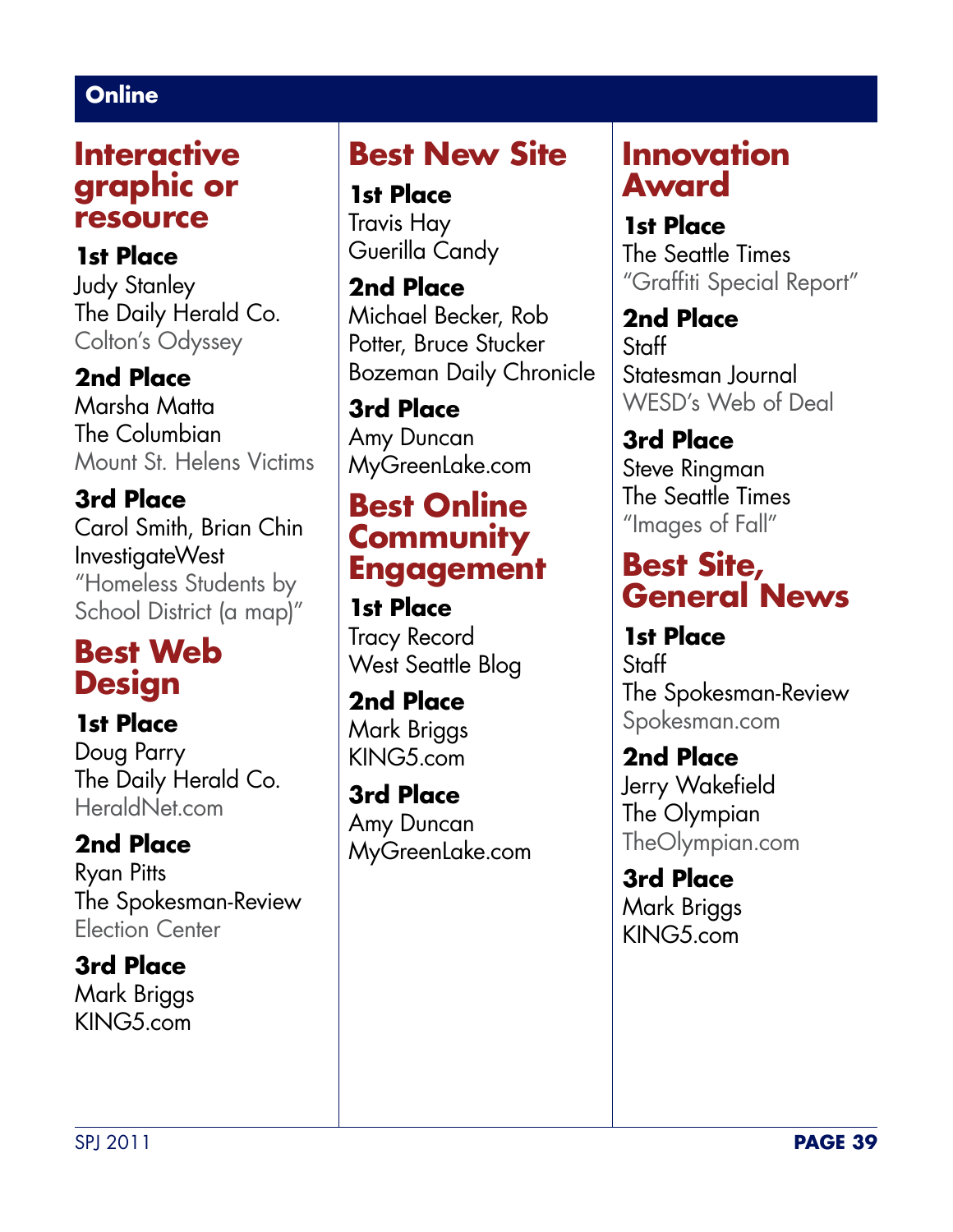### **Best Site, Specialized Subject**

#### **1st Place**

Scott Heisel, Andre Stepankowsky, Mike Rogers The Daily News Mount St. Helens 30th Anniversary

#### **2nd Place**

Scott Sistek KOMO-TV "Partly to Mostly Bloggin'"

#### **3rd Place**

Sharyn Decker Lewis County Sirens The Cop and Fire Beat

### **Best Site, Specialized Geography (hyperlocal)**

**1st Place** Staff LOL Dudez, LLC The B-Town Blog

### **2nd Place**

Carlos Virgen, Katrina Barlow Walla Wall Union-Bulletin Voices from the Walla Walla Valley

#### **3rd Place** Justin Carder CHS Capitol Hill Seattle, LLC CapitolHillSeattle.com

## **Best Parent Site**

**1st Place** Doug Parry The Daily Herald Co. HeraldNet.com

**2nd Place** Staff Statesman Journal StatesmanJournal.com

**3rd Place Staff** Billings Gazette BillingsGazette.com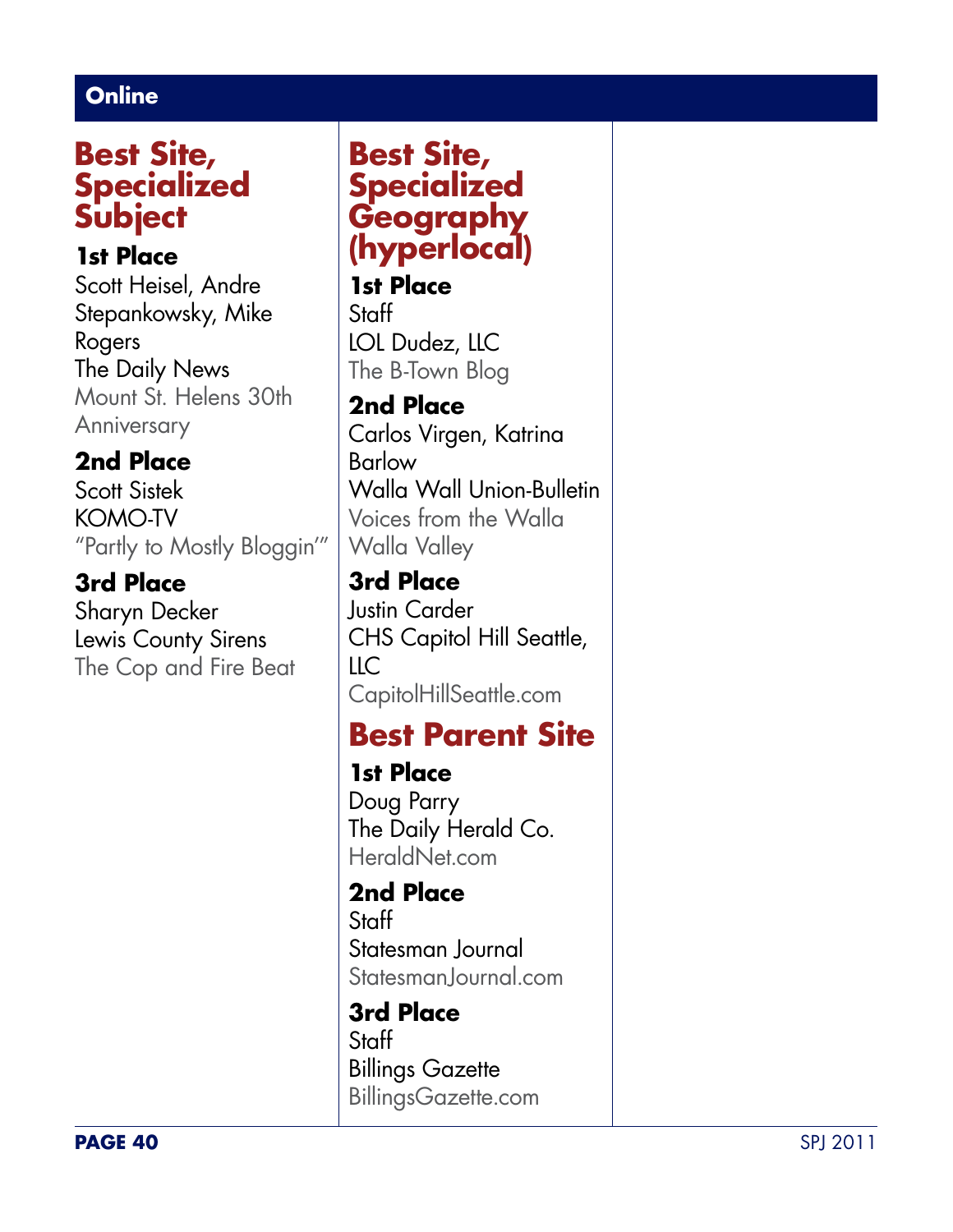#### **Radio**

## **Spot News Reporting**

#### **1st Place**

Ursula Reutin KIRO Radio "West Seattle Massacre"

**2nd Place**

Emilie R. Ritter Montana Public Radio "Trooper David DeLaittre"

**3rd Place** Adam Cotterell Boise State Public Radio "Silbsy Returns"

## **General News Reporting**

**1st Place** Ursula Reutin, KIRO FM Staff KIRO Radio "Craigslist Murder"

### **2nd Place**

Keith Seinfeld KPLU "Surgical Checklists Make Operations Safer in Washington"

**3rd Place** Guy Hand Boise State Public Radio "The Backyard Chicken

Invasion"

### **Feature News Reporting**

#### **1st Place**

Tom Banse Northwest News Network "Unfinished Journey: Historic Documents Trace Immigrants' Remains Long Trip Home"

**2nd Place**

Anna King Northwest News Network "Northwest Cattle Rustling Spike Spurs Crackdown"

**3rd Place** Ursula Reutin KIRO Radio "Helicopter Parents"

## **Investigative Reporting**

## **1st Place**

Austin Jenkins Northwest News Network "Wash. Welfare: Debit Cards Used At Strip Clubs/Welfare Clients Charged ATM Fees"

**2nd Place** Heather Bosch KIRO Radio "Deadly Medicine"

**3rd Place** Doug Nadvornick, Harris Meyer Northwest News Network "Collection Tactics Lead Some Debtors to Jail"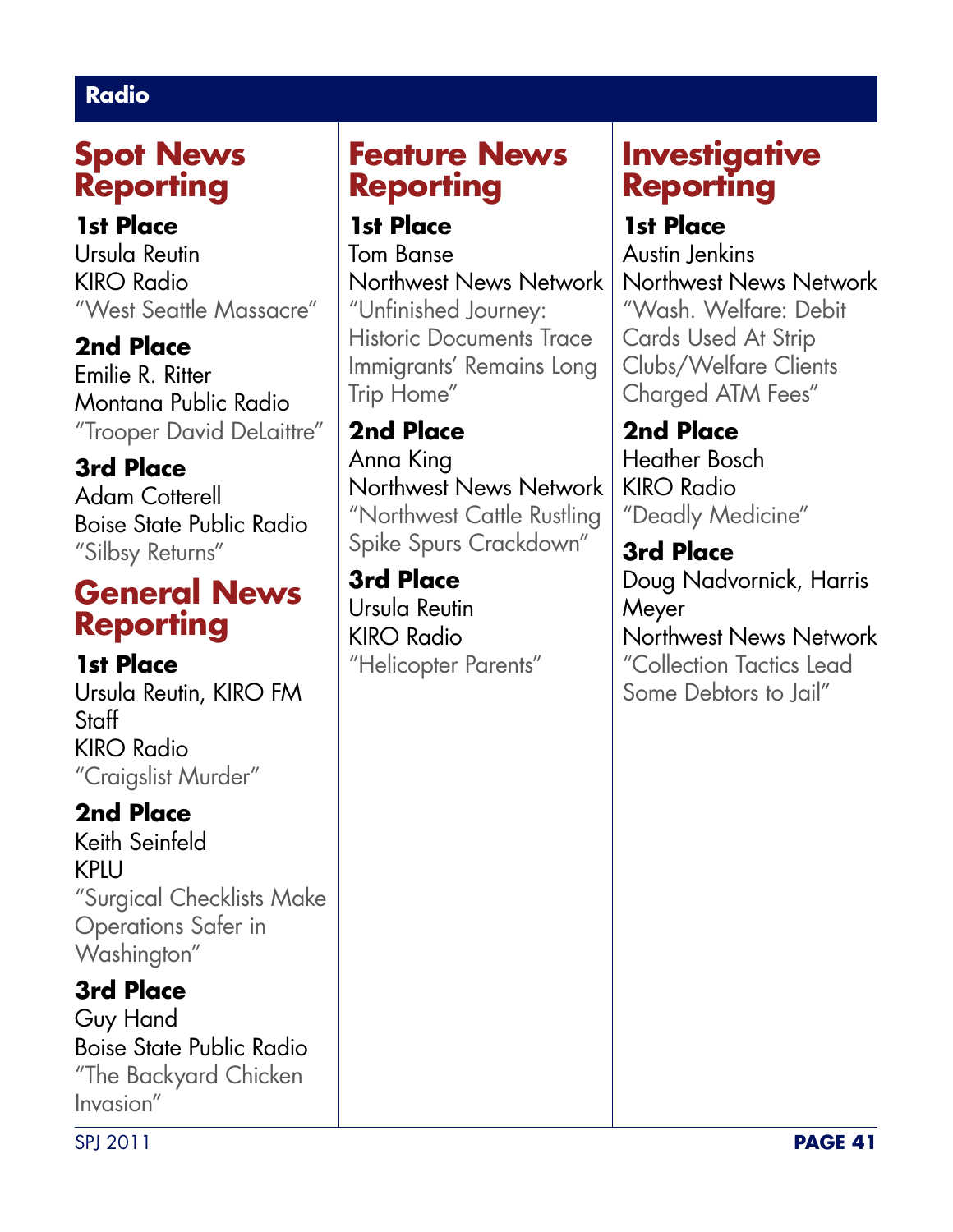### **Radio**

# **Special Report**

#### **1st Place**

**Staff** Oregon Public Broadcasting "Getting Back to Work"

### **2nd Place**

Austin Jenkins, Ken Armstrong, Jonathon **Martin** Northwest News Network "Maurice Clemmons: Jail Tapes"

### **3rd Place**

**Staff** KPAM 860 "Kyron Horman"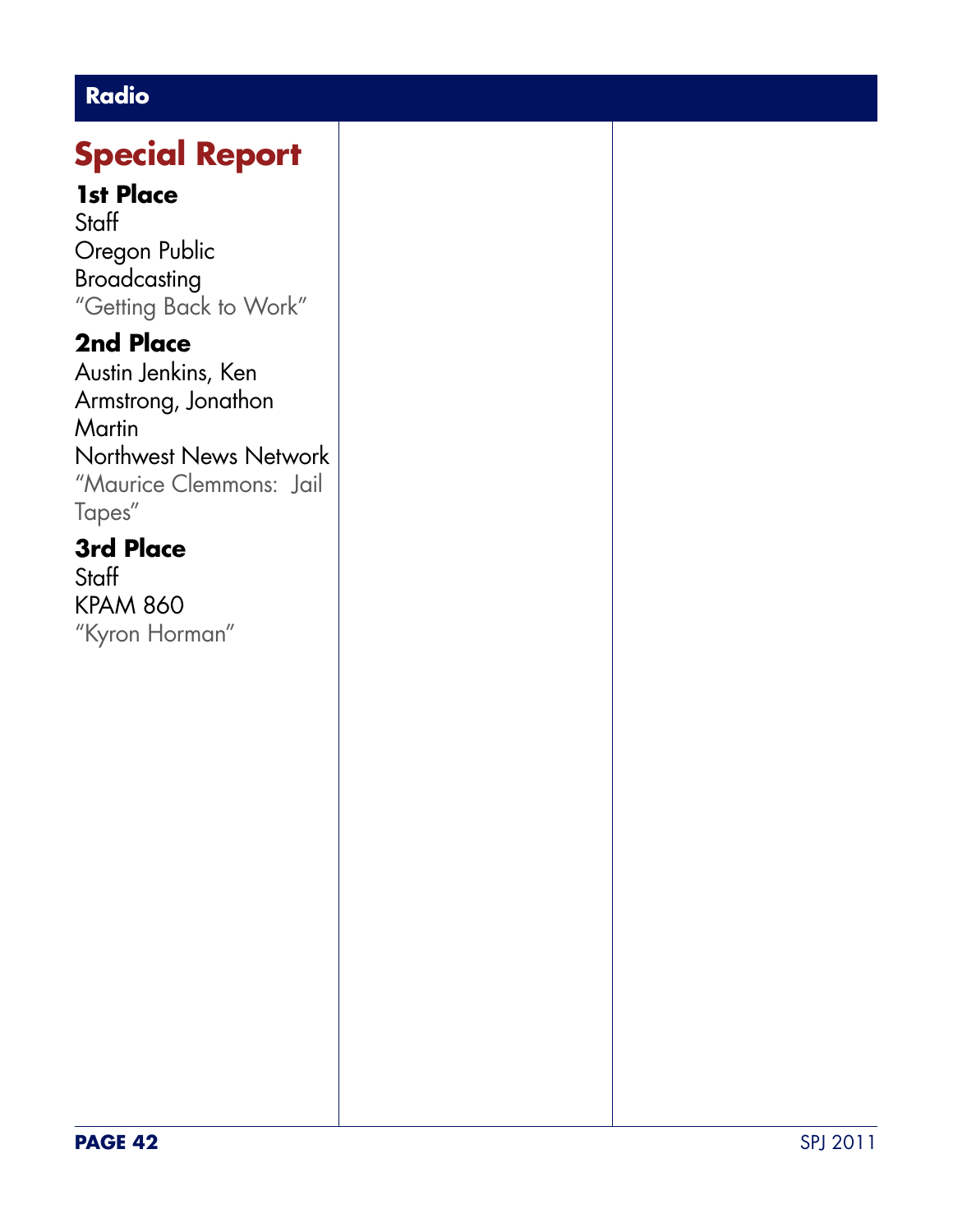#### **Television Markets** 1 to 120

## **General News Reporting**

#### **1st Place**

John Sharify, Doug Burgess KINGTV "Complete Picture"

#### **2nd Place**

Kellie Cheadle, Susannah Frame, Steve Douglas, Doug Burgess KINGTV "Waste on the Water"

**3rd Place** John Sharify, Scott Jensen KINGTV "Sign of Times"

### **Feature News Reporting**

**1st Place** John Sharify, Doug Burgess KINGTV "Prodigy"

### **2nd Place**

John Sharify, Doug Burgess KINGTV "Gifts of Love"

### **3rd Place**

Jane McCarthy, Dan Jackson KREM-TV "Where's The Beef?"

## **Investigative Reporting**

#### **1st Place**

Kellie Cheadle, Susannah Frame, Steve Douglas, Doug Burgess KINGTV "Waste on the Water"

### **2nd Place**

Kellie Cheadle, Chris Ingalls, Steve Douglas KINGTV "Their Crime, Your Dime"

#### **3rd Place** Kellie Cheadle, Chris Ingalls, Steve Douglas KINGTV "Suburban Sweatshop"

## **Special Report/ Documentary**

### **1st Place**

Molly Shen, Neil Ikeda, Wayne White, Michele Morin KOMO TV "Inside the Burn Unit"

### **2nd Place**

Bruce Reichert, Sauni Symonds, Pat Metzler, Jay Krajic Idaho Public Television "Capitol of Light"

#### **3rd Place** Staff Idaho Public Television Outdoor Idaho: Wilderness in the 21st **Century**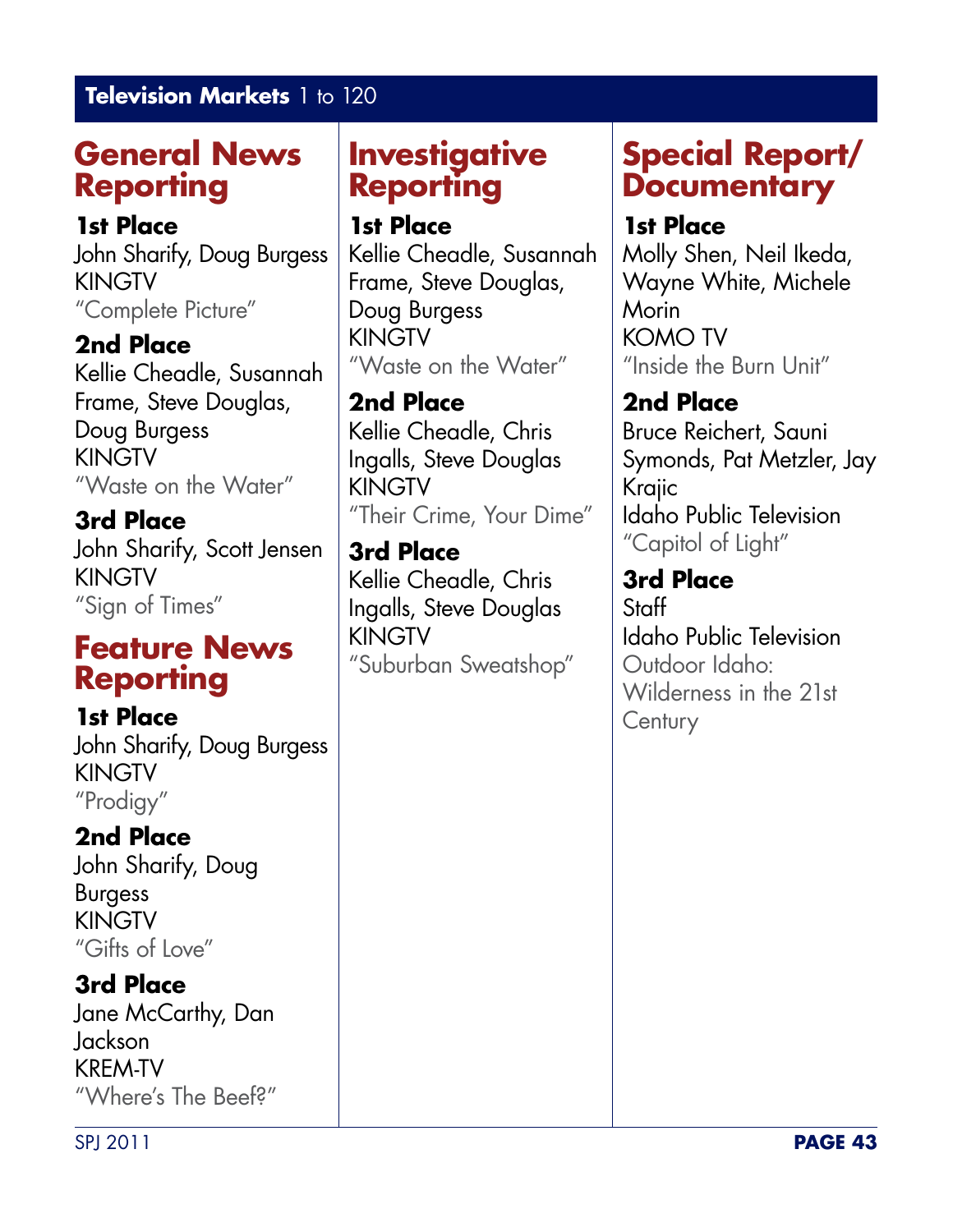### **Television Markets** 121 to 210

### **Sports Reporting**

#### **1st Place**

John Crancer, Jay Krajic, Jeff Beaman, Bruce Reichert Idaho Public Television "Outdoor Idaho: Hometown Ski Hills"

#### **2nd Place**

John Sharify, Doug Burgess KING TV "Fast Track"

### **3rd Place**

John Sharify, Doug Burgess KING TV "Snow Leopard"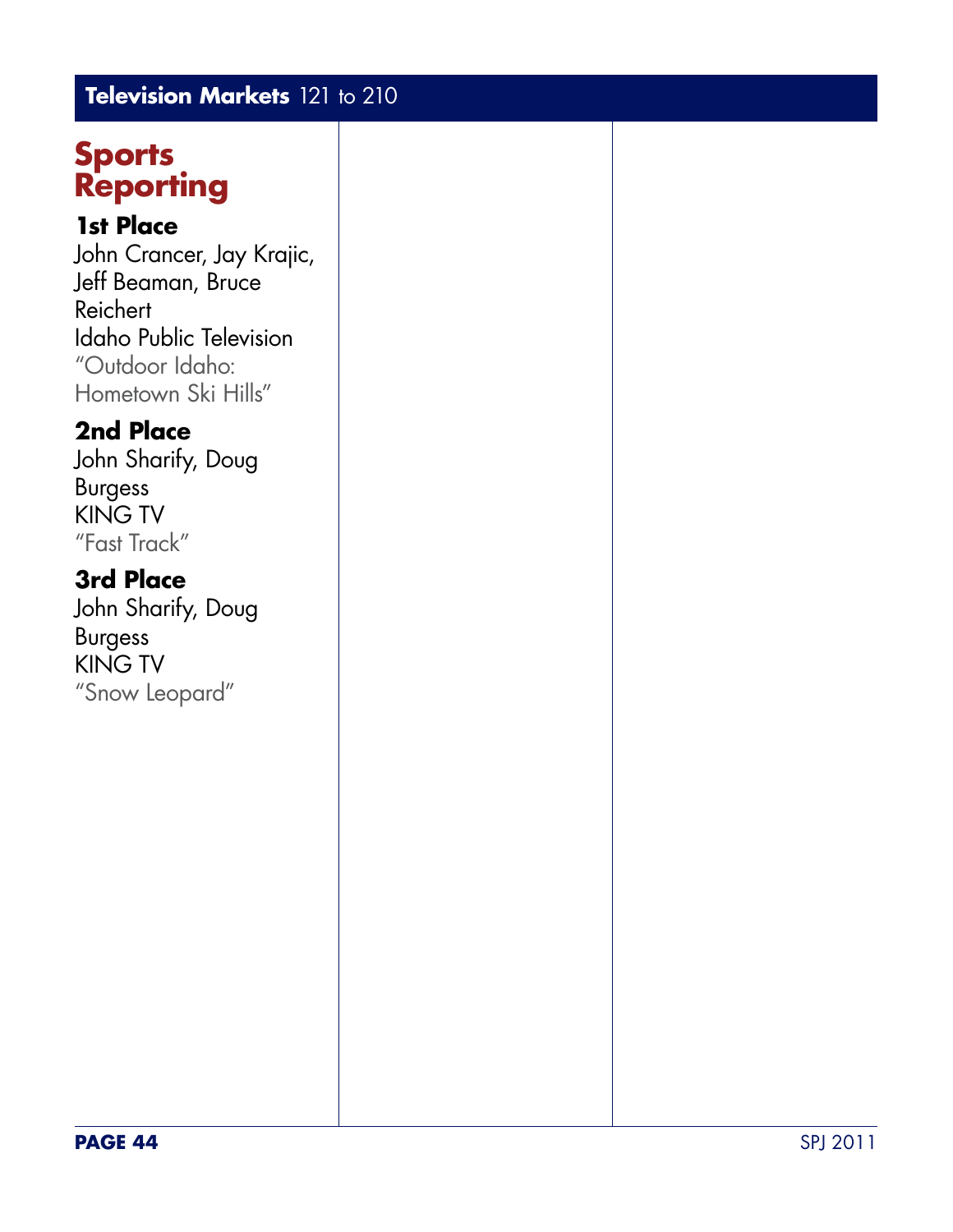#### **Television Markets** 121 to 210

## **General Excellence**

**1st Place** Staff KIMA Action News

**2nd Place** Staff KEPR Action News

**3rd Place Staff KTVQ** 

## **Spot News Reporting**

**1st Place** David Walker, Loren Ruark KVAL-TV "Amsville Tornado"

**2nd Place** Molly Kelleher Fisher TV "Canal Break"

**3rd Place** Laura Rillos, Loren Ruark KVAL-TV "Downtown Bomb Threat"

### **General News Reporting**

**1st Place**

Kelly Koopmans, Loren Ruark, Rob Woodward KVAL-TV "The Silent Epidemic: Traumatic Brain Injury in the Oregon National Guard"

**2nd Place** Lindsey Scheetz KULR-8 TV "Trooper Funeral"

**3rd Place** Marnee Banks KXLH "Russian Cargo Plane"

### **Feature News Reporting**

#### **1st Place**

Chelsea Kopta KEPR TV "Alpacas Help Gulf Coast"

**2nd Place** David Klugh Fisher TV "700,000 Mile Cougar"

**3rd Place** Corrina Pysa KFBB "Special Bond Gives Strength to Local Woman Living With Autism"

## **Investigative Reporting**

**1st Place** Timothy Lankford KFBB-TV NewsChannel 5 Scam Alert

**2nd Place** Jennifer Winters, Rob Woodward KVAL-TV Tim Fox Complaints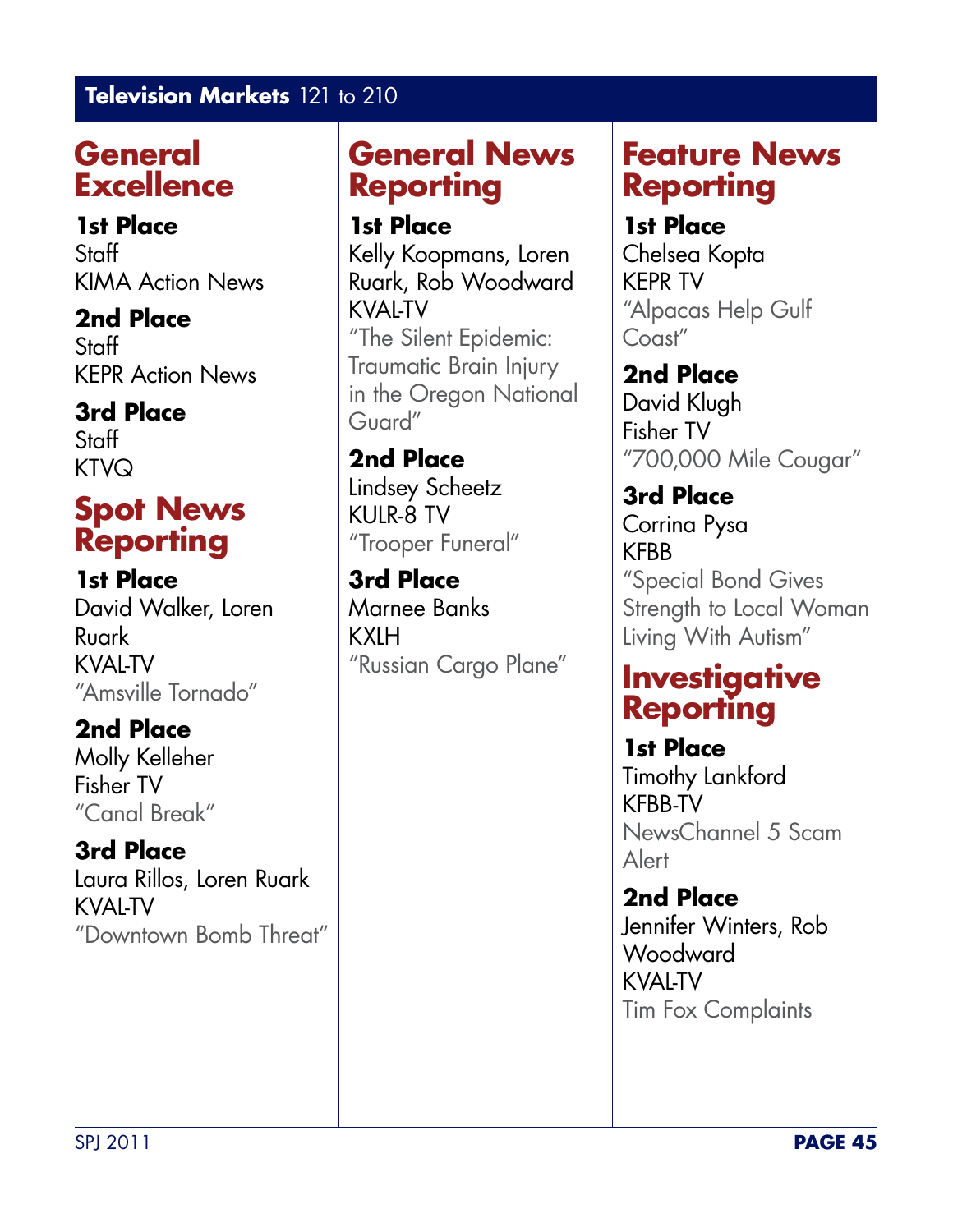#### **Television Markets** 121 to 210

## **Special Report/ Documentary**

#### **1st Place**

Lauren Allison, Elissa Harrington, Adam Grunseth, Loren Ruark KVAL-TV "Bullying"

### **2nd Place**

Dan Boyce KBZK-TV "Face the State: Barney Old Coyote"

### **3rd Place**

Kelly Koopmans, Loren Ruark, Rob Woodward KVAL-TV "A Slient Epidemic: Traumatic Brain Injury in

The Oregon National Guard"

## **Sports Reporting**

**1st Place** Zachary Glover KFBB-TV "Head Case: Under the Helmet"

#### **2nd Place**

Dirk Weishaar KVAL-TV "Sibling Rivalry"

**3rd Place** Jason Carter KMVT-TV "Riley Schindle"

### **Photojournalism (Feature or News)**

**1st Place** Sarah Gravlee KULR-8 TV "Haiti: Montana Responds"

**2nd Place** Bill Goetz, Kristina Nelson KVAL-TV "Crosswalk: Near Death"

**3rd Place** Evan Bell, Steven Sandberg KDRV-TV "Liberty Belle Takes Flight"